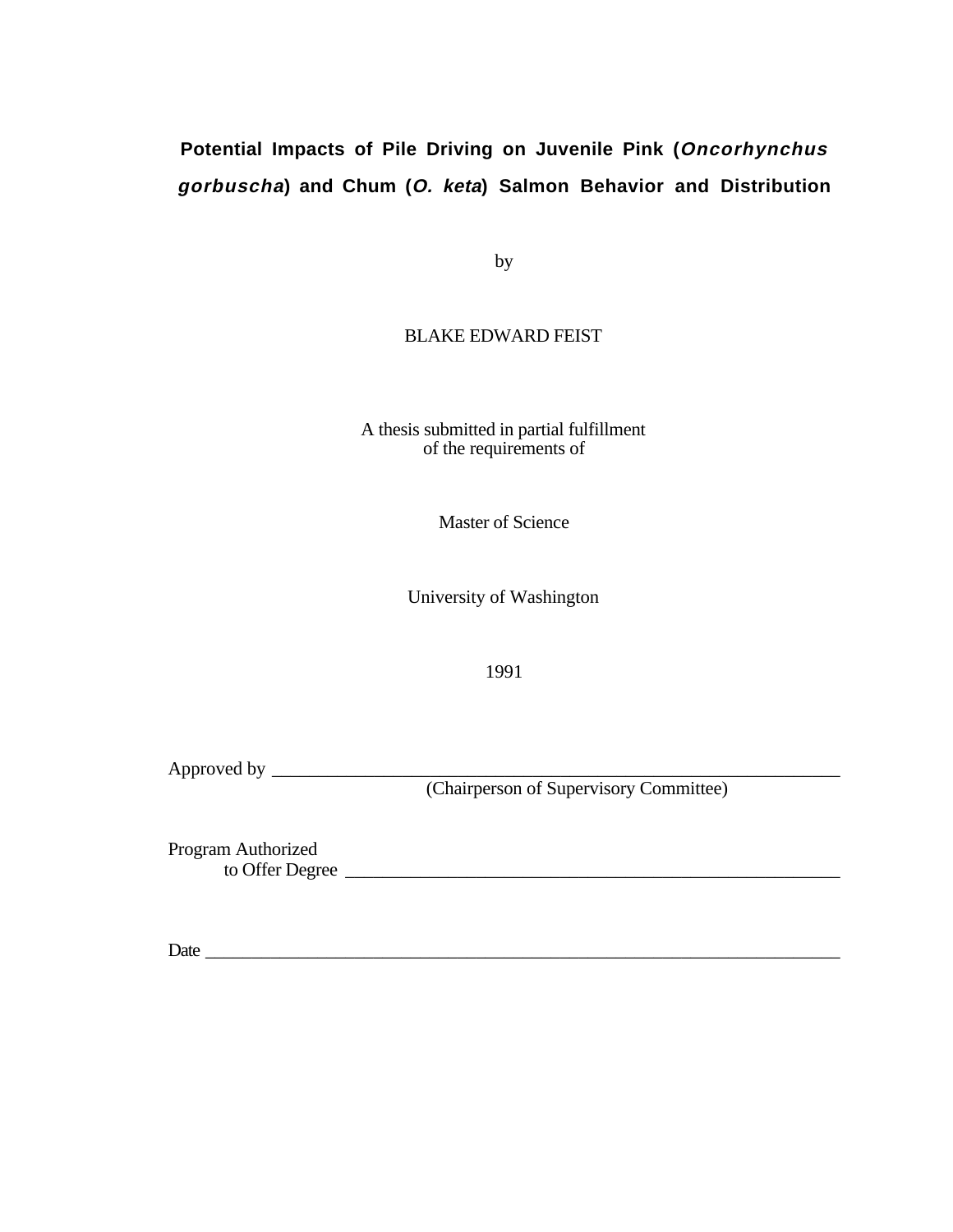## **Master's Thesis**

In presenting this thesis in partial fulfillment of the requirements for a Master's degree at the University of Washington, I agree that the Library shall make its copies freely available for inspection. I further agree that extensive copying of this thesis is allowable only for scholarly purposes, consistent with "fair use" as prescribed in the U.S. Copyright Law. Any other reproduction for any purposes or by any means shall not be allowed without my written permission.

Signature \_\_\_\_\_\_\_\_\_\_\_\_\_\_\_\_\_\_\_\_\_\_\_\_\_\_\_\_

Date \_\_\_\_\_\_\_\_\_\_\_\_\_\_\_\_\_\_\_\_\_\_\_\_\_\_\_\_\_\_\_\_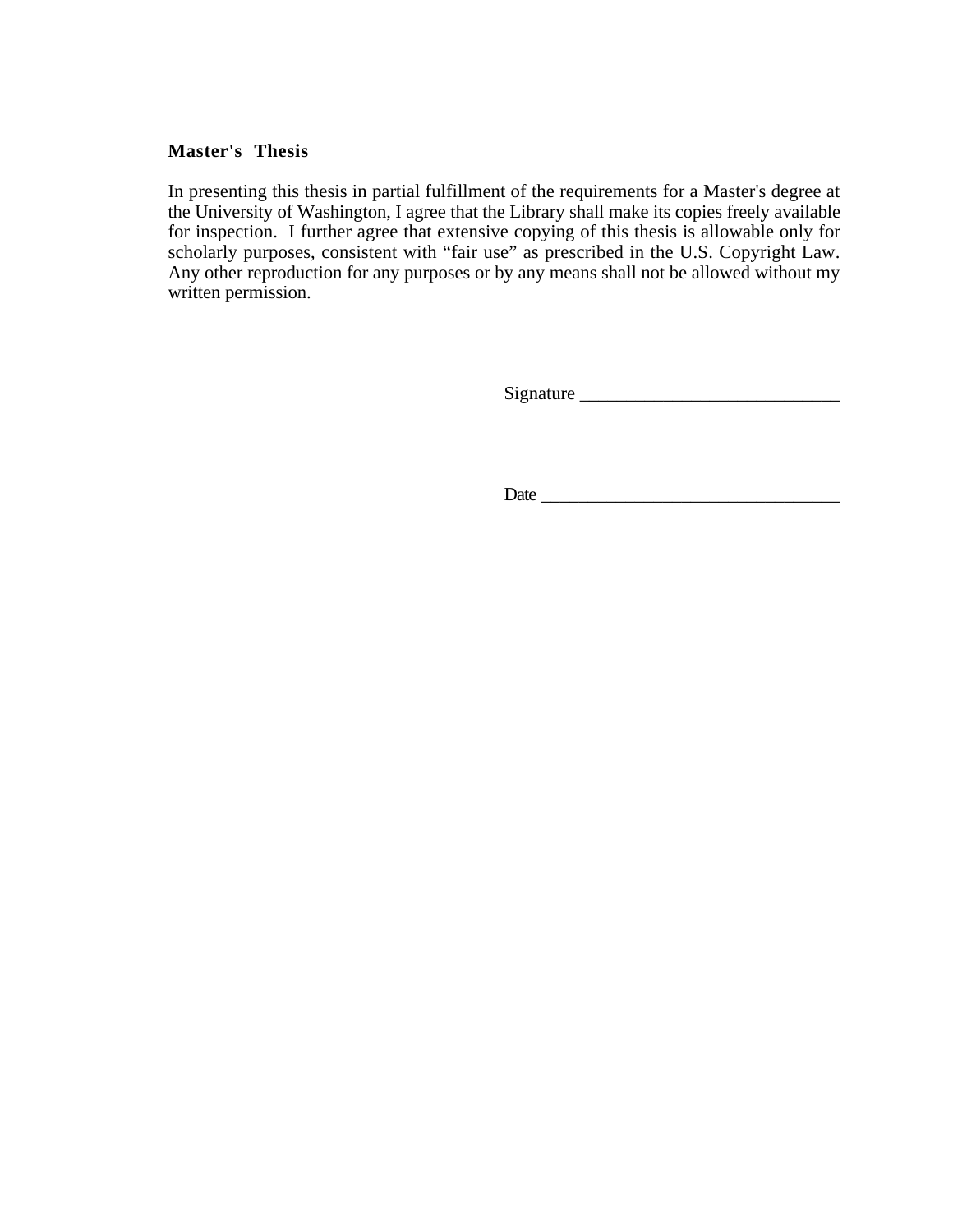## University of Washington

## **Abstract**

## POTENTIAL IMPACTS OF PILE DRIVING ON JUVENILE PINK (*ONCORHYNCHUS GORBUSCHA*) AND CHUM (*O. KETA*) SALMON BEHAVIOR AND DISTRIBUTION

by Blake E. Feist

Chairperson of the Supervisory Committee: Professor James J. Anderson Fisheries Research Institute

A pilot study assessed the potential effects of pile driving activities at the Everett Homeport site (near the mouth of the Snohomish River) on the behavior and distributions of schools of juvenile pink (*Oncorhynchus gorbuscha*) and chum (*O. keta*) salmon. School size, frequency of occurrence, species distribution, and general fish behavior were measured. Individual fish were sub-sampled for total length, weight, and stomach contents. On sampling days, tidal stage, weather conditions, salinity, and the underwater acoustic environment were also measured.

Within the range of salmonid hearing, the sound field generated by pile driving activities had a radius of at least 300 m. Pile driving operations apparently affected ,the general behavior and distributions of schools about the site. Nearly twice as many fish schools were found on the construction side of the site on non-pile driving days compared to driving days. Fish schools were typically in water <1.5 m, within 2 m from shore, and surface oriented. Fish school distances from shore did not change significantly as a result of pile driving. The average total length of fish did not increase significantly over the study period, suggesting fish were either transient and/or not growing. However, stomach content analysis indicated that most fish were feeding. Salinity and tidal stage did not appear to have an effect on fish behavior or distribution.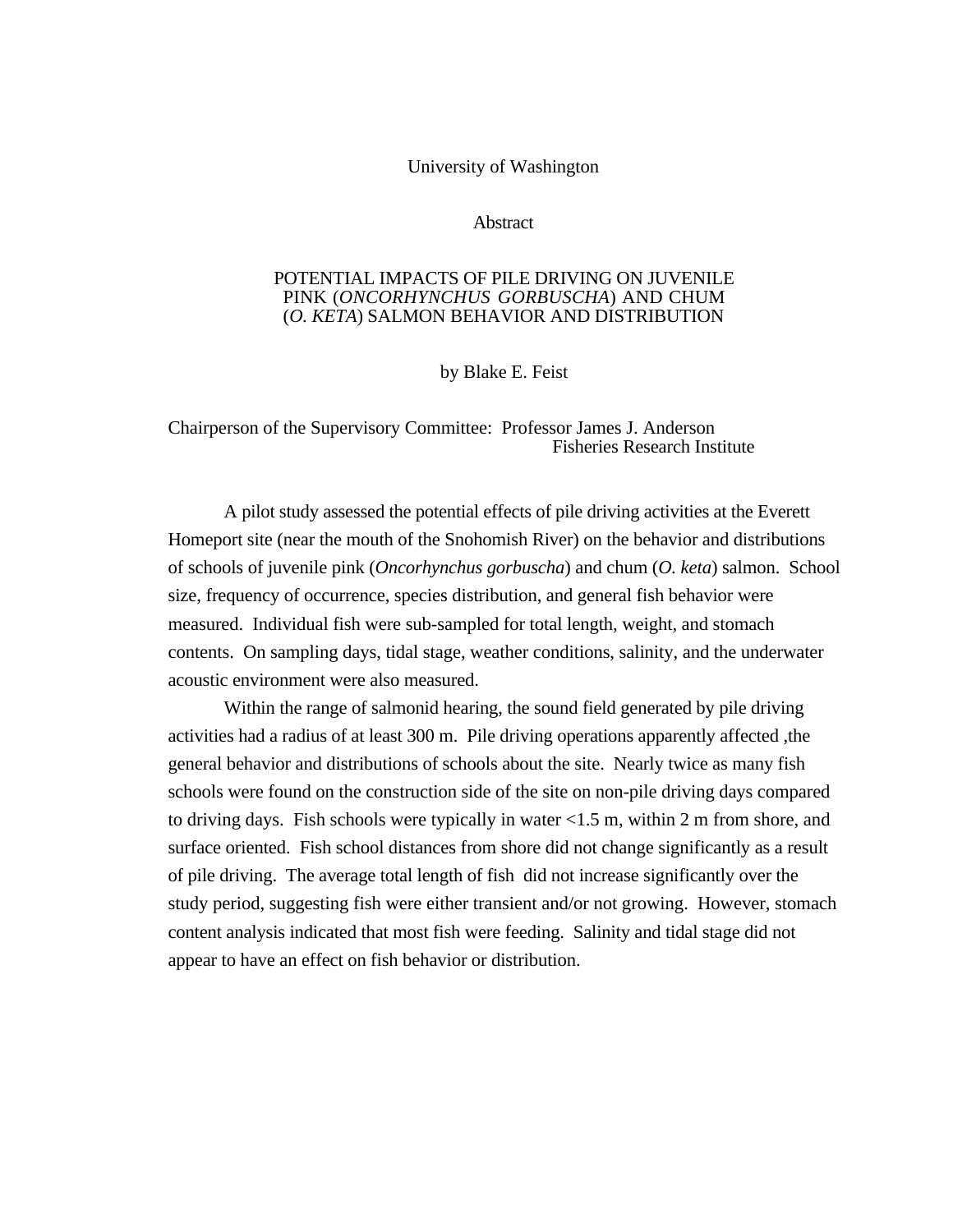# TABLE OF CONTENTS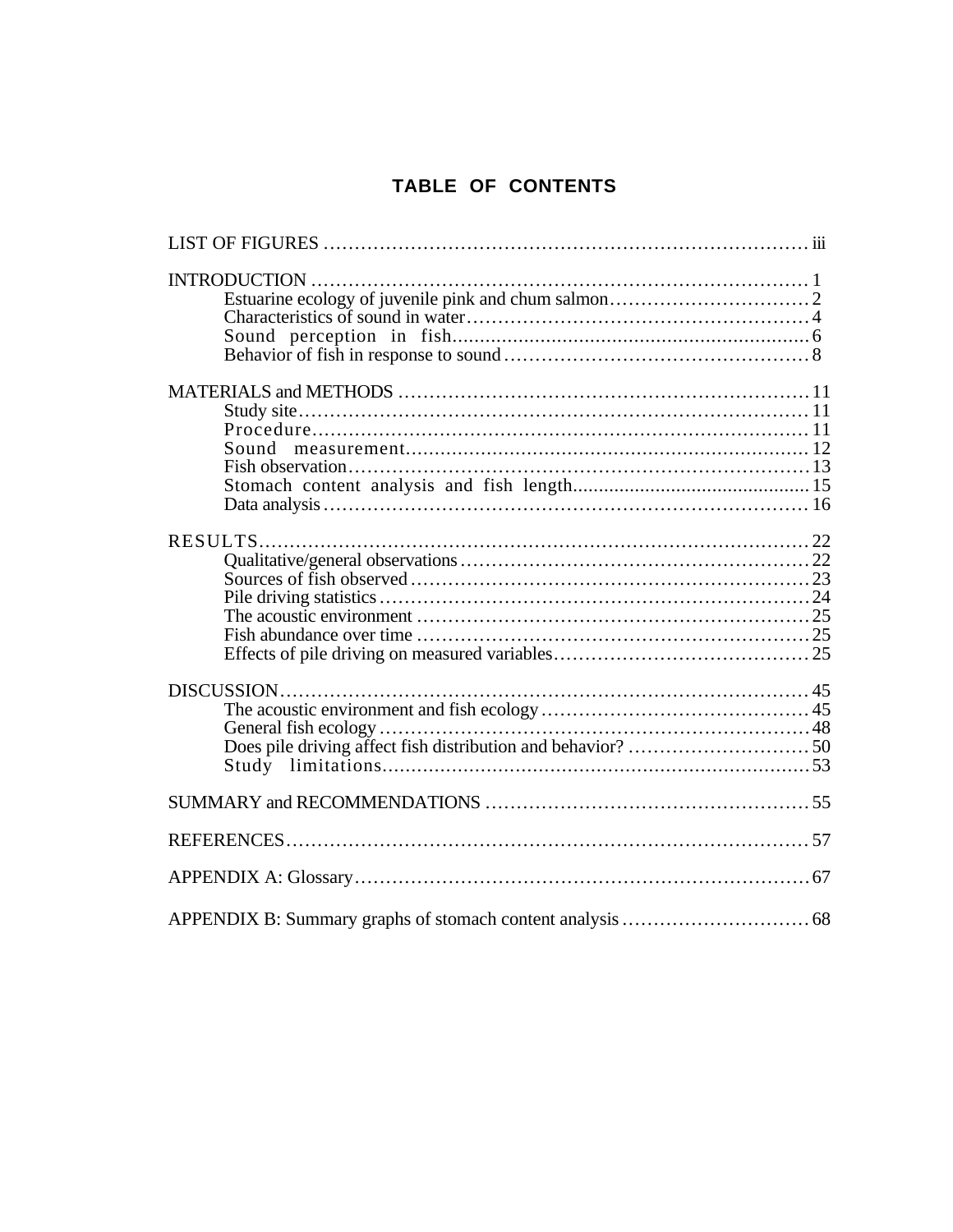# **LIST OF FIGURES**

|                | <b>Number</b><br>Page                                                                                                                                   |
|----------------|---------------------------------------------------------------------------------------------------------------------------------------------------------|
| $\mathbf{1}$   | Comparison of Atlantic salmon and human sensitivity to sound 10                                                                                         |
| $\overline{2}$ |                                                                                                                                                         |
| 3              |                                                                                                                                                         |
| 4              |                                                                                                                                                         |
| 5              |                                                                                                                                                         |
| 6              |                                                                                                                                                         |
| 7              | Cumulative number of schools spotted from the shoreline (mole) at the Everett                                                                           |
| 8              | Overall frequency distribution of number of fish school observations for each of                                                                        |
| 9              | Number of fish spotted per round of the mole and number of grebes spotted                                                                               |
|                | 10 Distribution of prey items from stomachs of juvenile pink and chum salmon                                                                            |
|                | 11 Change in total length of juvenile pink and chum salmon over time. Mean total<br>length of all pink and chum samples the Homeport site 199031        |
|                | 12 Mean total length of pink salmon sampled at the skiff dock versus the DB                                                                             |
|                |                                                                                                                                                         |
|                |                                                                                                                                                         |
|                | 15 Abundance of juvenile pink and chum salmon over time along the shore at the<br>Everett Homeport, 1990. Mean number of schools per round. Mean school |
|                | 16 Mean number of schools sighted per hour on the DB Pacific and The 60 rigs                                                                            |
|                | 17 Mean number of schools/round at the Everett Homeport with and without pile                                                                           |
|                | 18 Mean number of schools sighted per hour on both pile driving rigs at the Everett                                                                     |
|                |                                                                                                                                                         |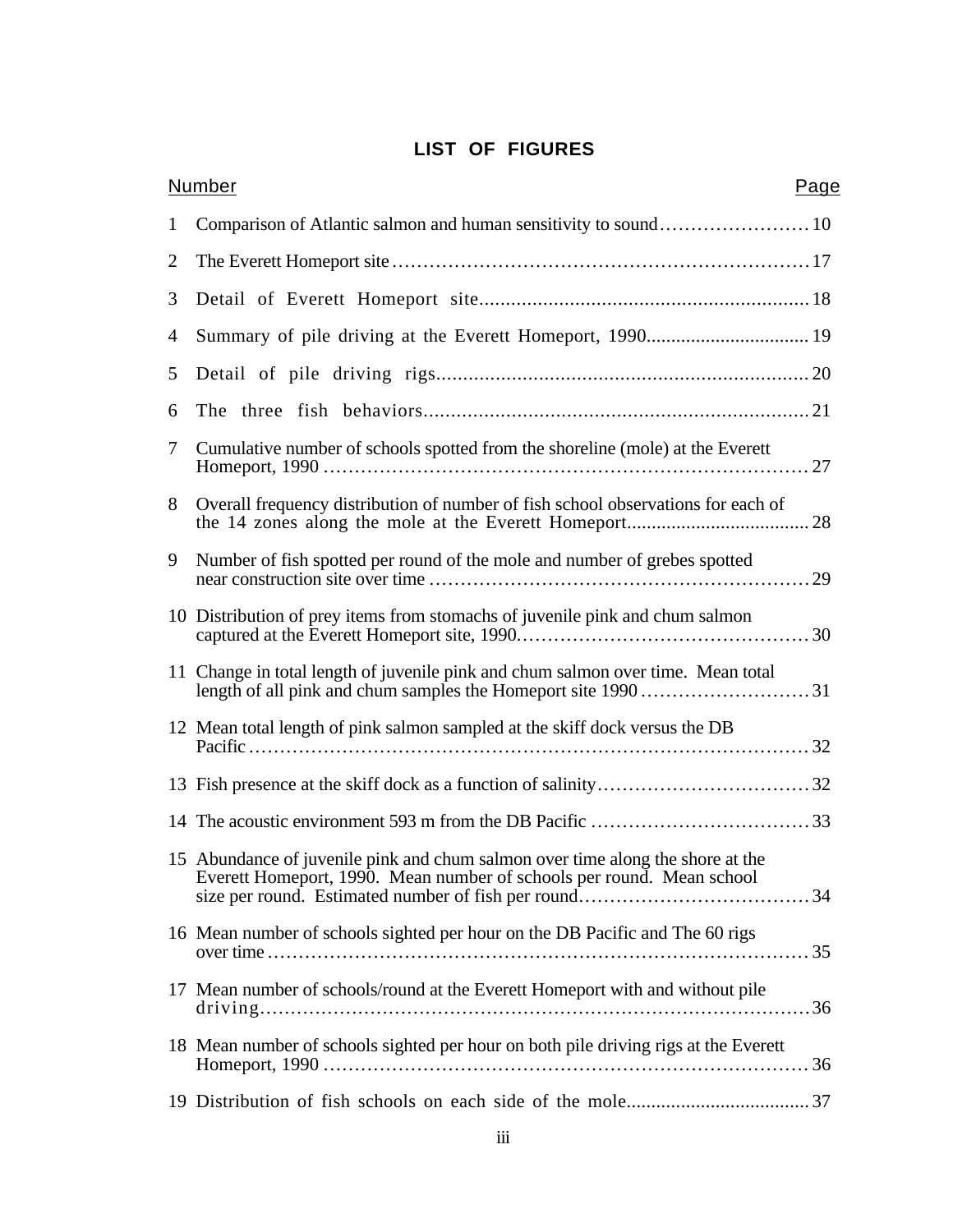| 21 Distribution of fish school sizes with and without pile driving for each side of  |  |
|--------------------------------------------------------------------------------------|--|
| 22 Distribution of fish school size around the DB Pacific and the 60 rigs with and   |  |
| 23 Distributions of fish behavior with and without pile driving on the construction  |  |
| 24 Distributions of fish behavior with and without pile driving on both pile driving |  |
| 25 Distributions of fish school movement on each side of the mole with and           |  |
| 26 Distributions of fish school movement on the DB Pacific and the 60 rigs with      |  |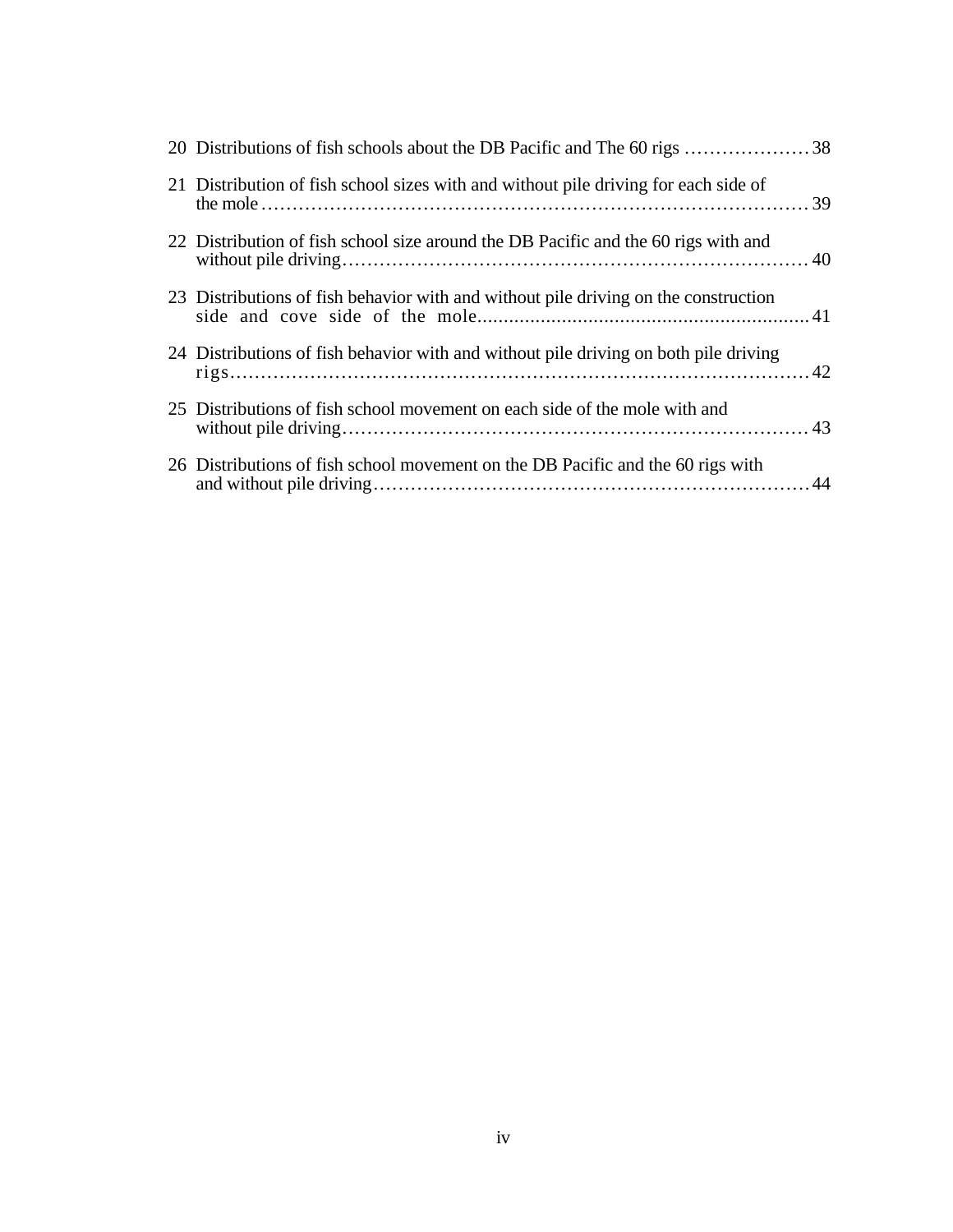## **ACKNOWLEDGEMENTS**

I would like to thank Dr. James Anderson for his support and guidance and for allowing me to take the reins of this research; most Masters students do not have the opportunities I had to experience the "big picture" of conducting research. Doctor Thomas P. Quinn was responsible for initiating this whole project, and I am indebted. I would also like to thank all of my observers who spent so many hours judiciously looking into the water, especially Kevin Kumagai for his undaunting dedication to this project. Cheryl Morgan identified the stomach contents of my fish samples, for which I am indebted. Robert Miyamoto, Mark Stoermer, and Mike Macauley from the Applied Physics Laboratory, were instrumental in carrying out the acoustic survey of this study. Their commitment, often without pay, cannot go unrecognized. Geri Byrne was exceptionally tolerant of the emotional stresses I encountered during this project and should be commended, I could not have done this without her support. Finally, I would like to thank my parents, William and Thora, for their unconditional support throughout this project. My mother is no longer with us but her spirit is and always will be an inspiration. This research was funded, in part, by the Washington State Department of Transportation, Manson Construction and Engineering, and General Construction.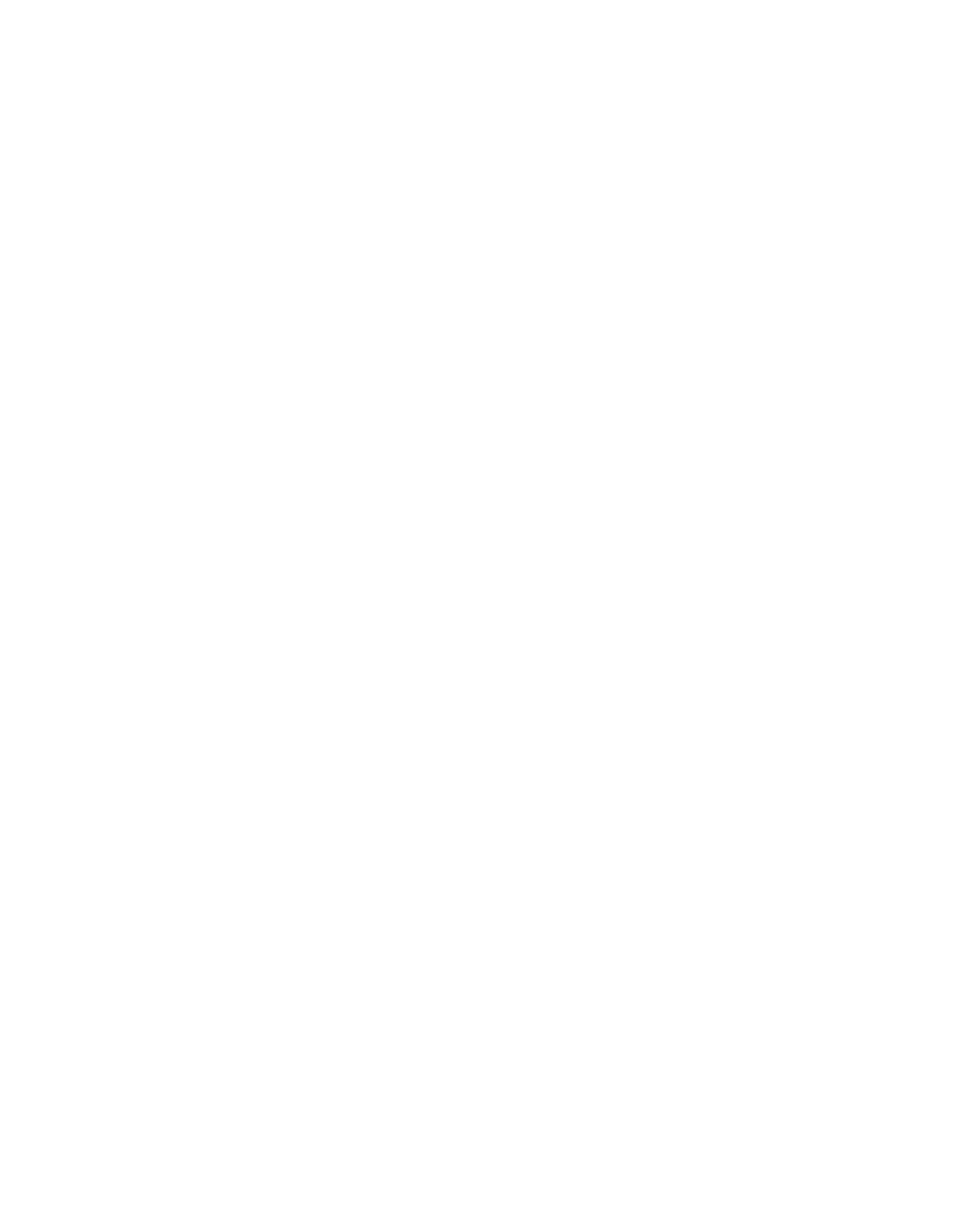## **INTRODUCTION**

Pacific salmon (*Oncorhynchus* spp.) in the Northwest United States are confronted with seemingly endless challenges imposed by destruction and alteration of migration routes, and spawning and rearing habitats. Mitigation of these human induced changes often have limited efficacy. In order to avoid additional "scratches" on the backs of Pacific salmon, the Washington Department of Fisheries (WDF) prohibits pile driving activities in Puget Sound (Washington) waters from March 15 to June 15 each year. The rationale is that migrating juvenile Pacific salmon might be driven towards deeper water in order to avoid the disturbance created by pile driving activities. This premature departure from the protective confines of the nearshore area could place juvenile salmon at a disadvantage by prohibiting optimal foraging opportunities and by exposing juveniles to predators.

The regulation allegedly hinders the progress of shoreline construction companies, who claim only anecdotal evidence supports the hypothesis of the WDF pile driving prohibition rule. Therefore, pile driving construction companies initiated this study in order to ascertain the impacts of their activities on the distribution and behavior of juvenile Pacific salmon. The hypothesis of WDF and this research is that sounds produced by pile driving rigs alter the abundance, behavior, distribution, and/or general ecology of juvenile pink and chum salmon at the Everett Homeport, Everett, WA. To test this hypothesis, I first characterized the underwater acoustic environment at the Everett Homeport to determine if sounds in the area were within the audible range of juvenile pink and chum salmon. Secondly, I measured the abundance, behavior, and distribution of juvenile pink and chum salmon at the Everett Homeport, with and without pile driving. The information from this study has direct application to decision making at WDF and other management agencies concerned with the welfare of aquatic organisms in the Puget Sound area. In the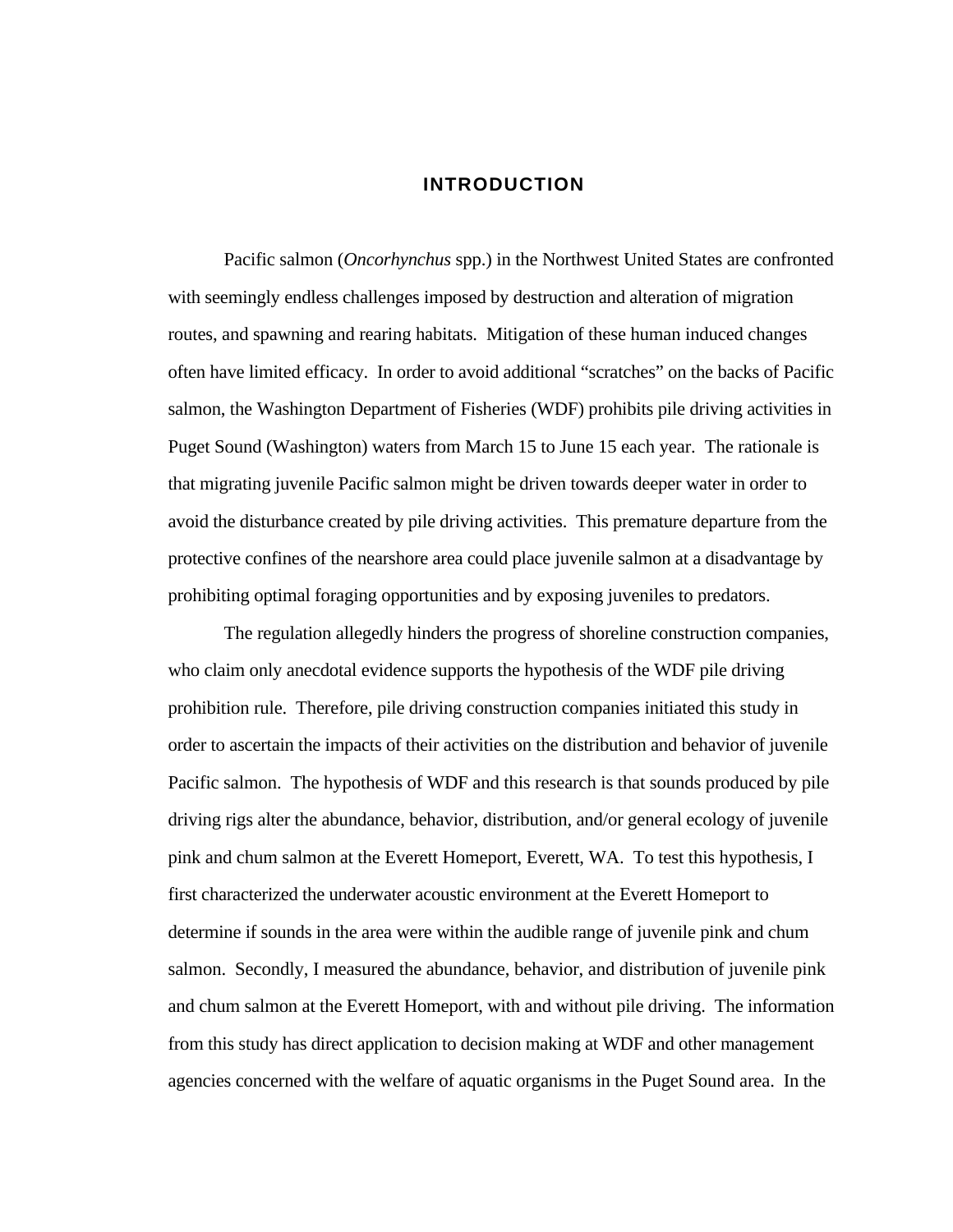following section, I will review the pertinent literature on juvenile salmonid ecology in the nearshore estuarine areas, underwater acoustics, and fish audition.

## Estuarine ecology of juvenile pink and chum salmon

Pink and chum salmon typically migrate soon after emergence from their natal streams to the estuary (see Kobayashi and Abe 1977; Healey 1979; Godin 1982). Once in the estuary, they occupy nearshore, shallow water areas until they reach a total length (TL) of 50-60 mm (Manzer 1956; Gilhousen 1962; see Kirkwood 1962; LeBrasseur and Parker 1964; Neave 1966; Kaczynski et al. 1973; Groot 1982), upon which they move into the neritic zone. Juvenile pink and chum salmon in the Puget Sound area typically migrate from their natal streams between early February and late May, with peaks of abundance occurring from late March to mid-May for pink salmon, and late March to early May for chum salmon.

Individual estuarine residence times for juvenile chum salmon vary considerably, with estimates ranging from 0 to 32 days (Mason 1974; Healey 1979; Salo et al. 1980; Chitwood 1981; Congleton et al. 1981; Simenstad and Eggers 1981; Levy and Northcote 1982; Schreffler et al. 1990). Individual residence times for pink salmon are not known.

Newly emerged juvenile pink and chum salmon occupying nearshore waters of Puget Sound have a feeding preference for epibenthic invertebrates, with a subsequent transition to more pelagic prey as they grow larger and move into deeper water (Bax et al. 1978; Simenstad and Kinney 1978; Fresh et al. 1979; Meyer et al. 1981; Weitkamp and Schadt 1982). However, there is considerable variation in the diet as a function of species, time of year, and geographical location. Kaczynski et al. (1973) found that juvenile pink salmon (mean TL 39 mm) sampled in nearshore waters of Port Susan, WA, primarily fed on barnacle nauplii, invertebrate eggs, and mysis larvae, whereas juvenile chum salmon with mean TL 43 mm, primarily fed on epibenthic harpacticoid copepods and gammarids.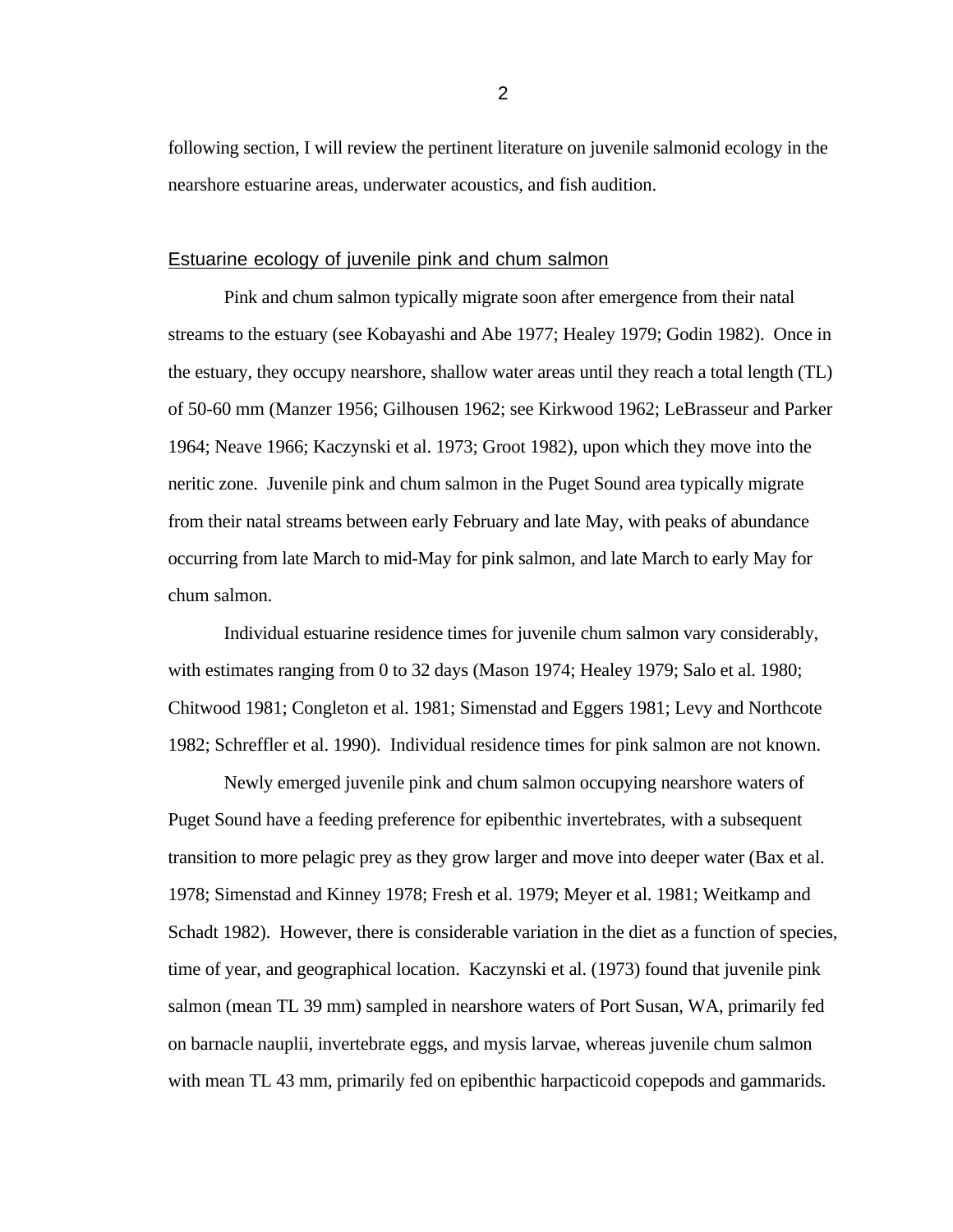Feller and Kaczynski (1975) found that juvenile chum salmon with mean FL  $\sim$ 38 mm fed primarily on gammarid amphipods, cladocerans, and terrestrial and marine insects in the nearshore waters of Port Susan.

Pink salmon typically feed during the day, with peaks of activity occurring at dawn and dusk (Godin 1981). Juvenile pink and chum salmon grow rapidly during their occupation of the estuary. Daily growth rates range from 2.2-8.6% of body weight for chum salmon (Healey 1979; Salo et al. 1980; Bax and Whitmus 1981; Congleton et al. 1981; Irie 1985; Koshiishi 1986), and 3.1-7.1% for pink salmon (LeBrasseur and Parker 1964; Phillips and Barraclough 1978; Mortensen et al. 1991). In order to grow at this rate, the fish must consume large amounts of prey. Juvenile pink and chum salmon are estimated to consume the equivalent of 10-16% of their body weight per day in prey biomass (LeBrasseur 1969; Parsons and LeBrasseur 1970; Godin 1981). Evacuation rates are rapid, with 50% evacuation times of 6.5 h (at  $8-12^{\circ}$ C) in 0.6 g juvenile chum salmon (Koshiishi 1980).

The significance of estuaries in the lifecycle of Pacific salmon is well documented. In particular, the first few weeks in the estuary is a critical time for juveniles (Manzer and Shepard 1962; Simenstad et al. 1982; Levings et al. 1989), during which there is high mortality (Godfrey 1958; Ricker 1962; Foerster 1968; Parker 1968; Ricker 1976; Peterman 1982; Bax 1983). There is evidence that mortality of small fish is size dependent, and rapid growth and increase in body size may reduce predation pressure on juvenile salmonids during their first few weeks in the estuary (Parker 1971; Healey 1982a; Hargreaves and LeBrasseur 1985; Furnell and Brett 1986). Juvenile pink and chum salmon are especially susceptible to predation and environmental stresses since they enter the estuary at a small size immediately or shortly after emergence. They are generally smaller than juvenile coho and chinook salmon and reside in the sublittoral zone for 4 to 24 weeks before moving out to the neritic zone (Simenstad et al. 1982).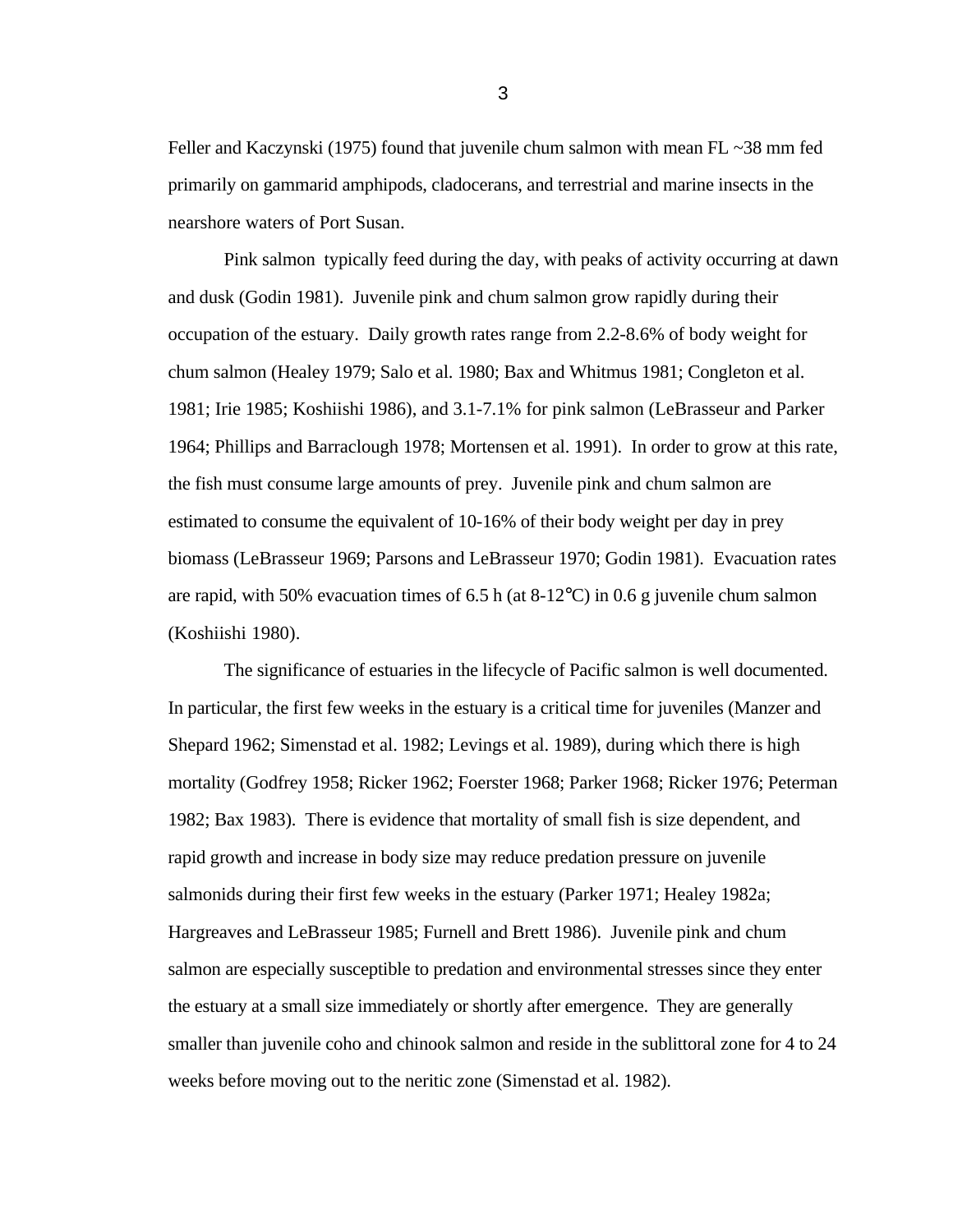The Everett Harbor and the Port Gardner vicinity are important rearing areas for juvenile salmonids migrating from the Snohomish River (Tyler 1963; Conley 1977; McEntee 1985; Schadt and Weitkamp 1985; Beauchamp 1986; Beauchamp et al. 1987). If these fish were forced out into the neritic zone prematurely, they might be subject to increased predation pressure and decreased food availability.

Like all Pacific salmon migrating from their natal streams to the sea, juvenile pink and chum salmon migrating from the Snohomish River face stress imposed by osmoregulatory challenges. They must acclimate to salinities of 25‰, and these salinities vary from 8-25‰ at the Homeport as a function of tidal stage. However, the osmotic challenge imposed by salinities of 25‰ is apparently brief, since juvenile chum salmon become seawater adapted in 12 h (Iwata and Komatsu 1984; Hasegawa et al. 1987).

### Characteristics of sound in water

There are two components to sound propagation through water: particle displacement and sound pressure. Particle displacement is the to-and-fro movement (on the order of nanometers) of water molecules and is a vector quantity, whereas sound pressure is the oscillatory change in pressure above and below hydrostatic pressure and is a scalar quantity acting in all directions.

In a free sound field without physical obstructions to sound transmission, and with an advancing wavefront that is essentially a plane surface, particle velocity (the first derivative of particle displacement) is proportional to sound pressure in the following manner:

$$
v = p/\rho c
$$

where  $v =$  particle velocity,

- $p =$  sound pressure,
- $\rho =$  the density of the medium, and
- $c =$  the propagation velocity.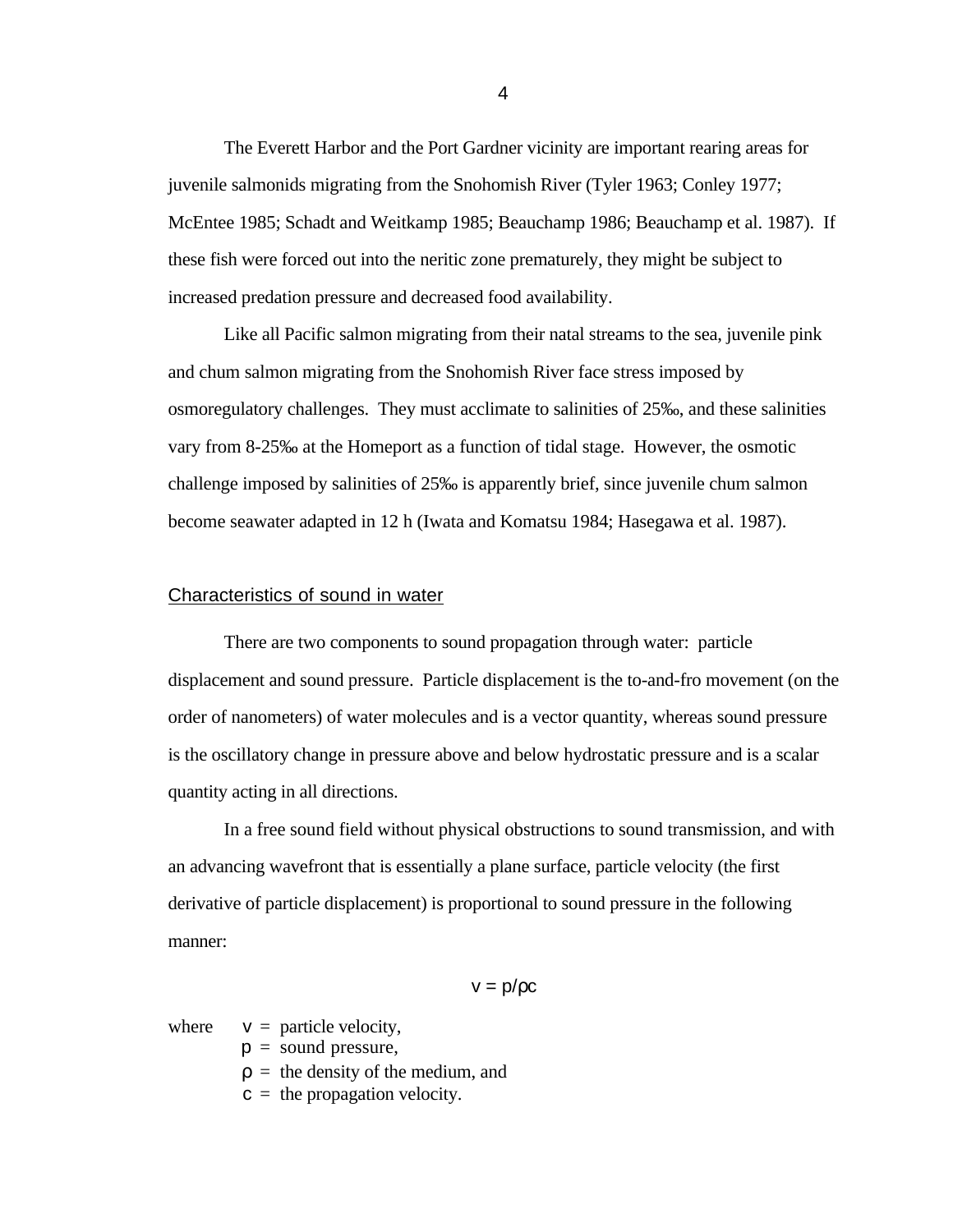The product ρc is the acoustic impedance of the medium. However, sound levels are not usually expressed as particle velocity, rather the logarithmic decibel (dB) scale of sound pressure level (SPL) is used because a great range of sound levels are found in nature:

sound pressure level (SPL) =  $20log_{10}p/p_{ref}$  dB

where  $p =$  measured sound pressure, and  $p_{ref}$  = reference pressure.

A reference quantity is always associated with the dB in order to place sound levels in a reasonable range. Twenty  $\mu$ Pascal  $(\mu$ Pa) of sound pressure is the reference (re:) pressure for the dB scale in humans, because  $20 \mu Pa$  is the average minimum sound pressure perceivable by humans. Therefore, 0 dB re: 20 µPa is the human threshold of hearing. The pain threshold in humans is about 120 dB re:  $20 \mu Pa$ . For each 20 dB increase in SPL, regardless of the reference pressure, the increase in actual sound pressure is tenfold. Thus, a 40 dB increase in SPL is 100 times more pressure, 60 dB is 1000 times more and so on.

Sound pressure and particle displacement are essentially the same at substantial distances from the source. However, within a distance of  $\lambda/2\pi$  ( $\lambda$  = wavelength), from the sound source the wavefront is spherical rather than a plane surface, and particle velocity is much higher for a given sound pressure—the "near-field effect." The near-field can be thought of as the region where the greatest amount of bulk movement of water occurs in response to the sound source, which is not as pronounced after  $\lambda/2\mu$  distance from the sound source. This near-field effect can extend up to 50 m from the source for low frequencies such as 5 Hz, which is perceivable by many fish.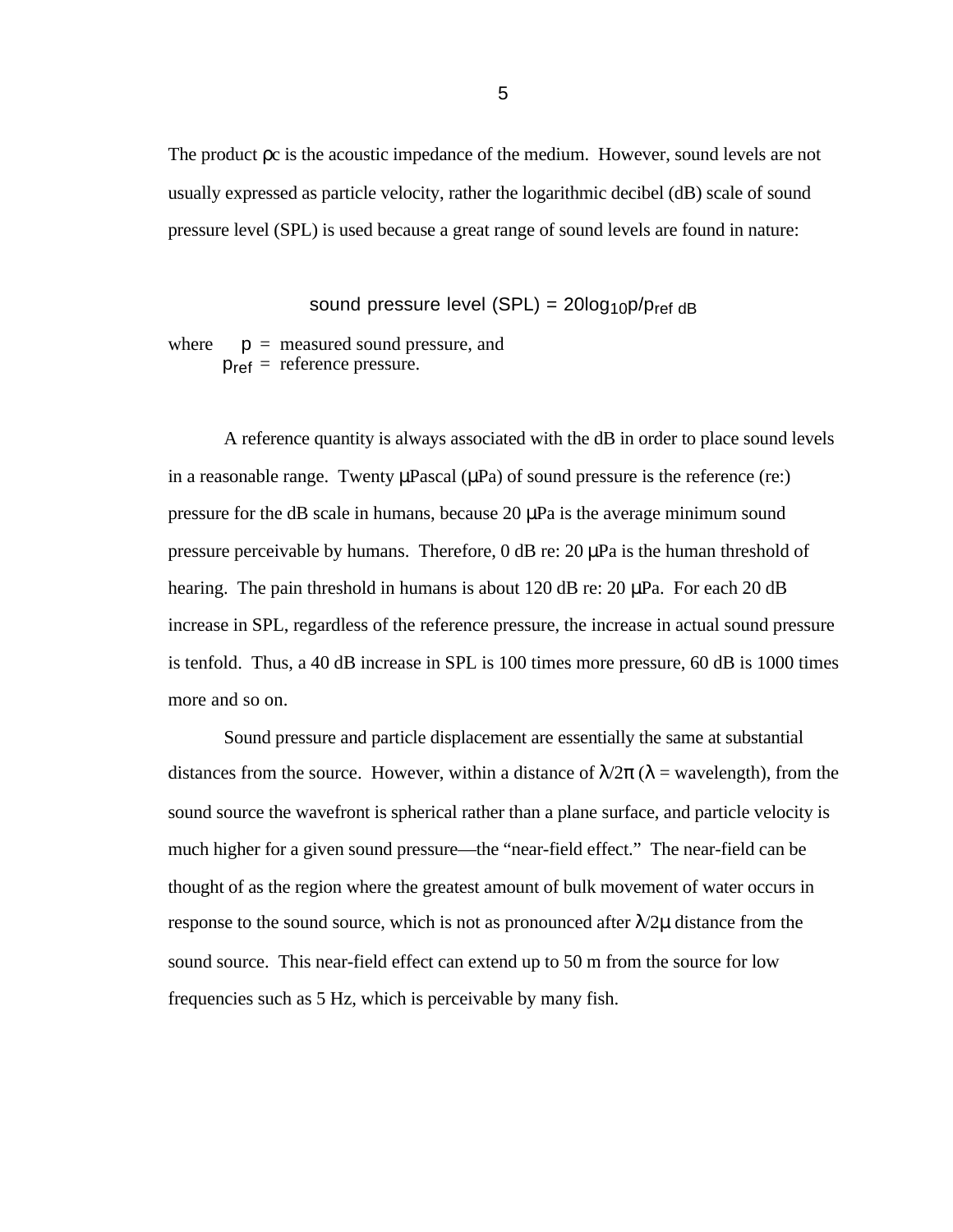Sound propagation through water, is a logarithmic function of distance:

$$
y = a + m(\log x)
$$

where  $a =$  the source-sound pressure level (y-intercept),

 $m =$  the logarithmic slope, and

 $x =$  the distance from the source.

Therefore, the rate of SPL increase close to the source is rapid compared to that far away.

## Sound perception in fish

Fish hearing in general is different from that of terrestrial organisms. Most fish hear with a primitive version of the terrestrial inner ear (located in the skull of fish) and with the lateral line that runs the length of each side of the fish and is often extensively routed on the head. The inner ear and lateral line system are collectively called the acoustico-lateralis system. The lateral line system of fish is extremely sensitive to close range pressure changes. For example, by moving past stationary objects, the blind Mexican cave fish (*Anoptichthys jordani*) is capable of identifying the shape of nearby objects, presumably using its lateral line (Campenhausen et al. 1981; Weissert and Campenhausen 1981).

The inner ear of fish does not have a cochlea as in terrestrial vertebrates; rather there are three symmetrically paired structures with associated bony otoliths: the lagena, sacculus, and utriculus. The lagena and sacculus are directly involved with hearing, whereas the utriculus is mainly for three-dimensional orientation (Platt and Popper 1981). The mechanism for hearing is the differential displacement of high-density otoliths relative to the low-density bodies of fish (about the same density as water), resulting in bending of sensory hair cells that line the lagena and sacculus. This mechanical stimuli is then converted to electrical stimuli in the hair cell body and sent to the brain via the auditory nerve (8th cranial) for processing.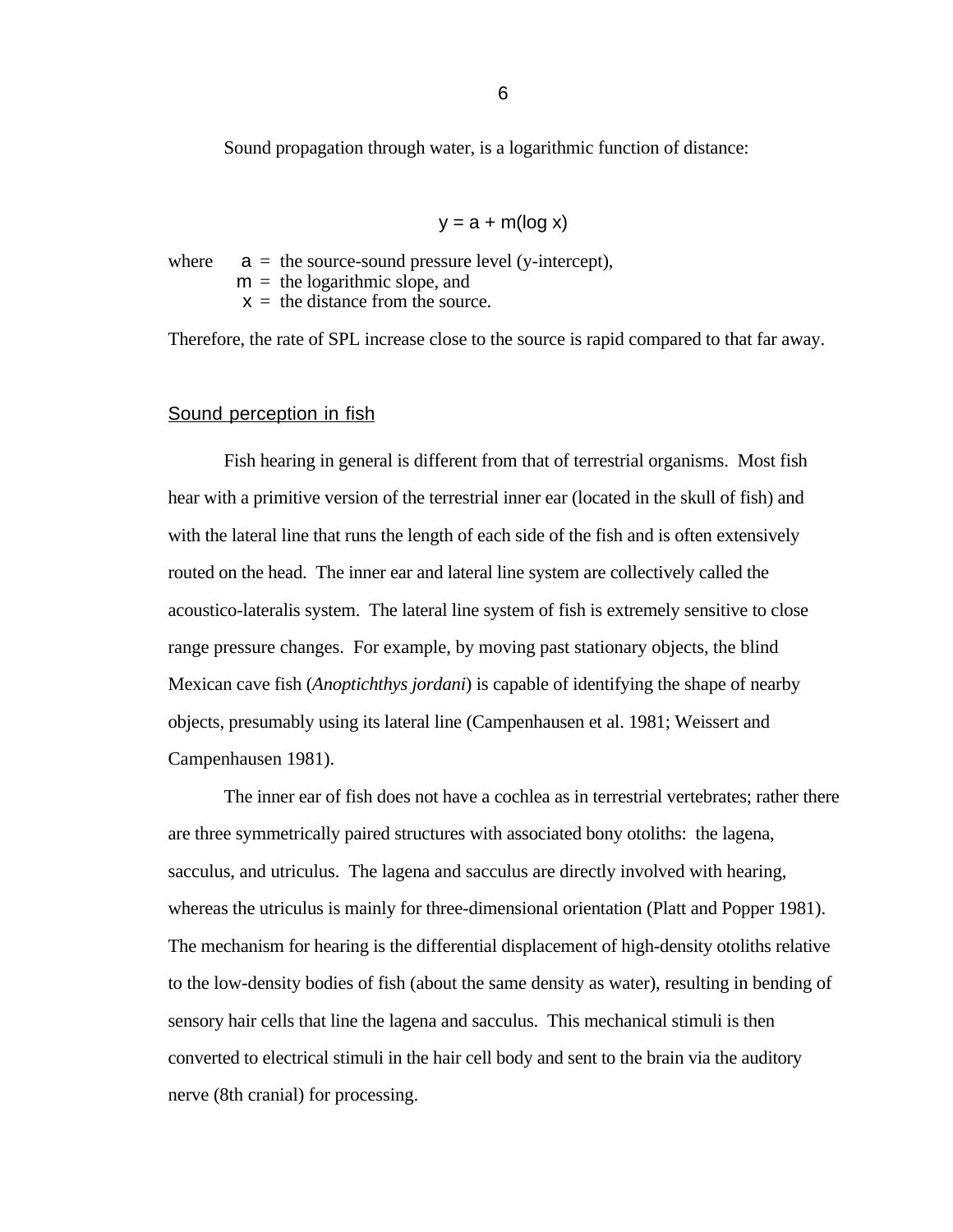Audiograms or minimum audible field thresholds (threshold SPL for various frequencies) of different species of fish are variable (Tavolga and Wodinsky 1963; Chapman and Hawkins 1973; Chapman and Sand 1974; Hawkins and Johnstone 1978; Coombs and Popper 1979; Saidel and Popper 1987). Families of fish with the best hearing such as cyprinids and ictalurids (Ostariophysan fish) possess a physical connection (via a series of bones, the Weberian apparatus) between the swimbladder and the inner ear. Thus, the swimbladder acts as an amplifier and a transformer in that it transforms the sound pressure component of sound into the particle velocity component that the inner ear is sensitive to.

The hearing ability of other fish such as salmonids and flatfish is limited in bandwidth and intensity threshold compared to other teleosts: Atlantic salmon (*Salmo salar*) are functionally deaf above 380 Hz (Hawkins and Johnstone 1978, Fig. 1). These fish lack the physical connection between their swimbladder and inner ear that Ostariophysan fishes possess (Hawkins 1986). Fish with this type of hearing are most sensitive to particle velocity since the otoliths in the lagena and sacculus essentially respond to particle displacement (Hawkins and MacLennan 1976). In fact, the swimbladder probably does little to enhance hearing in most nonostariophysine fish, including salmon (Enger 1981).

Compared to humans, salmonids have poor hearing on the basis of perceivable frequency range and sensitivity to sound pressure (Fig. 1). Human infants are capable of detecting sounds from 20-20,000 Hz, and at SPLs much lower than that of salmonids. For example, a human would require about 40 dBs re:  $1 \mu Pa$  SPL to hear a 160 Hz pure tone, while a salmonid would require about 100 dBs. Therefore, the salmonid requires close to a thousandfold difference in SPL to hear the same 160 Hz tone.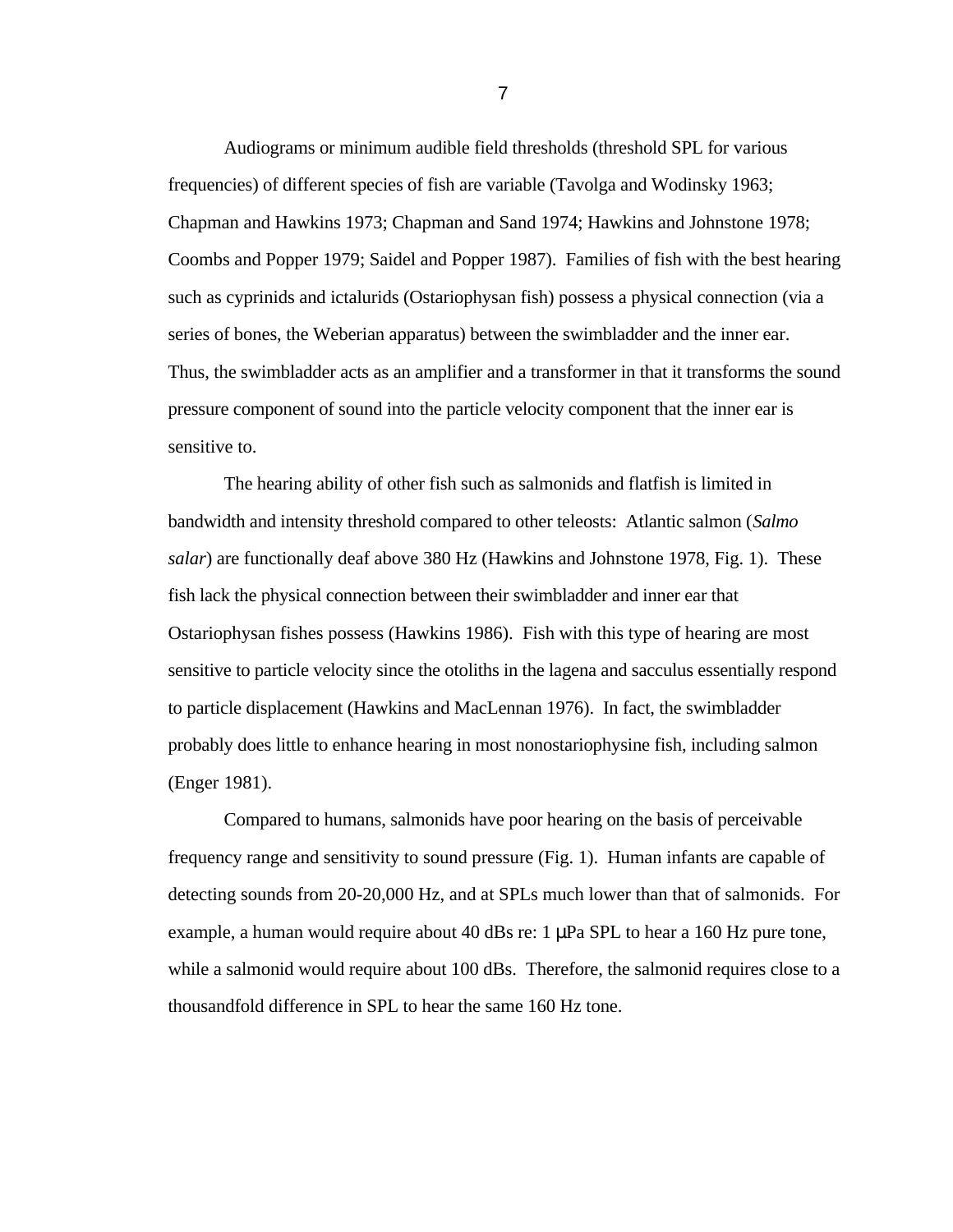## Behavior of fish in response to sound

Literature on fish hearing clearly demonstrates that fish detect and respond to sounds in their environment (see reviews in Hawkins 1986; Fay 1988; Kalmijn 1988; Rogers and Cox 1988). Fish appear to use sound: to locate prey, evidenced by attraction to a sound stimulus (for example, sharks: Wisby et al. 1964; Nelson 1965; various teleosts and elasmobranchs: Richard 1968; Nelson et al. 1969; rainbow trout, *Oncorhynchus mykiss*: Abbott 1970); for social interactions (bicolor damselfish, *Pomacentrus partitus*: Myrberg 1972; Myrberg and Riggio 1985; gudgeon, *Gobio gobio*: Ladich 1988); for encounters with fishing gear (Olsen 1971 and 1976; Nomura 1980; Wardle 1983; Ona and Toresen 1988); for encounters with hydroelectric bypass systems (Anderson 1988a and 1988b), and to signal the presence of danger, evidenced by fish avoiding a sound stimulus (steelhead trout, *O. mykiss*: VanDerwalker 1967; herring, *Clupea harengus* L.: Blaxter et al. 1981a; Schwarz and Greer 1984; Blaxter and Batty 1985a; 1985b; alewife, *Alosa pseudoharengus*: Haymes and Patrick 1986).

A number of researchers have successfully conditioned fish to sound (Moorehouse 1932; Stober 1969; Abbott 1970 and 1973; Hawkins and Johnstone 1978). While salmonids can be attracted to or repelled from sound through classical conditioning (Abbott 1973), they habituate rapidly or do not respond at all when there is no conditioned response, regardless of SPL (Burner and Moore 1962, Moore and Newman 1956). "At no time did a sound frequency or intensity influence the action of the trout enough to be utilized in guiding young salmon into safe passages around dams and diversions" (Burner and Moore 1962). An explanation for this is that salmon have poor hearing, and the nature of the sounds presented to them in experiments has not been biologically relevant.

The response of fish to sounds in their environment is varied. Other species of fish with better hearing capabilities than salmon have been shown to jump out of the water or swim rapidly away from or towards sound stimuli (Moulton 1956; Hashimoto and Maniwa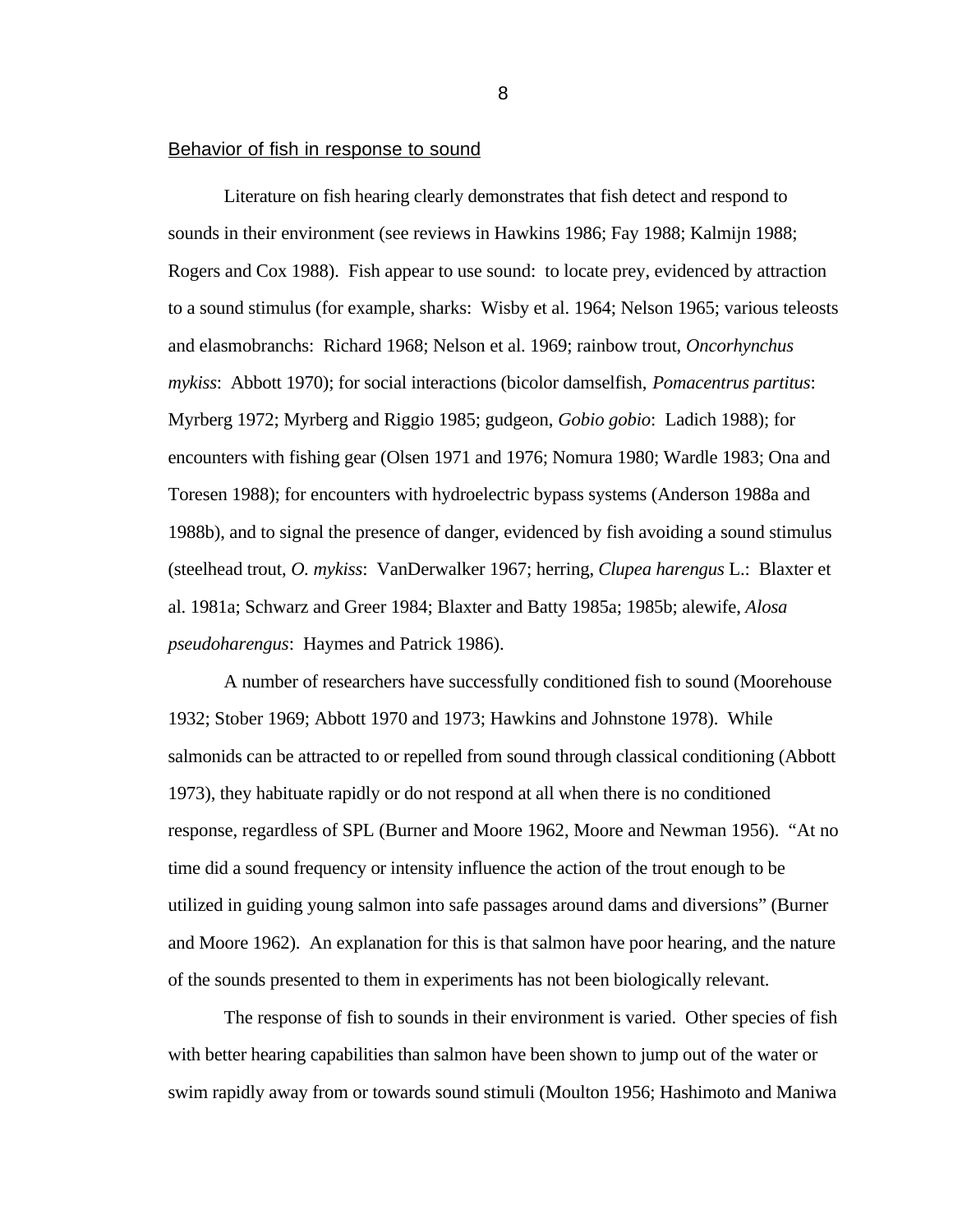1966; Konagaya 1980). The classic fright response of salmonids to sound is not as dramatic, where fish typically elicit a "startle" or "start" behavior (Moore and Newman 1956; Burner and Moore 1962; VanDerwalker 1967). Such behaviors involve sudden bursts of swimming that are short in duration and distance travelled (usually <60 cm). Responses of schooling Atlantic herring to a sound stimulus include packing or balling, polarizing, increases in swimming speed, diving, or avoidance (Herring 1968; Olsen 1969). Few studies have shown that sound can attract or repel salmonids over great distances or for long lengths of time (McKinley and Patrick 1986).

The majority of hearing experiments conducted on salmonids have involved larger juveniles or adult fish, exposed to continuous sound stimuli. Fish under these experimental conditions rarely respond to sudden or loud sound stimuli (Moore and Newman 1956; Burner and Moore 1962). However, the few experiments that have used pulsed (pile driving most closely resembles pulsed sound stimuli) rather than continuous sound stimuli on juvenile fish demonstrated more pronounced responses, such as "startle" or general avoidance (McKinley and Patrick 1986).

Few studies have investigated the behavior of fish in response to changes in SPL over time. Olsen (1971) found a positive correlation between the rate of sound pressure increase and the number of Atlantic herring that would avoid this stimulus (see Blaxter et al. 1981a). Schwarz and Greer (1984) obtained similar results on Pacific herring (*C. harengus pallasi*). However, these studies did not quantify rates of sound pressure increase or the fish's response to the sound stimulus.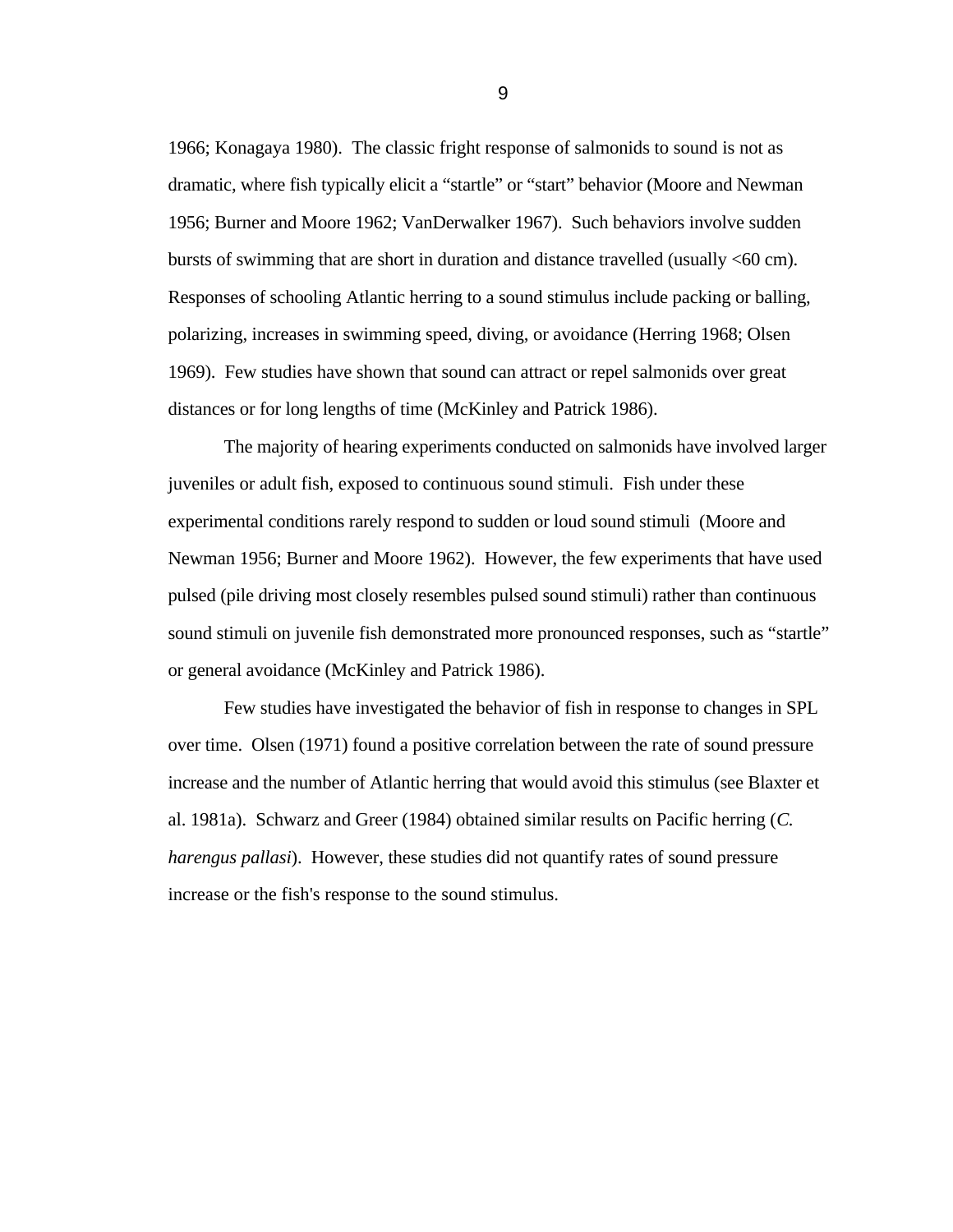

Figure 1. Comparison of Atlantic salmon (30-32 cm TL), Salmo salar (Hawkins and Johnstone 1978) and human (Sivian and White 1933 in Fay 1988 ) sensitivity to sound.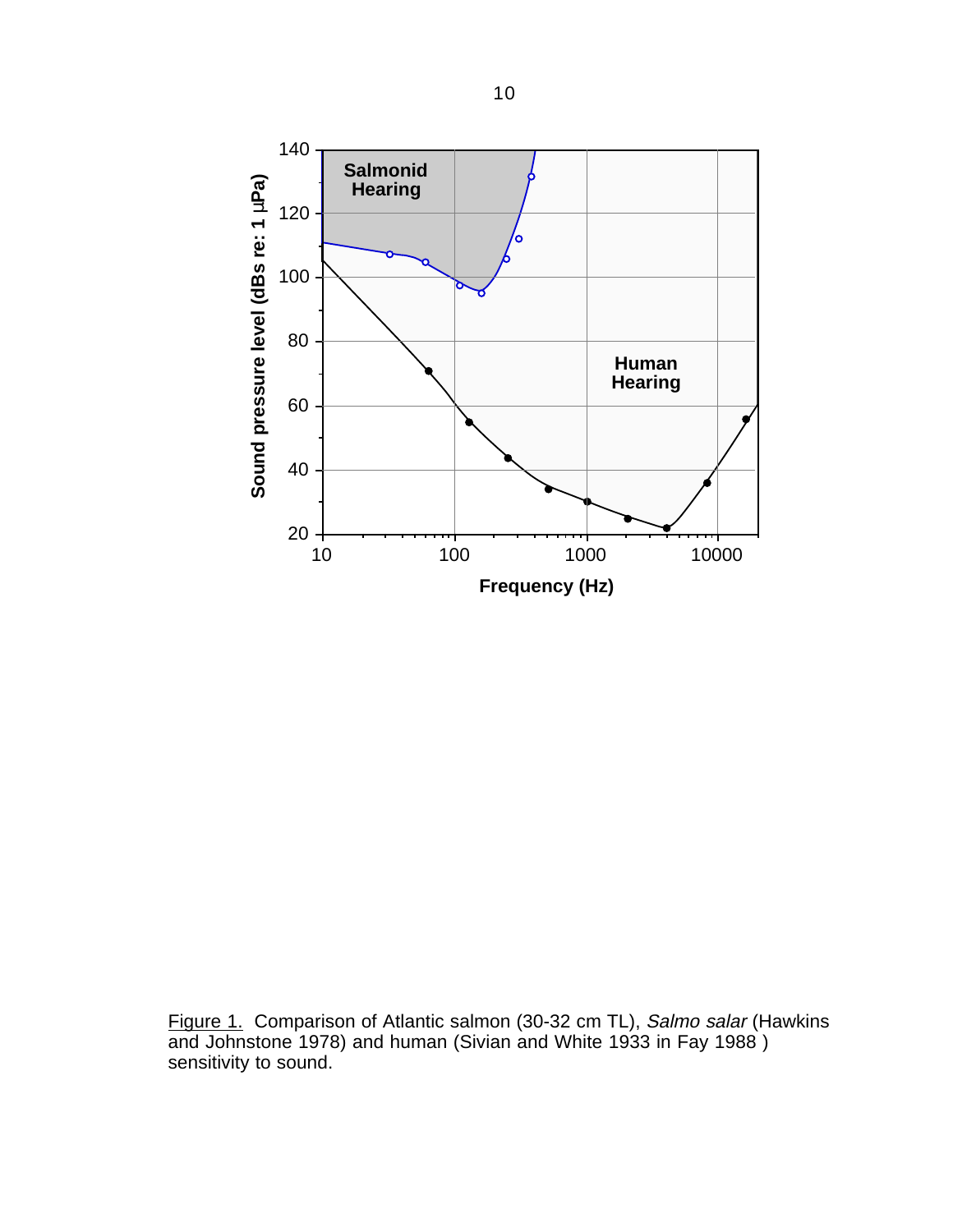## **MATERIALS AND METHODS**

## **Study site**

Fish behavior observations were made from the shore of the mole and the pile driving rigs (Figs. 2 and 3) at the Everett Homeport, Everett, WA (see Driscoll 1978 for a detailed base information and evaluation study of the Snohomish Estuary). The mole area consisted primarily of rip-rap, with a slope of 30°. Pile drivers placed solid and hollow concrete piles at this site for construction of a 488 m carrier pier and its accompanying 91 m wharf. The DB Pacific rig began at the shoreline and gradually moved offshore working on the carrier pier (Fig. 3). The 60 rig moved back and forth along the shore working on the wharf. See table 1 for a summary of piles, and pile driving equipment.

Table 1. Characteristics of pile driving rigs and piles.

| <b>Rig/Dimensions</b><br><u>type</u> | Pile driver/Hammer wgt | Pile Igth/wgt                 | <b>Pile</b> |
|--------------------------------------|------------------------|-------------------------------|-------------|
| DB Pacific/76X25 m                   | Delmag D62-22/6,625 Kg | $55 \text{ m}/26 \text{ m}$ t | Hollow      |
| The $60/37X13$ m                     | Delmag D46-32/4,600 Kg | $32 \text{ m}/17 \text{ m}$ t | Solid       |

\_\_\_\_\_\_\_\_\_\_\_\_\_\_\_\_\_\_\_\_\_\_\_\_\_\_\_\_\_\_\_\_\_\_\_\_\_\_\_\_\_\_\_\_\_\_\_\_\_\_\_\_\_\_\_\_\_\_\_\_\_

Pile driving rigs operated for 8-10 hour periods per day on a random daylight schedule (i.e. Monday/Wednesday/Friday pile driving, Tuesday/Thursday non-pile driving, etc., see Fig. 4). Observations were made during daylight hours only. There was no construction activity or observations on weekends.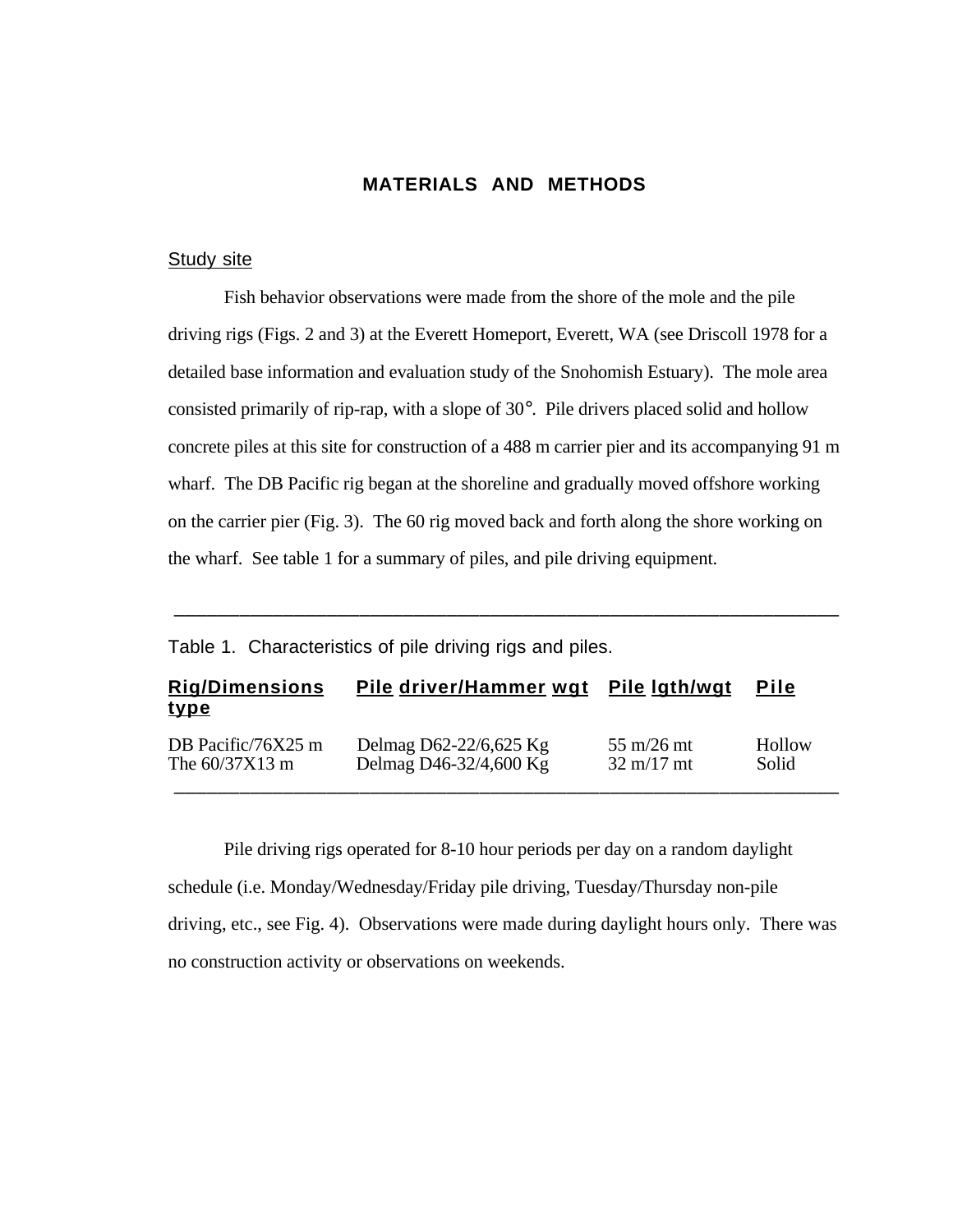## Procedure

There were two phases to this study: the sound recording and hearing assessment phase and the fish observation phase. The purpose of the first phase was to assess whether or not juvenile salmonids could perceive the sounds of pile driving. Since it was difficult to determine the fish's capability to perceive the sounds of pile driving, the observer phase of the study was initiated in order to measure potential changes in fish distribution and behavior with respect to pile driving.

#### Sound measurement

Low frequency sound from 20 to 10,000 Hz was measured at the Everett Homeport, with and without pile driving activities at distances of 150 to 1500 m with an ITC model 650-C hydrophone (Fig. 3). Transducer output gain control was modified for low frequencies. Signals were recorded on a portable sound recording unit (Sony Professional Walkman®), analyzed with a Hewlett-Packard 3561 spectrum analyzer, and plotted with a Hewlett-Packard model 7470A two pen plotter.

Sound pressure level was calibrated in terms of a logarithmic measure, the decibel, relative to a reference pressure of one  $\mu$ Pa [1  $\mu$ Pa =10<sup>-6</sup> Pa =10<sup>-6</sup> Nm<sup>-2</sup> =10<sup>-5</sup>  $\mu$ bar =10<sup>-5</sup> dyne/cm2]. SPL is expressed as:

$$
SPL = 20log_{10}p/p_{ref}
$$

where p is the pressure in Pa, and  $p_{ref}$  is the reference pressure of 1  $\mu$ Pa. SPL was normalized to a bandwidth of 1 Hz and units expressed as dBs re:  $1 \mu Pa$ . Instrument output was in dBV, and was converted to dBs re: 1 uPa using:

SPL in dBs re: 1  $\mu$ Pa = dBV - gain + 157 - 10log<sub>10</sub> (bandwidth)

where gain  $=$  a function of the recording equipment settings, in dB,  $157 =$  the hydrophone constant in dBV/ $\mu$ Pa, and bandwidth  $=$  a function of the frequency range sampled, in Hz.

The analysis window was 160 ms for analyzing the transients produced by pile driving.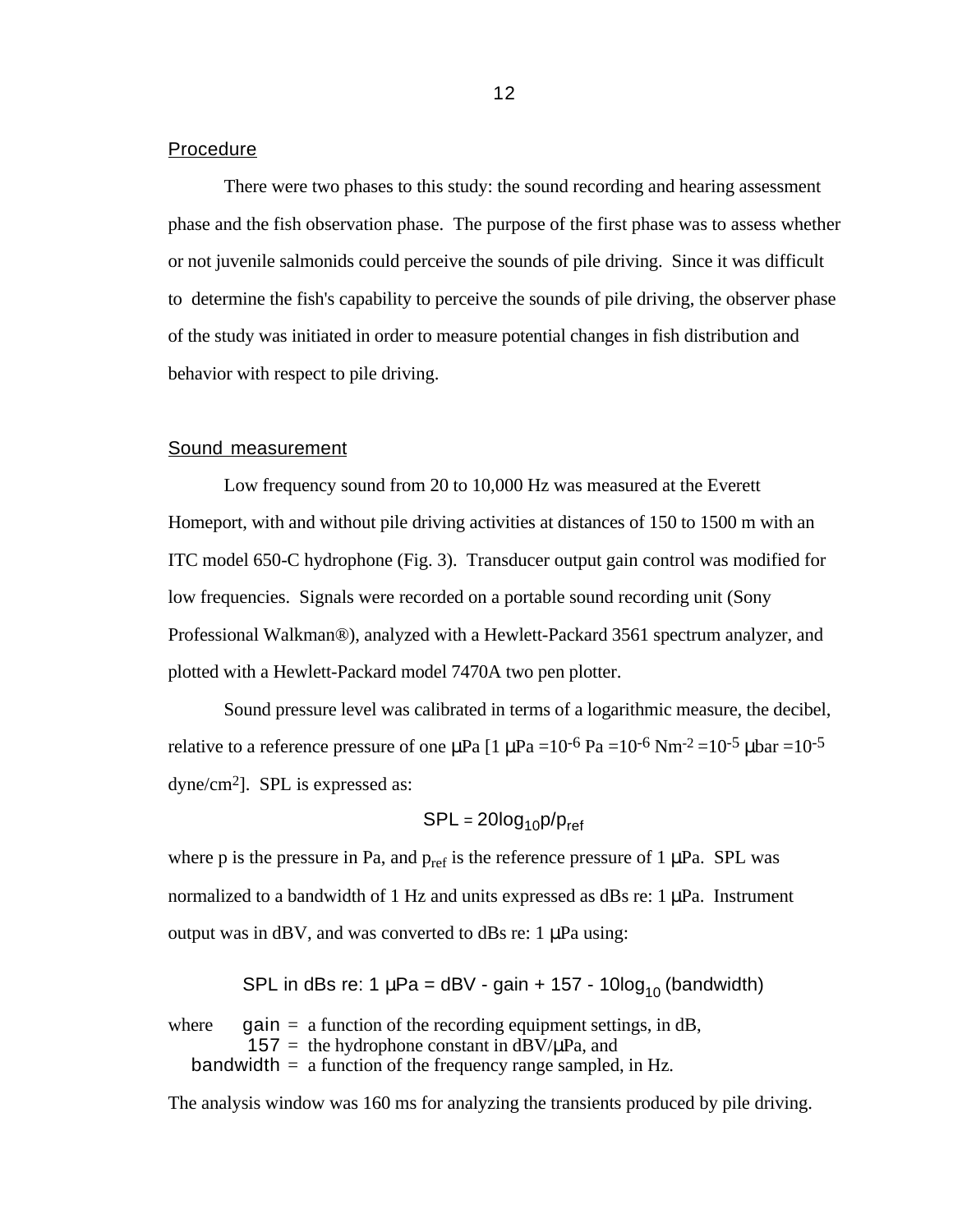## Fish observation

Four observers recorded fish school characteristics. One observer was responsible for both of the rigs. The other three observers stayed along shore. The standardized unit of observation for the mole area was the round. A round consisted of walking slowly around the mole starting either at the elbow of the mole or the mouth of the Snohomish River (Fig. 3). A round typically took 60 min to complete. The relative position of fish schools were categorized into 14 zones each 36 m long with a total of 512 m of shore covered per round.

Observations on the two pile driving rigs were standardized in time by spending one hour on each rig, alternating between the rigs. The locations of fish schools were categorized for each rig (Fig. 5).

Fish presence/absence, distributions about the mole and rigs, school size, distance from shore or rig, water depth, direction of migration, and general behavior were monitored from March 24 to June 15, 1990. Fish behavior was also recorded on a camcorder (JVC model GF-500U). Information on cloud cover, air temperature, wave height, precipitation, wind speed and direction, time of day, salinity, and tidal stage, was also noted. Salinity/temperature profiles were measured at various sites and times with a YSI (model 33) CTD meter.

Presence/absence of fish was characterized by the number of schools spotted per round of the mole or per hour on each rig, with and without pile driving. Presence/absence as a function of salinity was also determined. The mean number of fish schools spotted per round for Julian dates 123, 124, 127, 128, 134, and 135 was calculated. Presence or absence of fish schools as a function of salinity at the skiff dock and main pier (within 3 m of shore) for Julian dates 114, 115, 136, 137, 138, 141, and 142 was determined. The mean number of schools sighted per round of the mole or hour on a rig for each day were determined in order to illustrate changes in school abundance over time.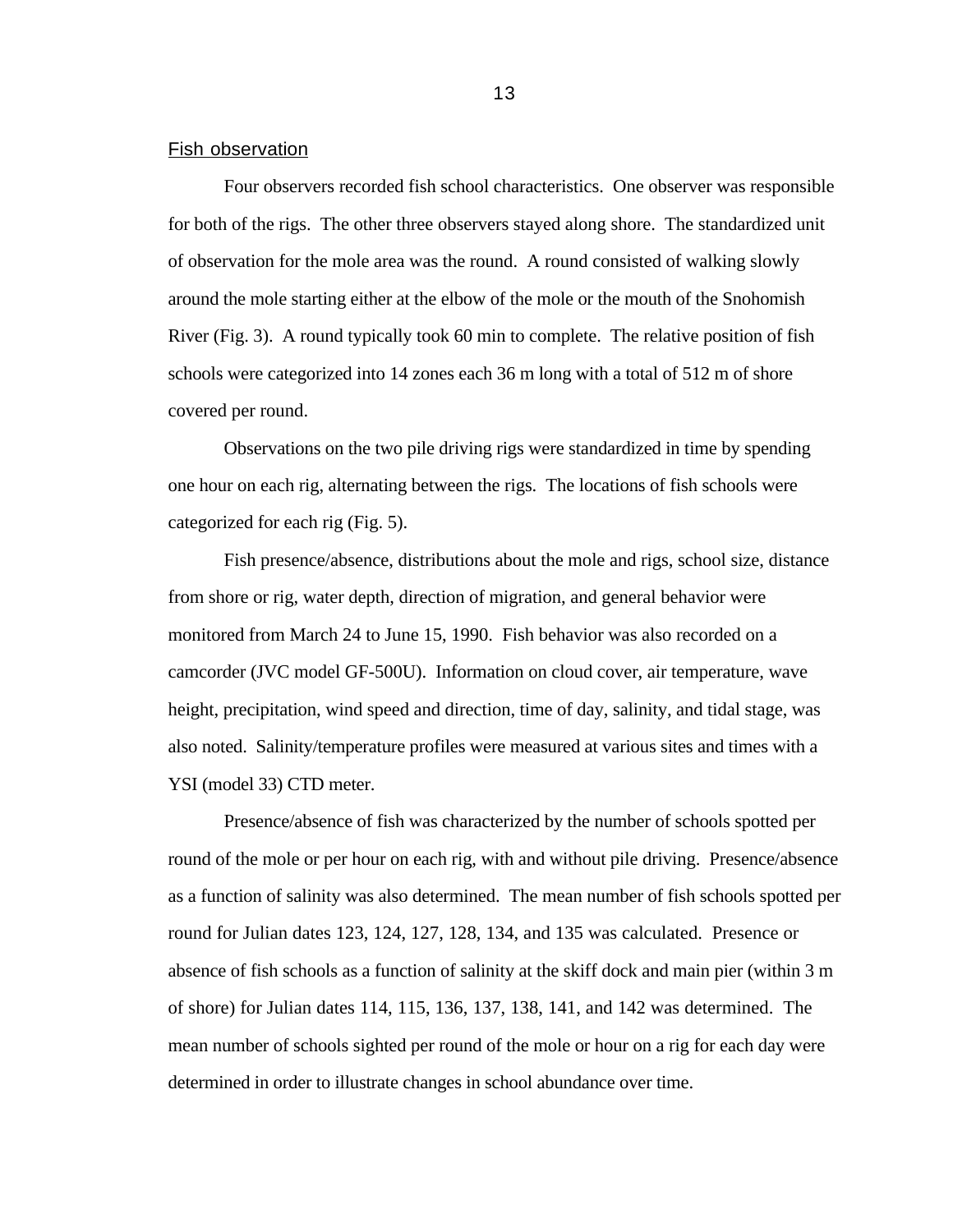In order to test for changes in fish school distributions on the mole, raw fish school sightings were normalized by converting into a fraction of the total observed. For example, if 15 schools were observed along the cove side and 5 along the construction side, the fraction of fish schools on the cove side to construction side was 0.75 to 0.25. Julian dates 116, 120, 121, 122, 123, 124, 127, 128, 129, 130, 134, 135, 136, and 137 were used for this analysis.

School size was characterized as 10's, 100's, or 1000's. A comparison was made on the distributions of school size for Julian dates 116, 117, 123, 124, 127, 128, 130, 131, 134, and 135 at the cove and construction side of the site, and, on Julian dates 109, 110, 116, 117, 123, 124, 127, 128, 130, and 131 at the two rigs. Since mean fish school size was bimodal over the study period, school size data for the peak of the outmigration with back-to-back comparisons of pile driving/non-pile driving days was used. Mean school size per day was plotted in order to illustrate changes in school size over time.

Behavior was categorized as: polarized, active milling, and passive milling (Fig. 6). Polarized behavior was characterized by fast  $(>1$  bls) swimming in one direction. Active milling was characterized by slow  $\left($  <1 bls) swimming in one direction. Passive milling fish exhibited no net movement, and were diffuse. Data from Julian dates 89-143 were used.

Migration direction was categorized as north, east, west, south, or stationary/unknown. North or south movement was rarely noted along shore, and was not used for analysis. Data from Julian dates 89-143 were used.

Water depth, and distance from shore that fish schools were observed at were compared as a function of pile driving.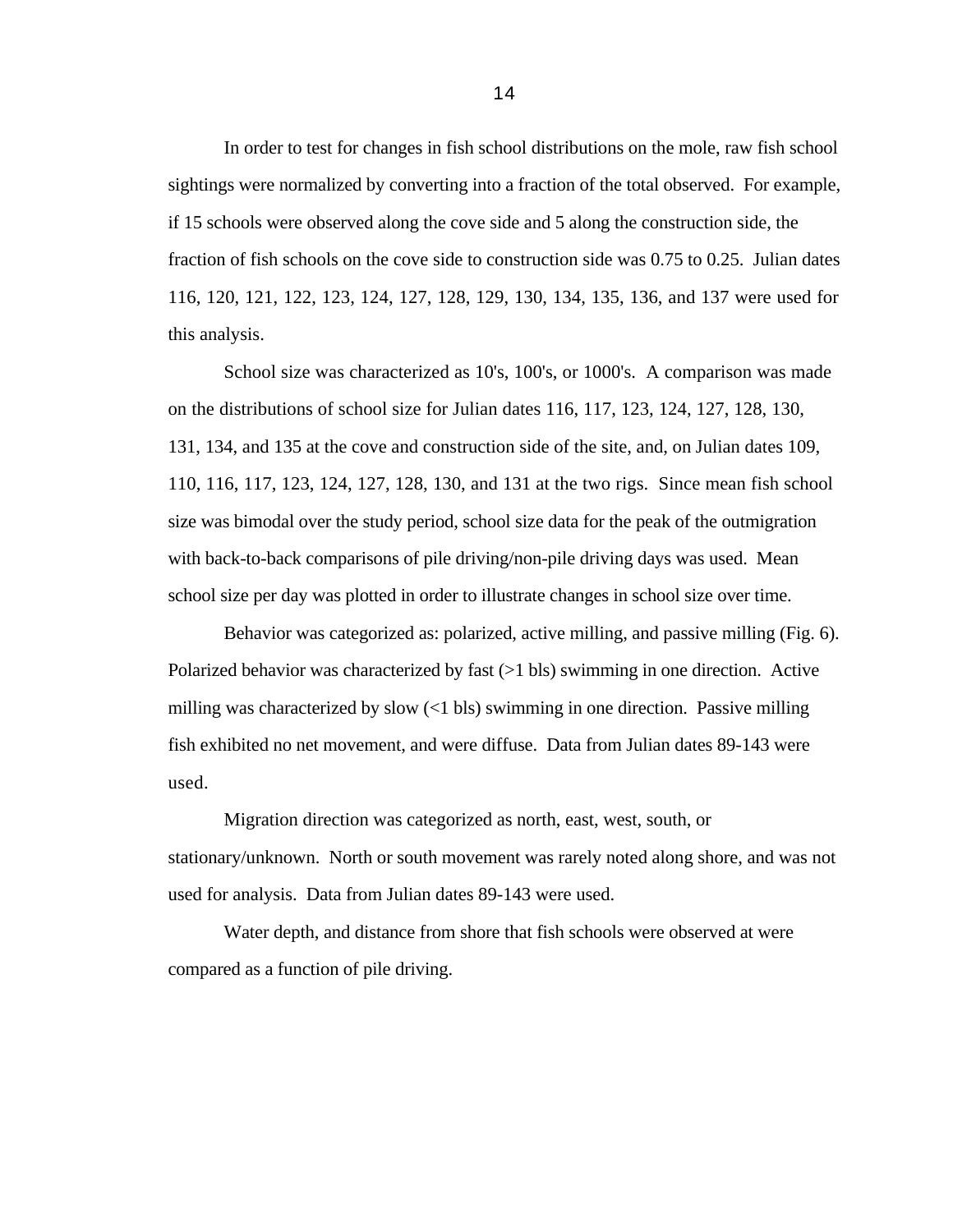#### Stomach content analysis and fish length

Sub-samples were taken from observed salmonid schools for total length, weight, identification, and stomach content analysis, and keyed to species according to Phillips (1977).

A regression was performed on pink and chum salmon TL over time and 95% confidence intervals generated. Fish were sampled with either a dip net from shore, or with the 10 m beach seine at the skiff dock, mole elbow, or main pier. Total length of pink and chum salmon was also compared for pooled data, since neither species exhibited a significant increase in size over time.

Fish targeted for stomach content analysis were sampled from the skiff dock and carrier pier on 5/17/90 with a dip-net (3 m from shore, 0.5-1.5 m water depth), the DB Pacific on 5/18/90 with a purse seine (115 m from shore, 18 m of water) and near Howarth Park at Port Gardner on 5/25/90 with a 33 m beach seine (0-10 m from shore, 0.5-1.5 m water depth). Captured fish were sacrificed by placing directly into 30% formalin, fixed for one week, washed in freshwater for 24 h, and transferred to 30% ethanol. Fish were blotted and weighed, measured, and identified after the washing stage. Stomach fullness, predator and prey weight, prey number and identification, and digestion stage were determined for each fish. Since stomach contents data was only collected once at these four sites, statistics other than means and SD's were not possible. The various prey items were plotted as a function of fraction of abundance by number in the stomachs of pink and chum salmon sampled. In addition, the means of number of: prey types, number of prey per stomach, predator weight, stomach fullness, prey weight, stomach weight, predator TL, predator TL to weight ratio, and stomach weight to predator weight ratio were plotted for qualitative comparisons by site and species of predator (see Appendix 2).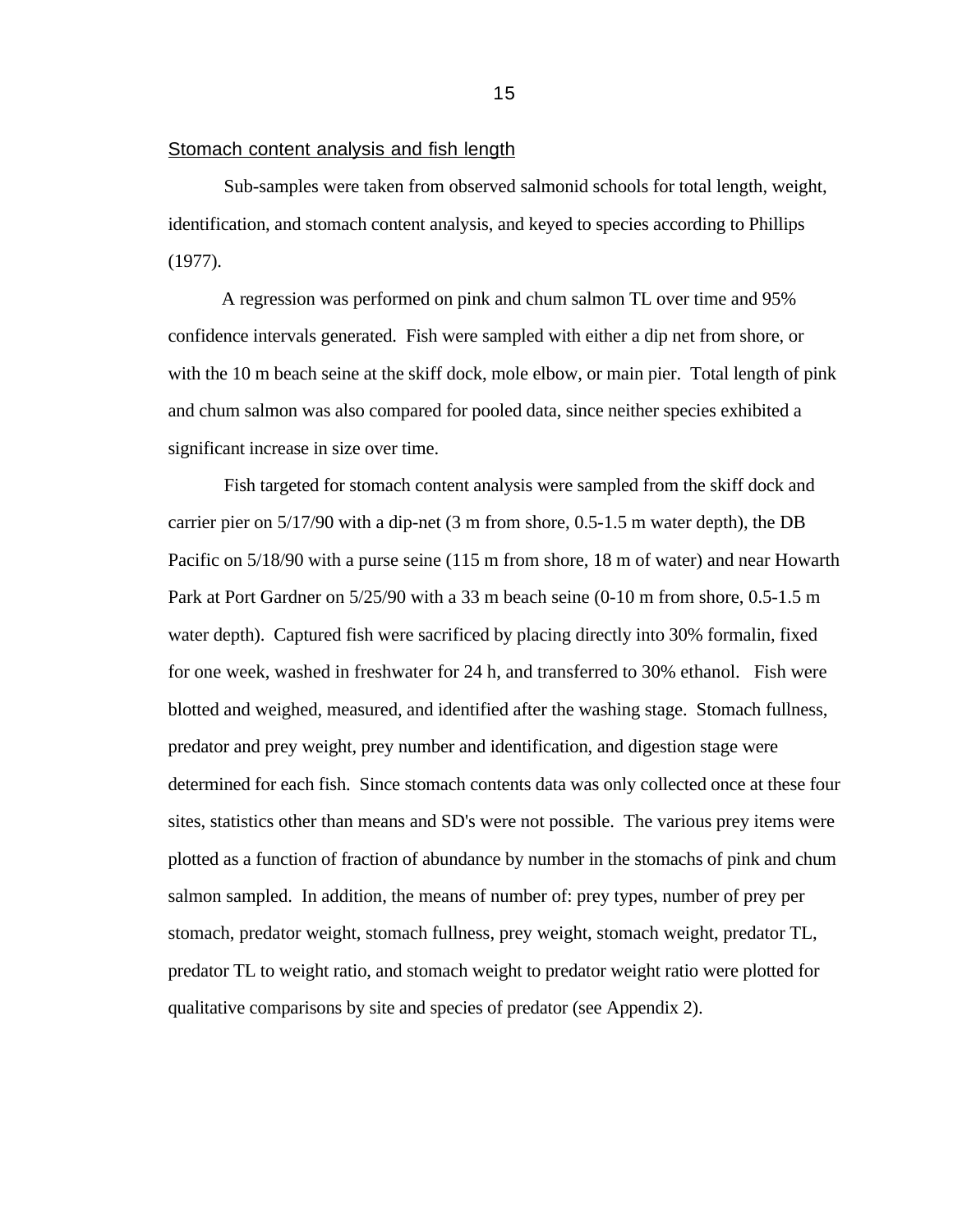## Data analysis

In the experimental design, each round about the mole or each hour on a rig were considered replicates for distributions of fish schools. Chi-square analysis was used for the distributions of fish behavior, direction of movement, school size, and locations about the rigs. Unpaired, two-tailed T-tests were used to compare all other effects. All error bars on figures are 1 standard error (SE).

The data were analyzed with StatView SE+ statistical package on an Apple Macintosh computer to compare measured parameters as a function of pile driving effects. Significant effects of pile driving were examined at 0.05 alpha level.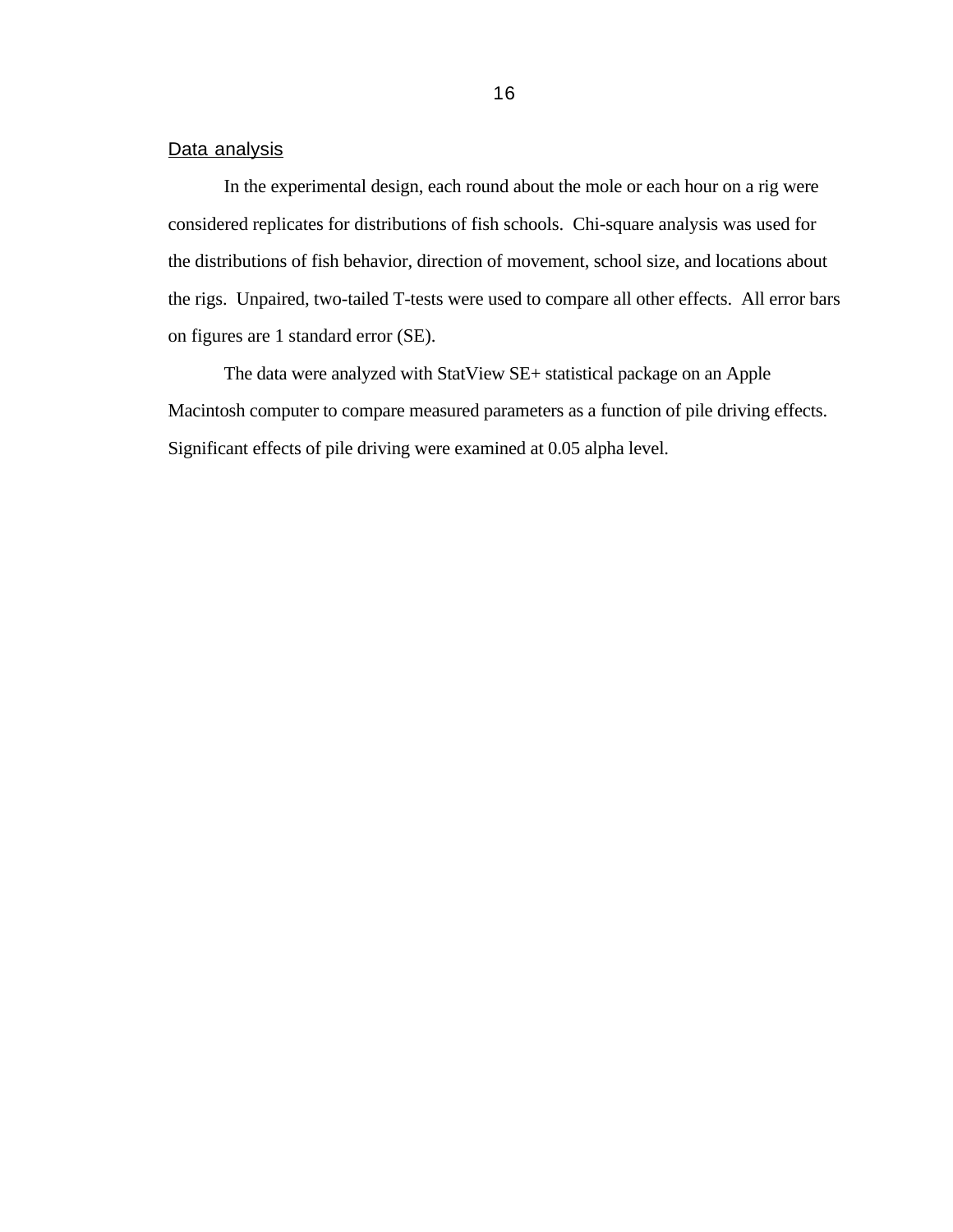

Figure 2. The Everett Homeport site in relation to Tulalip Bay and the Snohomish and Stillaguamish Rivers.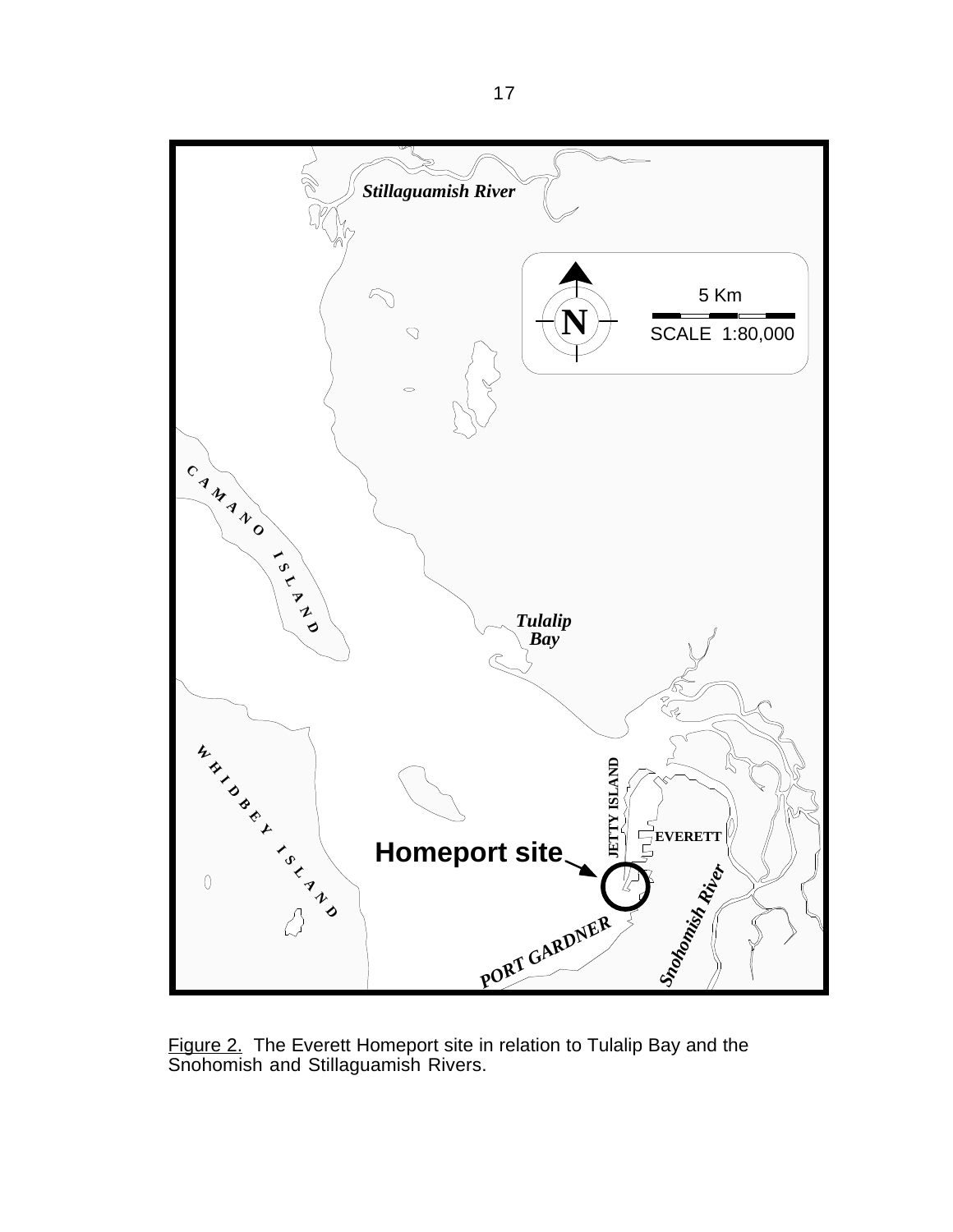

Figure 3. Detail of Everett Homeport site showing sound recording sites and distances, cove and construction side of the mole, and areas where fish schools were often sighted.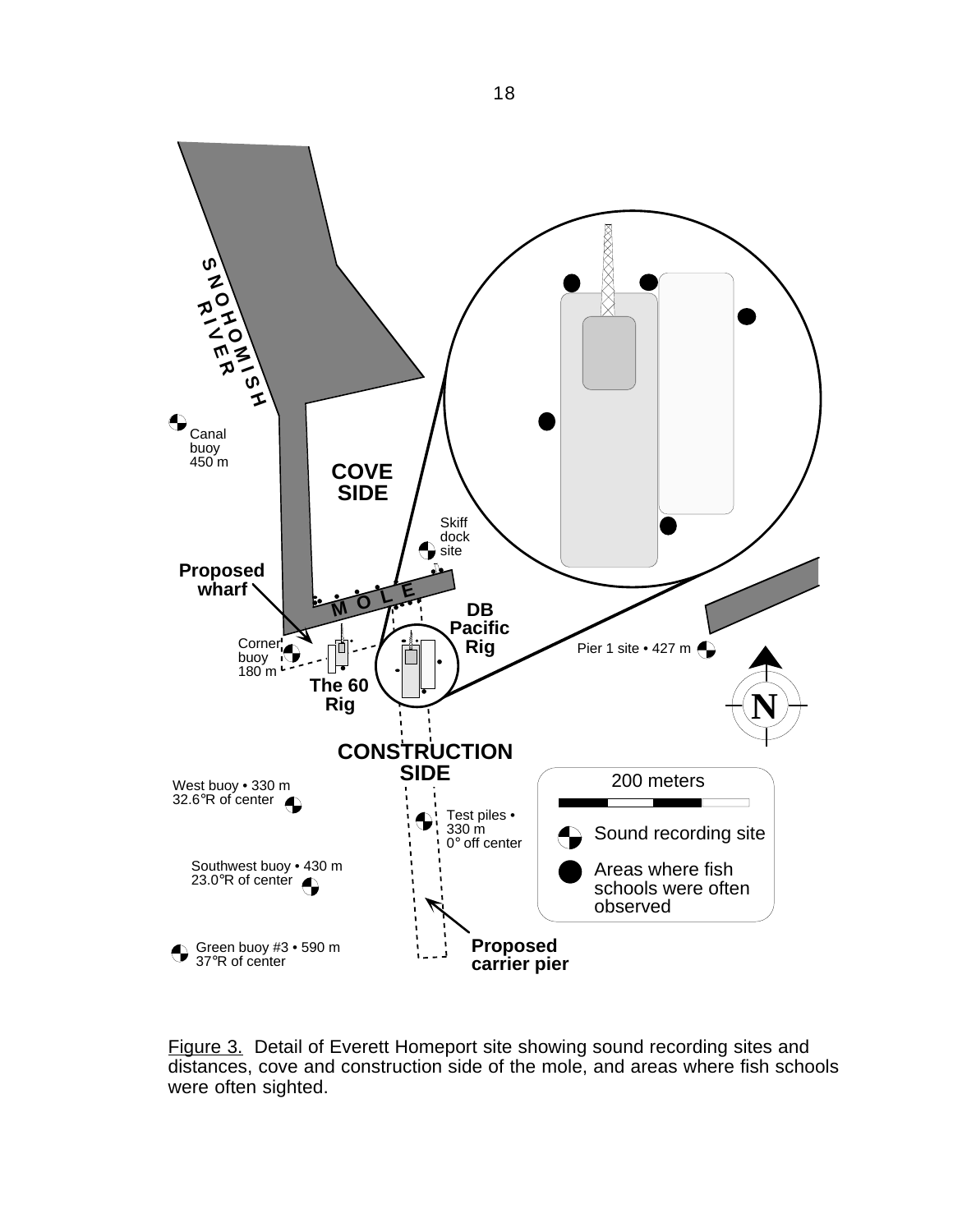

Figure 4. Summary of pile driving at the Everett Homeport, 1990. A] Hours per day that piles were being struck. B] Mean time in hours to drive one pile. C] Total number of piles driven each day.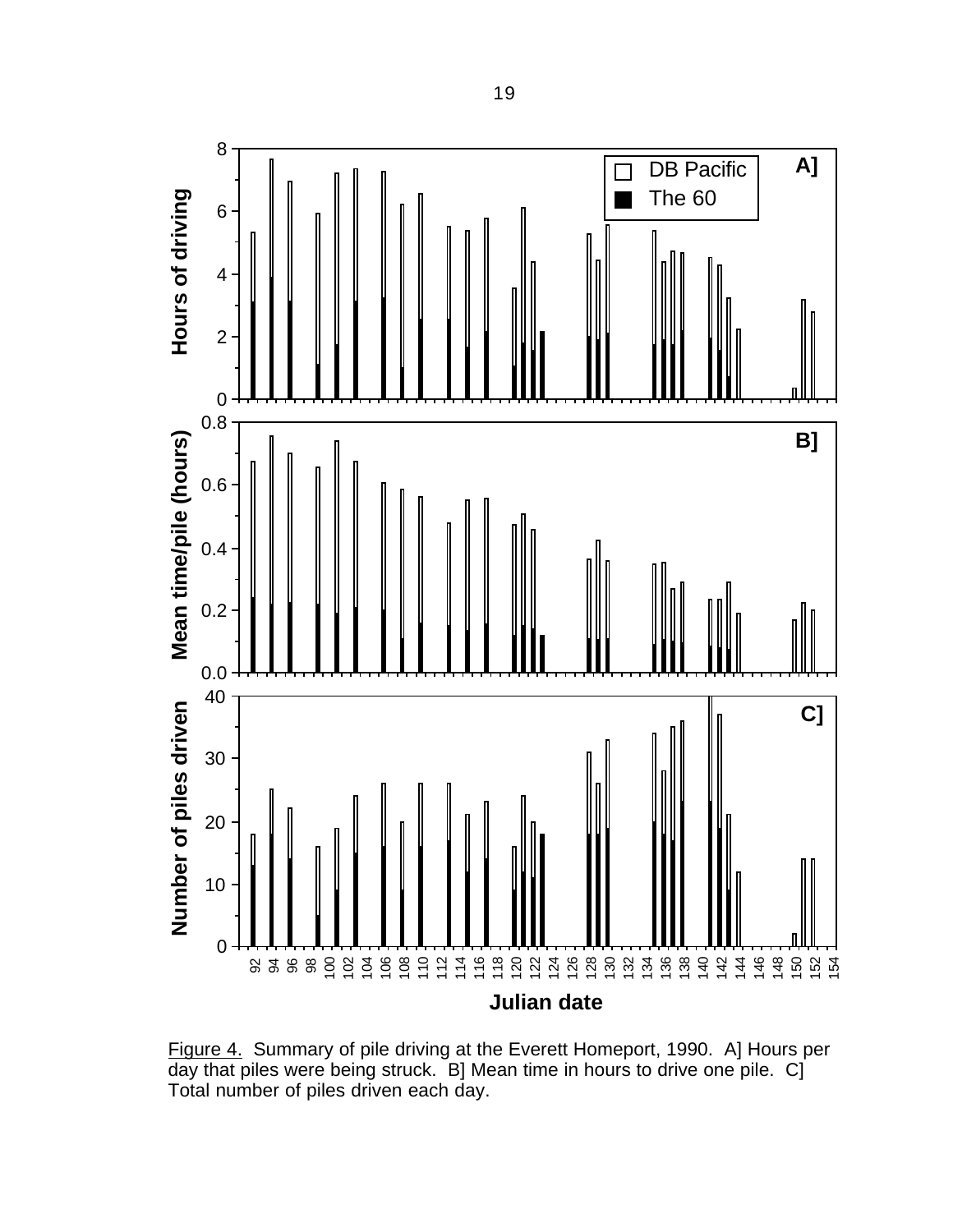

Figure 5. Detail of pile driving rigs (to scale) showing zones where fish schools were spotted, and the area around each rig where pile driving occurred.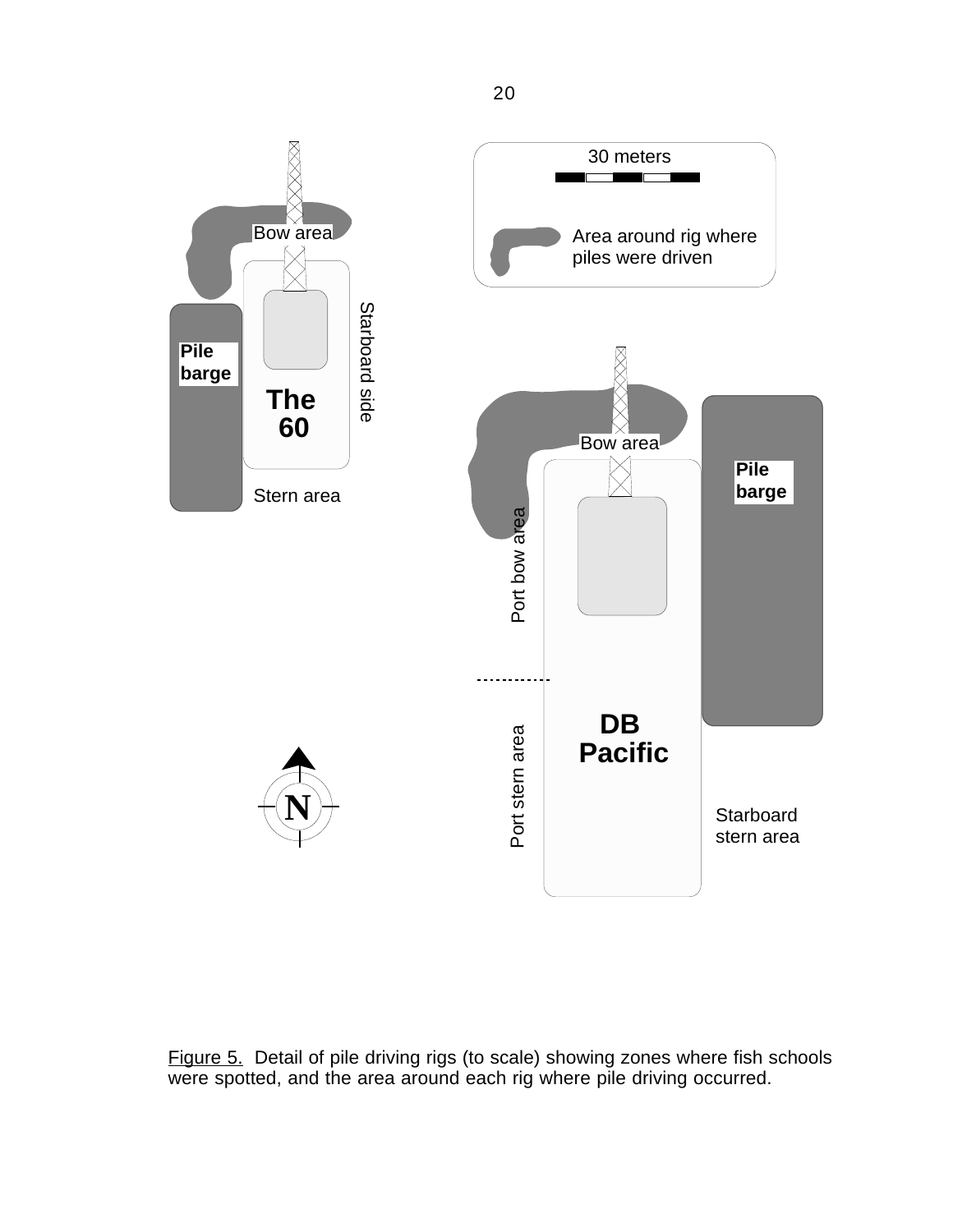

Figure 6. The three fish behaviors. A] Passive milling: no net movement. B] Active milling: slow net movement. C] Polarized: fast net movement.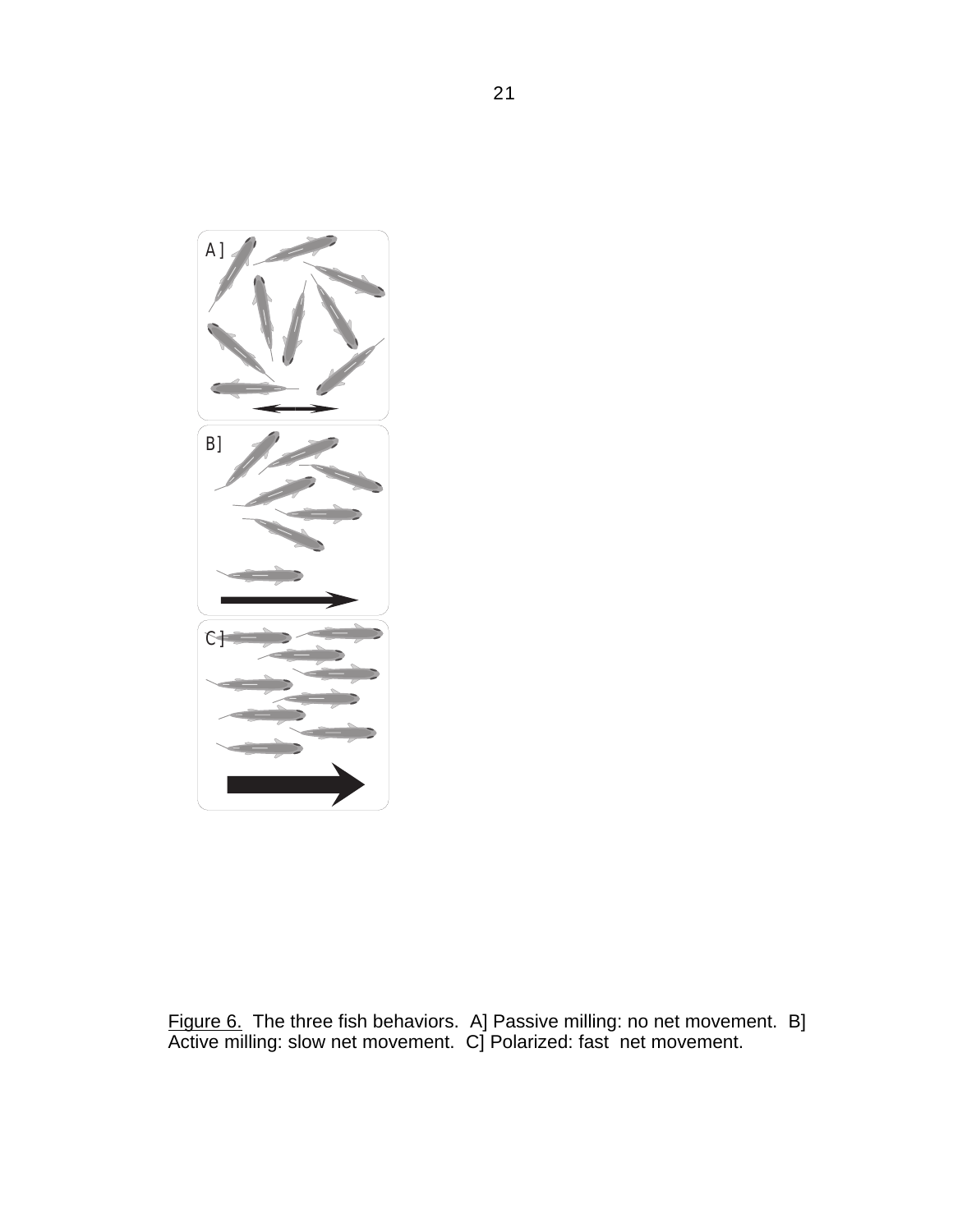## **RESULTS**

A total of 343 man-hours were spent observing fish schools at the Everett Homeport from March 30-June 15, 1990: 173 hours along shore, 103 hours on the DB Pacific, and 67 hours on The 60. Seven-hundred and forty schools were sighted along shore, with 50% arriving by May 8, and 90% by May 24 (Fig. 7). Two-hundred and thirty three schools were spotted about the rigs: 145 near the DB Pacific, and 88 for The 60.

### Qualitative/general observations

Greater than 95% of fish schools observed were juvenile pink and chum salmon. Observers could easily recognize parr marks on chum salmon, or the green shimmer of pink salmon as the schools milled at or near the surface of the water because schools were rarely >30 cm below the surface. In addition, pink and chum salmon were the only surface oriented species observed in samples from dip nets or beach seines at the site. Most schools sampled with dip nets or beach seines contained both pink and chum salmon in a ratio of approximately 2:1.

Most fish schools were found near the carrier pier or the skiff dock (Fig. 8), and any structure in the water such as piles, docks, and the pile driving rigs, seemed to attract schools of fish. For example, schools could be drawn away from shore by approaching them slowly with a skiff and then drifting away from shore with the school remaining next to the skiff. We rarely observed schools passing under objects such as work skiffs or even logs. They would either stop moving once they encountered the floating object or move around it.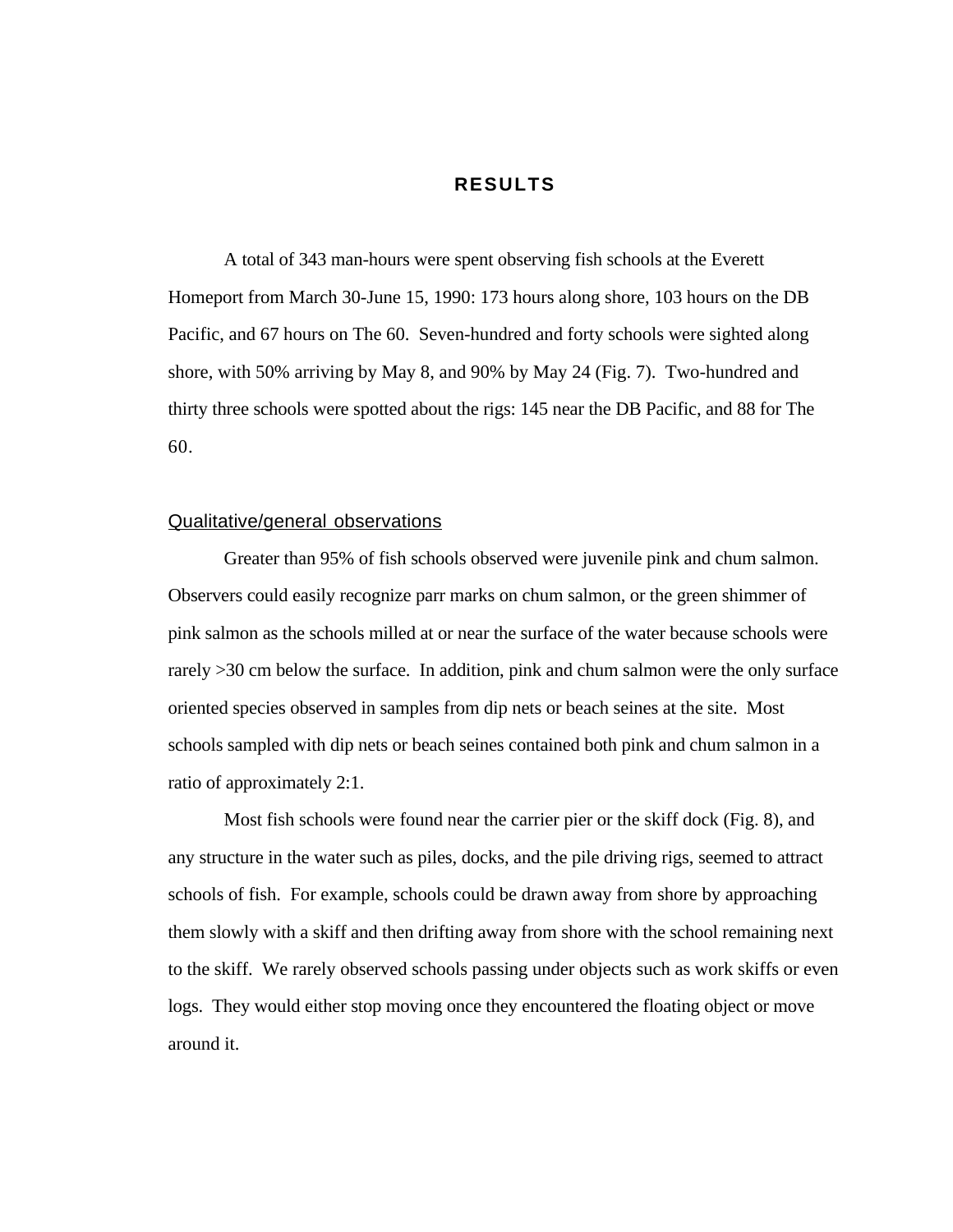Western grebes (*Aechmorphorus occidentalis*) were prevalent at the site, and their presence corresponded positively with the abundance of juvenile pink and chum salmon at the sight from Julian dates 110-125 (Fig. 9). On numerous occasions, these diving birds were spotted with small fish in their beaks upon surfacing next to a rig. However, this correlation was absent between Julian dates 128-142 when fish schools demonstrated their second peak of abundance.

Overall, <5% of the fish at all sites had empty stomachs. Pink and chum salmon sampled at the skiff dock, main carrier pier, and the DB Pacific were primarily feeding on Calanoida, a more pelagic prey item (>95% by abundance, Fig. 10). In contrast, pink and chum salmon sampled at Port Gardner (see Fig 10), had a more epibenthic and varied diet, primarily feeding on *Tisbe* spp. Juvenile chum salmon were longer than pink salmon, and TL of the two species did not change significantly over time (Fig. 11). Juvenile pink salmon sampled from the skiff dock were significantly smaller than those sampled at the DB Pacific (Fig. 12).

Salinity did not appear to affect the presence/absence of fish sampled at the skiff dock (Fig. 13). However, I was not able to compare presence/absence over the whole site as a function of salinity.

#### Sources of fish observed

I assumed that all of the juvenile pink salmon sampled in my study were wild stocks as there were no pink salmon hatcheries in the study area. I assumed that the majority of chum salmon observed at the site were wild stocks migrating out of the Snohomish River for the following reasons. There were three hatcheries where chum salmon were released in the vicinity of the Homeport (Fig. 2): the Tulalip Tribal Hatchery release, Tulalip Bay (10 Km from the site); Arlington Hatchery on the Stillaguamish River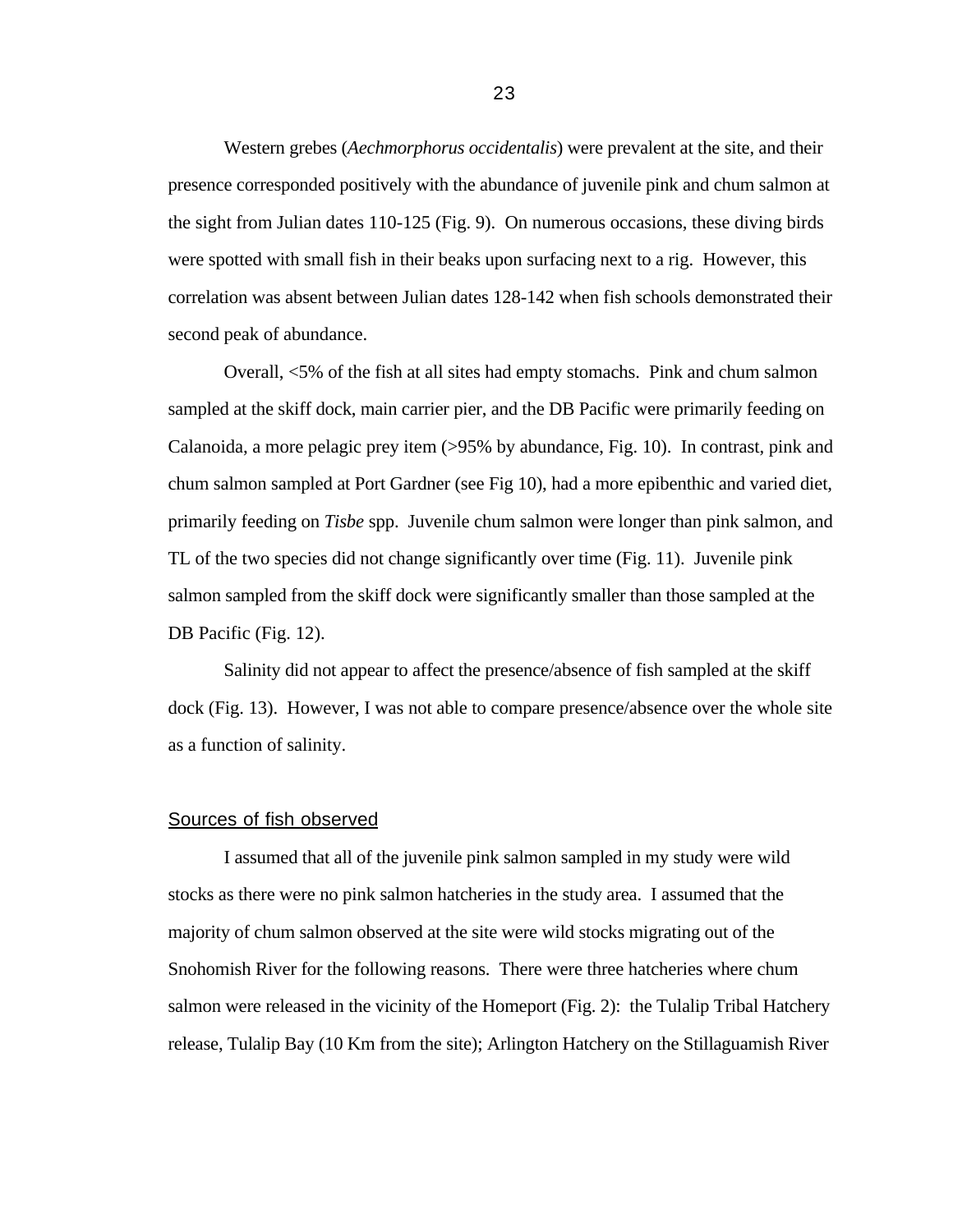(>50 Km from the site); and a WDF facility on the Wallace River, a tributary of the Snohomish.

The Tulalip Tribe volitionally released 5.8 million chum from April 26 to May 3 (mean TL on April 23: 57.1 mm, SE=0.297, 660 fish/Kg, 877 Kg total) into Tulalip Bay. Given the significantly smaller sized chum salmon captured at the Homeport site throughout the study, it seems unlikely that any of these hatchery fish could have been observed at the site, certainly not in the nearshore area. Further, Beauchamp et al. (1987), sampling throughout the Port of Everett and Port Susan area, observed increases in chum salmon abundance and mean TL in response to 2.3 million chum salmon released into Tulalip Bay by the Tulalip Tribe. However, the effect was localized to sites within 1 Km of Tulalip Bay, and increases in chum salmon abundance and mean TL were not observed at more distant (>1 Km) sampling areas. The Arlington hatchery on the Stillaguamish River released 99,832 chum on April 13 (855 fish/Kg, 54.7 mm mean TL, reared 73 days). Since these fish were released more than 50 Km from the Homeport, and the total number released was quite low, I assumed there was no effect. The WDF hatchery on the Wallace River reportedly released "negligible" numbers of chum salmon in 1990.

#### Pile driving statistics

The DB Pacific and The 60 rig drove piles from March 30-June 15, and March 30- May 23, respectively (Fig. 4). There were 47 days of pile driving and 17 days of non-pile driving during this period. However, the majority of fish school observations were made between Julian dates 120 and 140, a period during which there were 11 pile driving and 4 non-pile driving days. Pile driving rigs struck piles about 50 times per minute, and the average pile took 10 to 15 minutes to drive (Fig. 4). The entire process for driving one pile usually took 30-60 minutes, depending on sediment type and pile length. The amount of time each day spent striking piles was relatively constant throughout the study period (Fig.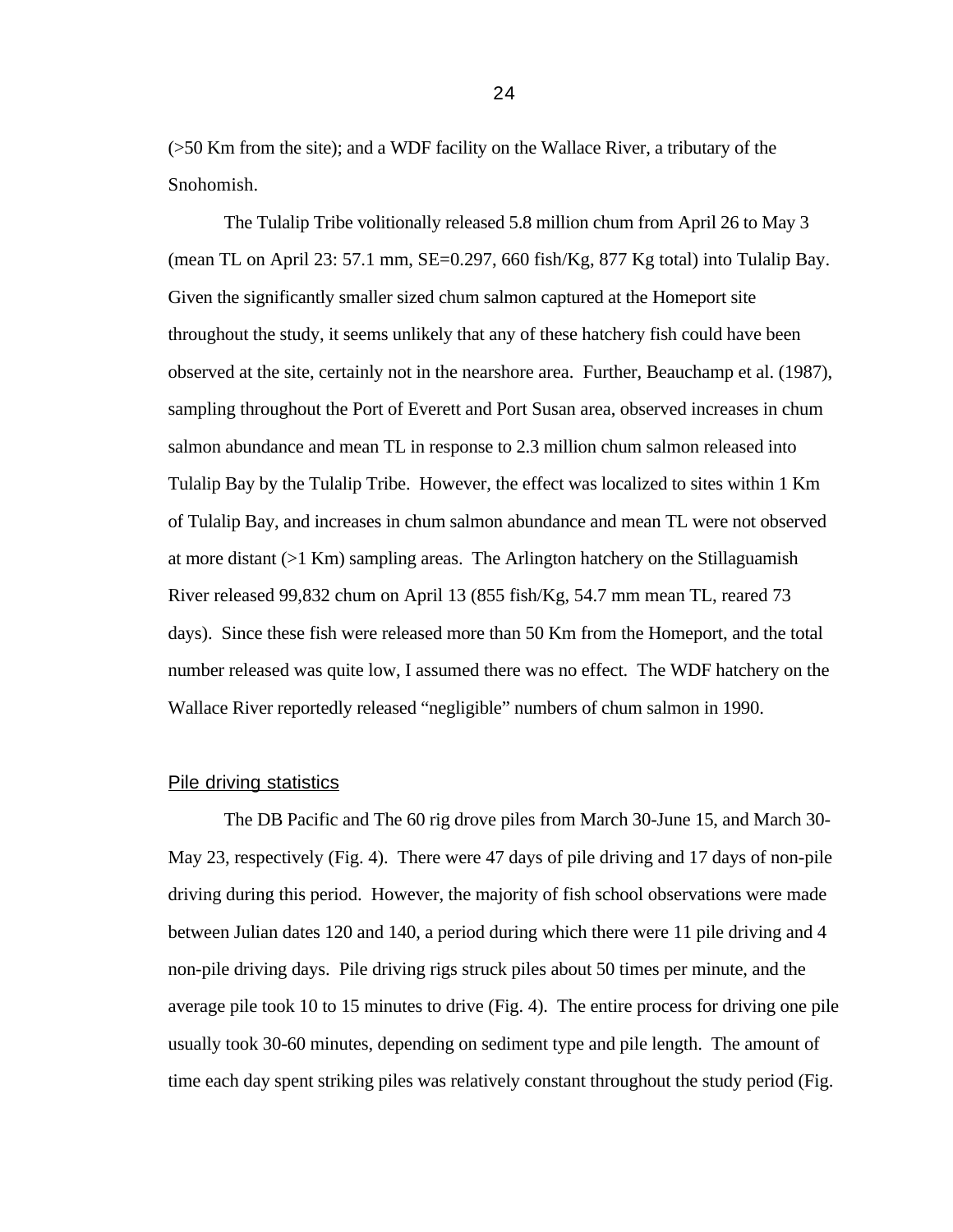4). However, the number of piles driven each day slowly increased over time since the mean time to drive any given pile decreased over time (Fig 4).

## The acoustic environment

The results of the acoustic sampling phase of this study are incomplete. Lack of funding and gear malfunction prevented completion of both sampling and analysis stages of the study. Based on the limited data available, SPLs were up to 25 dB above ambient levels, at a range of 593 m from the DB Pacific (Fig. 14).

## Fish abundance over time

Although the outmigration appeared unimodal based on the number of schools spotted per round of the mole, an estimate of the total number of fish spotted per day based upon the mean size of fish schools, suggests the outmigration was bimodal (Fig. 15). On both of the construction rigs, there were no peaks in the number of schools sighted or in fish school size. Schools simply were not spotted on the DB Pacific after Julian date 152 (Fig. 16). Observations ceased on The 60 rig on Julian date 143 because the rig had finished its project.

#### Effects of pile driving on measured variables

Out of the 973 schools observed, one school responded to the initiation of a pile being driven at close (10 m) or long (100-200 m) range. Indications of a response were "starting" or "flashing" at the the onset of pile driving.

There were more schools spotted per round of the mole on non-pile driving days (14.1) compared to pile driving days (11.9), but this difference was not significant (Fig. 17). However, there were significantly more schools spotted on the each of the rigs per hour on non-pile driving days compared to pile driving days (Fig. 18).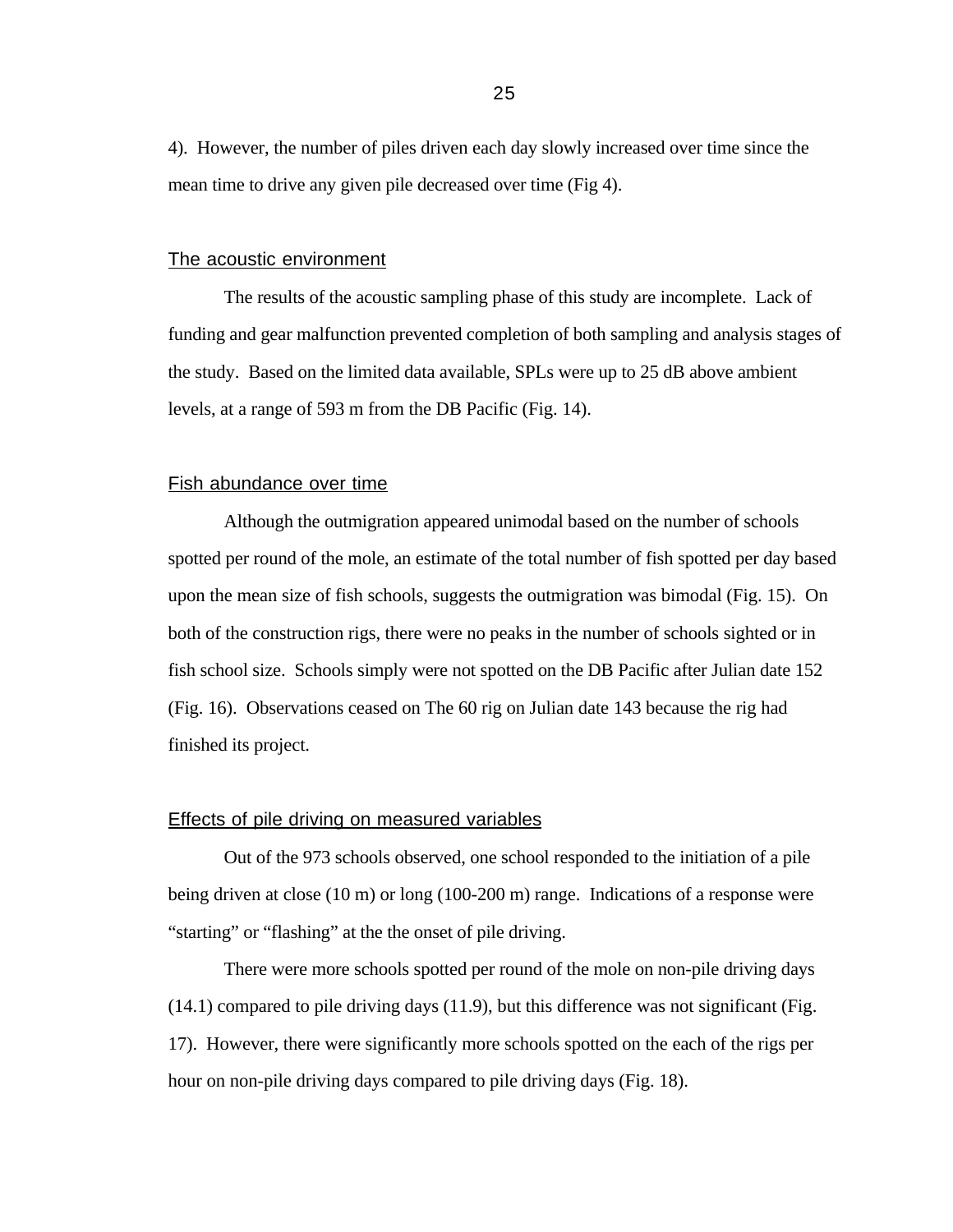The ratio of number of schools on the cove side to number of schools on the construction side of the mole was about 2:1 on pile driving days and 1:1 on non-pile driving days (Fig. 19), and this difference was significant. The distributions of fish schools changed as a function of pile driving on The 60, but not on the DB Pacific rig (Fig. 20).

Fish schools about the mole were usually 2 m from shore in about 1.2 m of water. There were no significant differences in distance from shore or water depth as a function of pile driving.

Pile driving significantly affected the size of fish schools present on the construction side, but not on the cove side (Fig. 21). However, neither of the pile driving rigs showed differences in fish school size distributions with and without pile driving (Fig. 22).

The Chi-squared distributions of the three fish behaviors changed significantly in response to pile driving on the construction side of the mole, but not on the cove side (Fig. 23). Fish behavior was not significantly different between the two rigs, so the data were pooled and there was a significant difference in the distributions of fish behavior as a function of pile driving (Fig. 24). Cloud cover had a significant effect on the distributions of fish behavior on the cove side, but not on the construction side. Tidal stage had no effect on the distributions of shoreline fish behavior. Cloud cover, time of day, and tidal stage did not affect the distributions of fish behavior on either of the two rigs.

There was a significant difference in the distributions of fish school direction of movement as a function of pile driving on the cove side of the mole, but not on the construction side (Fig. 25). There were no significant differences in the distributions of fish school direction of movement on either of the rigs (Fig. 26). Cloud cover significantly altered the distribution of fish school direction of movement on both sides of the construction site, but tidal stage had no effect on the distributions of fish school movement.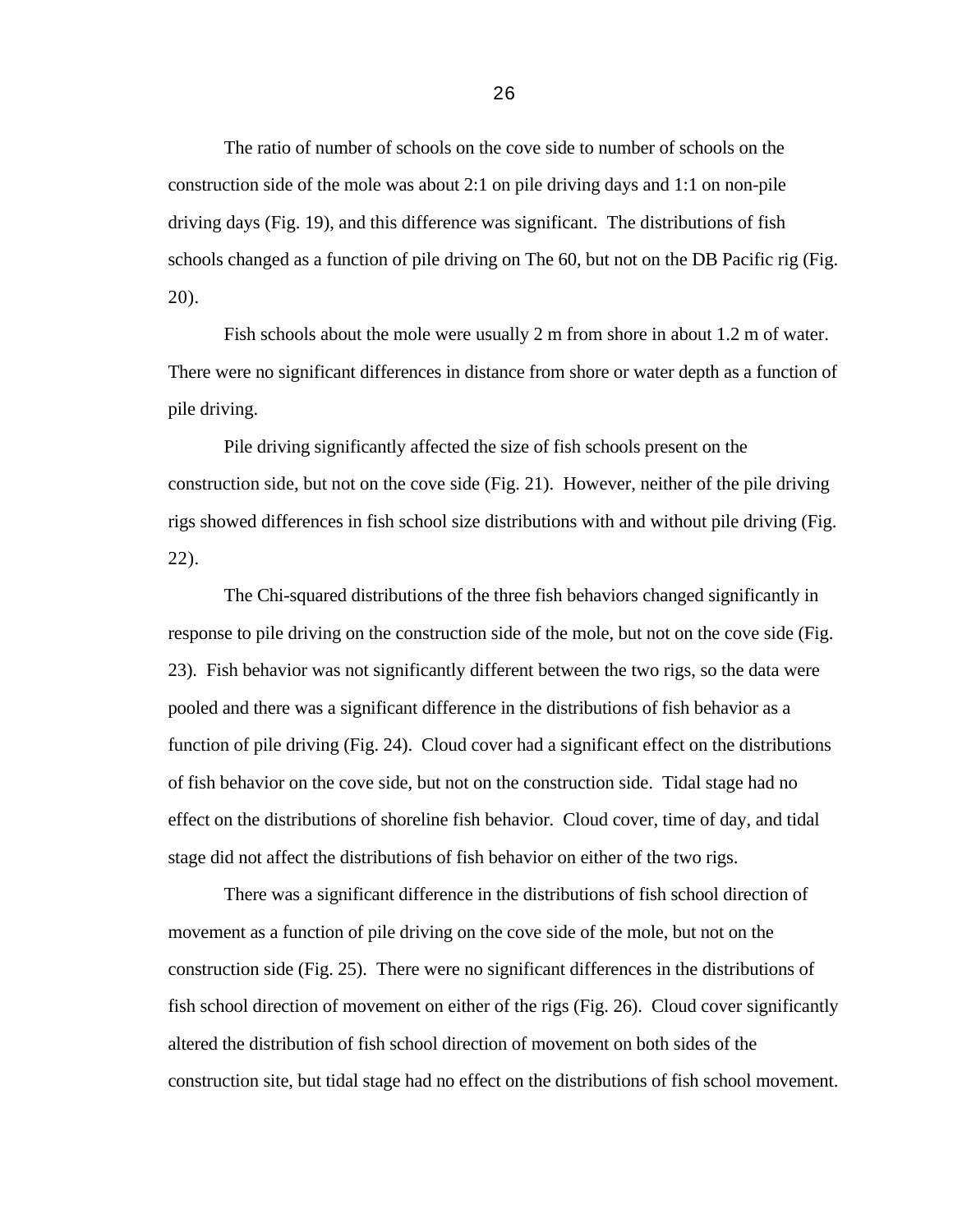

Figure 7. Cumulative number of schools spotted from the shoreline (mole) at the Everett Homeport, 1990. Added lines mark the date at which 50% of the schools had passed.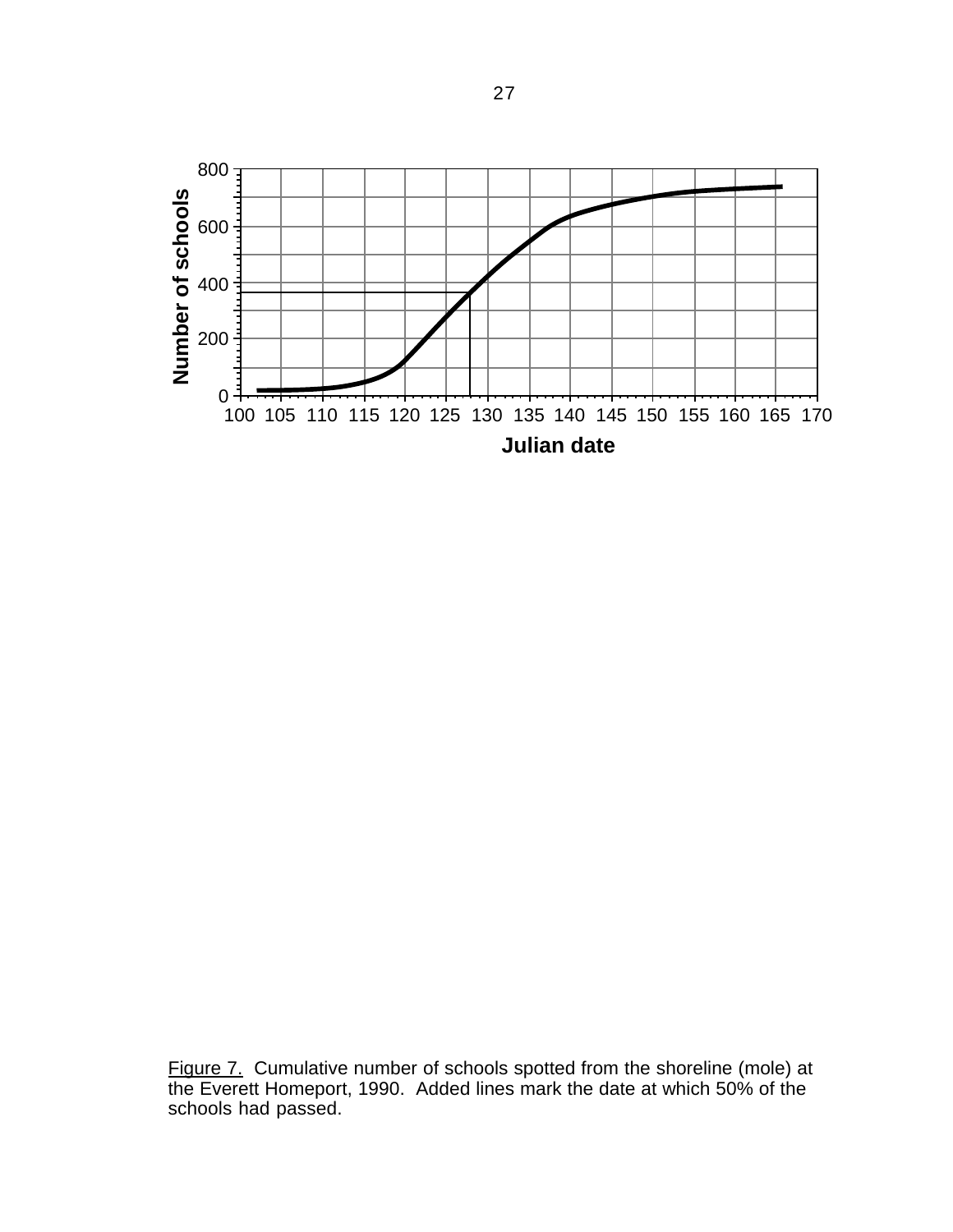

Figure 8. Overall frequency distribution of number of fish school observations for each of the 14 zones along the mole at the Everett Homeport. Intensity of grey-scale on map corresponds to the number of schools sighted.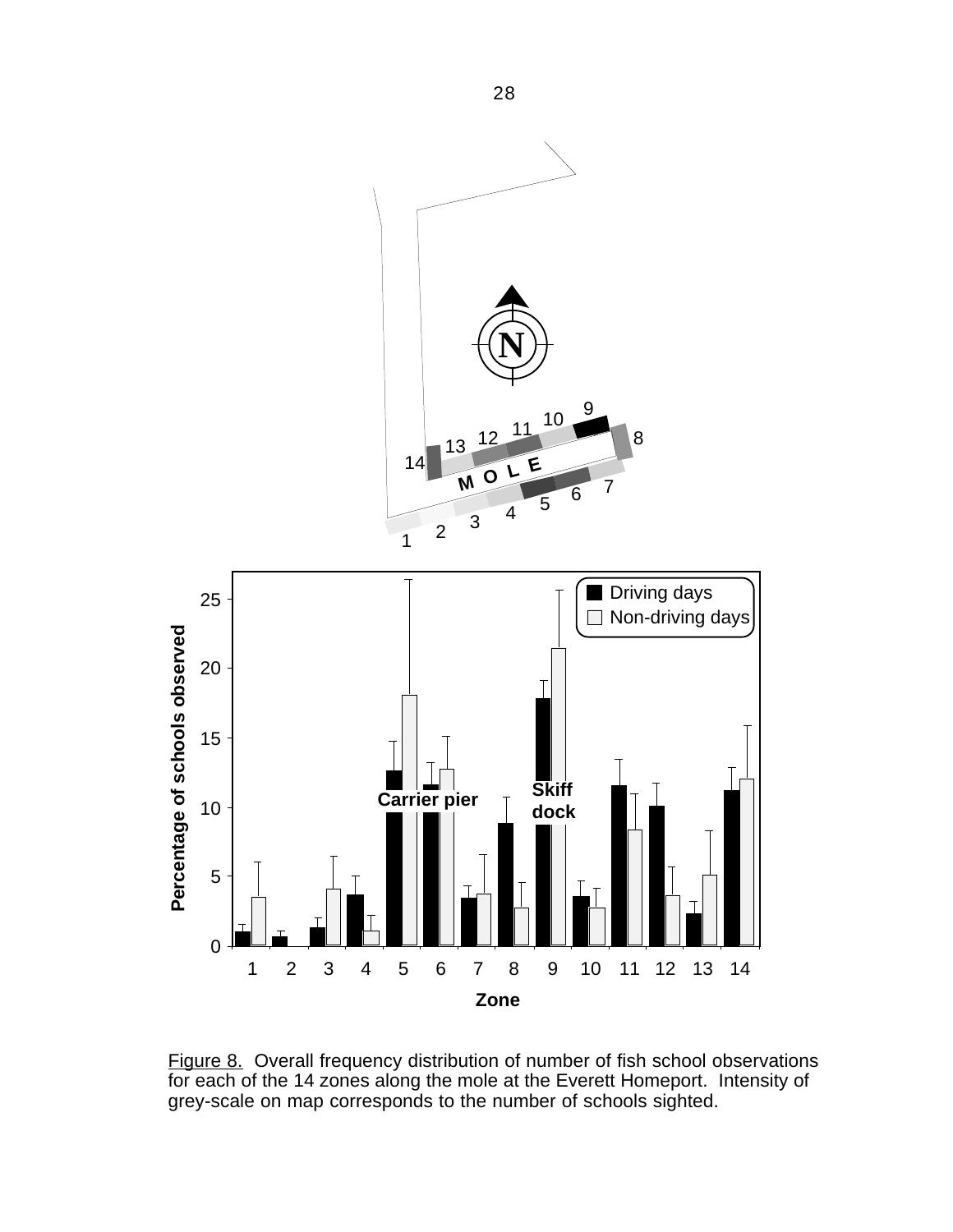

Figure 9. Number of fish spotted per round of the mole and number of grebes spotted near the construction site over time.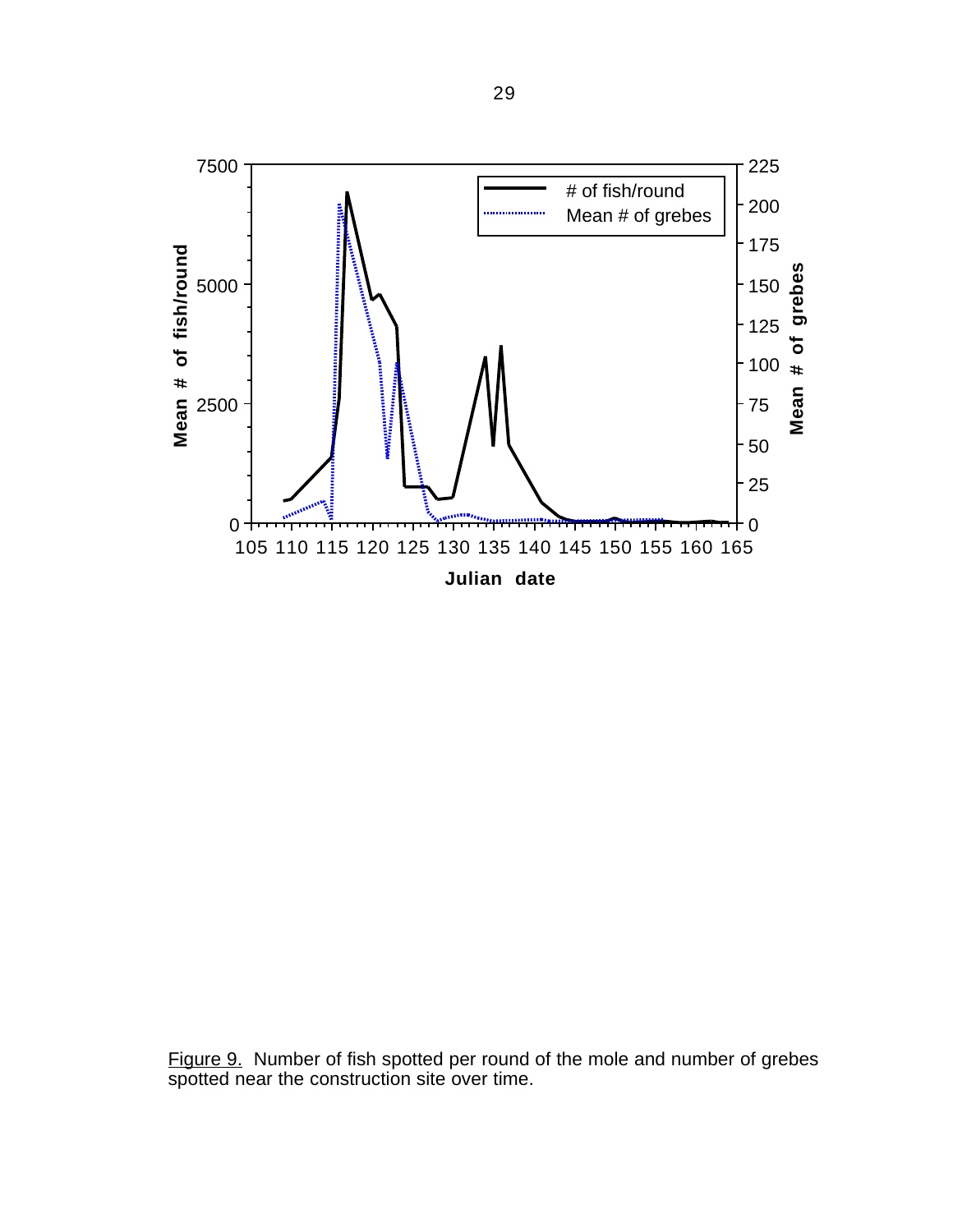

Figure 10. Distribution of prey items from stomachs of juvenile pink and chum salmon captured at the Everett Homeport site, 1990.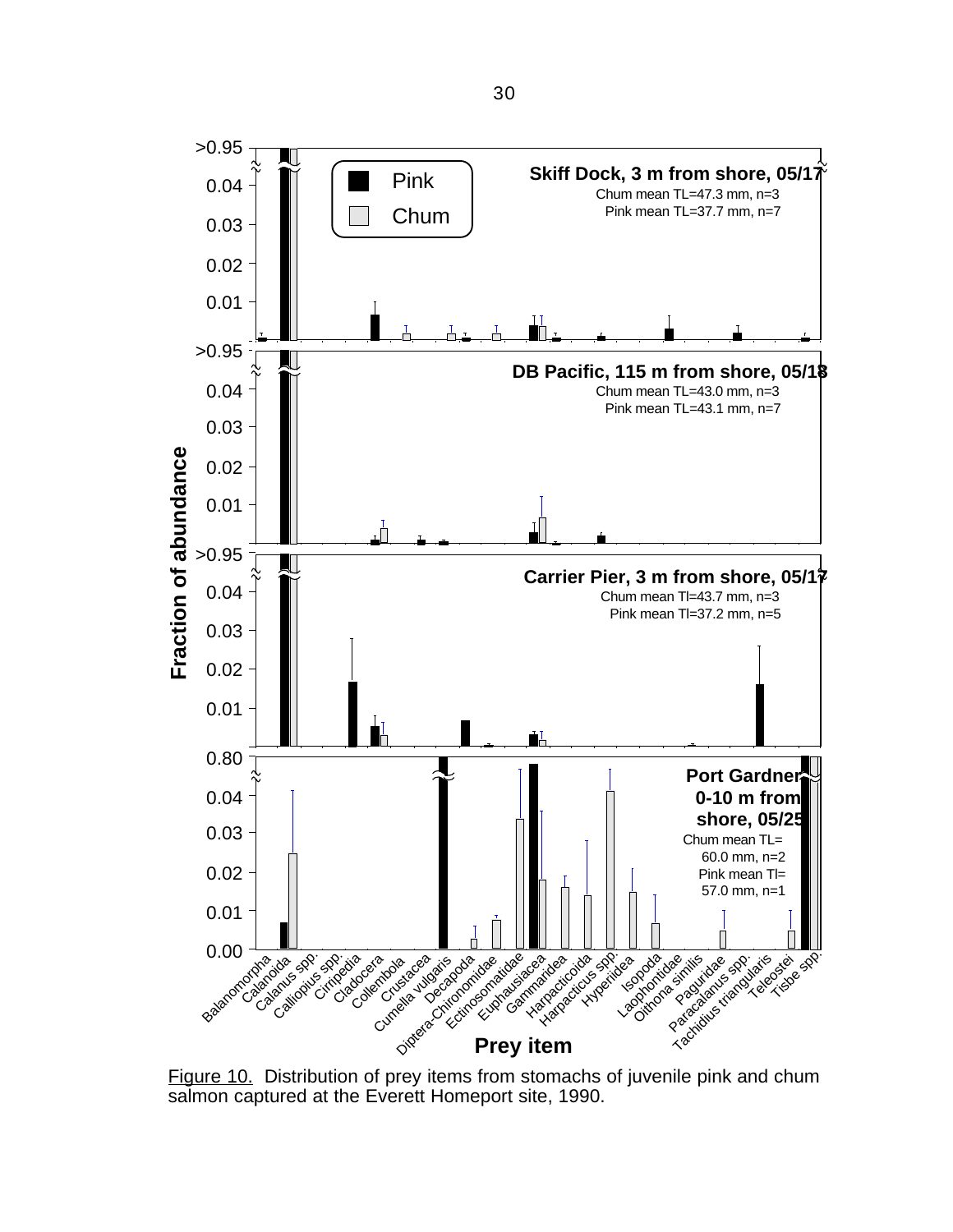

Figure 11. A] Change in total length of juvenile pink and chum salmon over time with 95% confidence intervals. B] Mean total length of pooled pink and chum salmon samples at the Homeport site, 1990 (p=0.0001).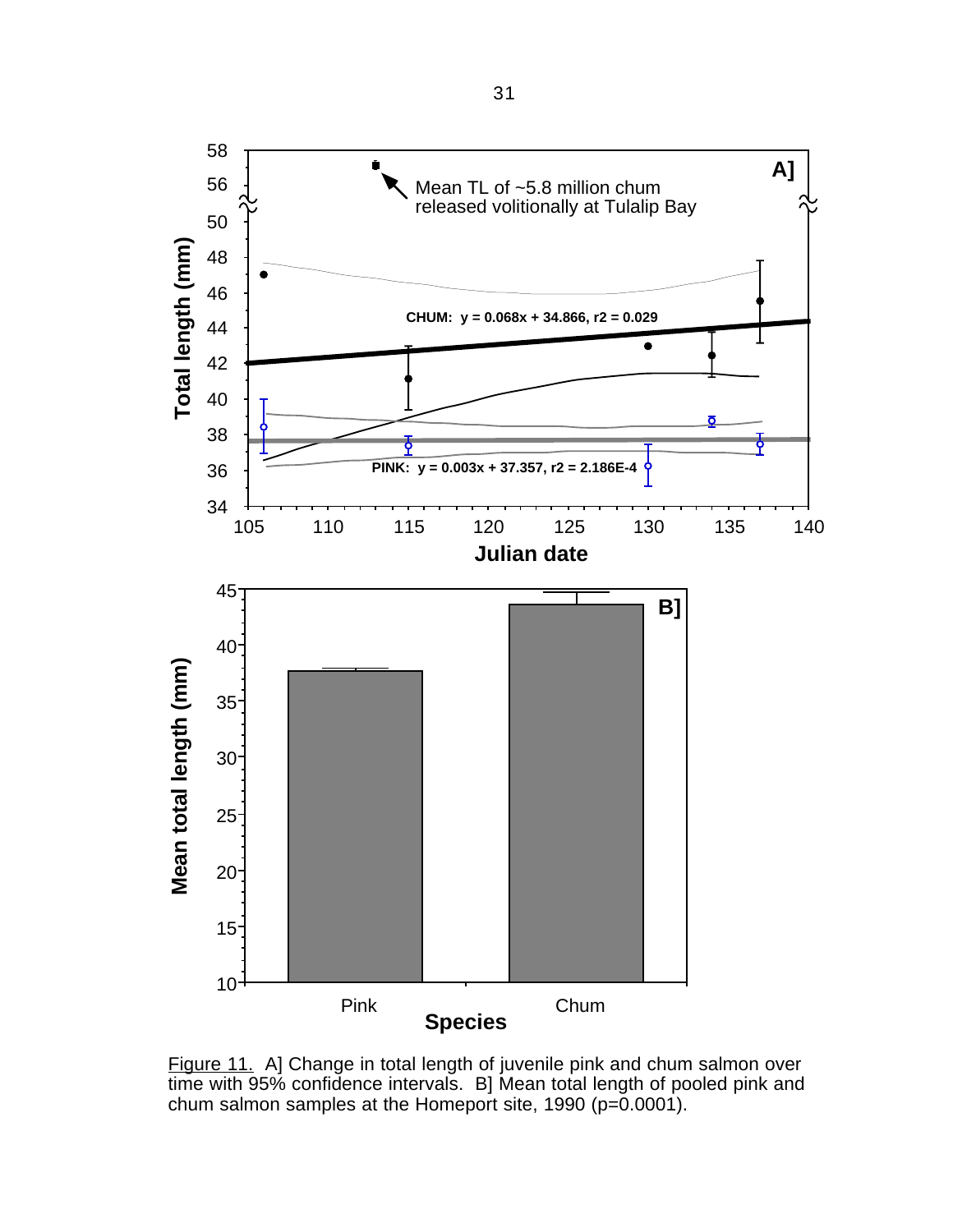

Figure 12. Mean total length of pink salmon sampled at the skiff dock versus the DB Pacific (p=0.002).



Figure 13. Fish presence at the skiff dock as a function of salinity (p=0.089).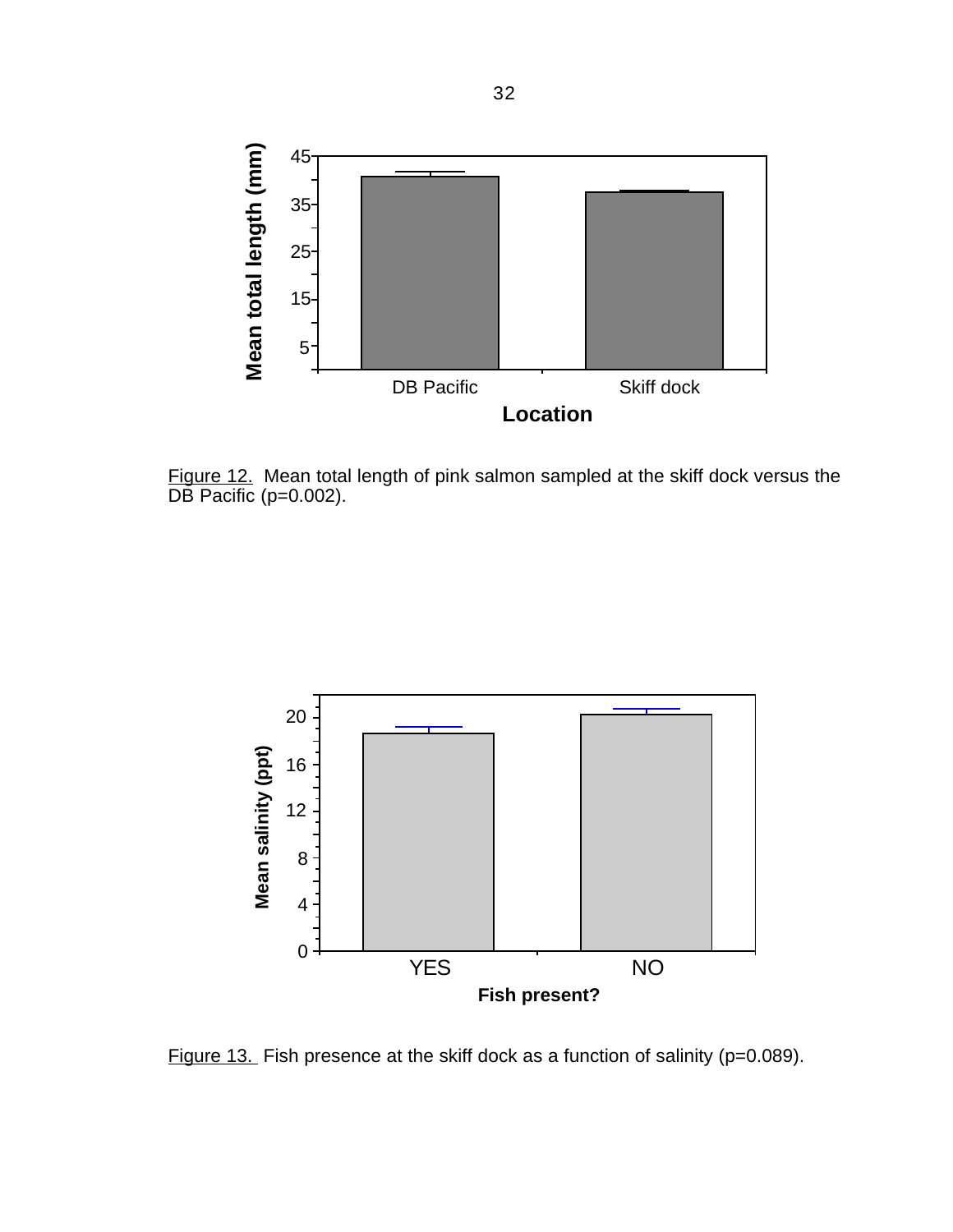

Figure 14. The acoustic environment 593 m from the DB Pacific, hydrophone at 1.5 m water depth. Black is pile driving noise, grey is ambient.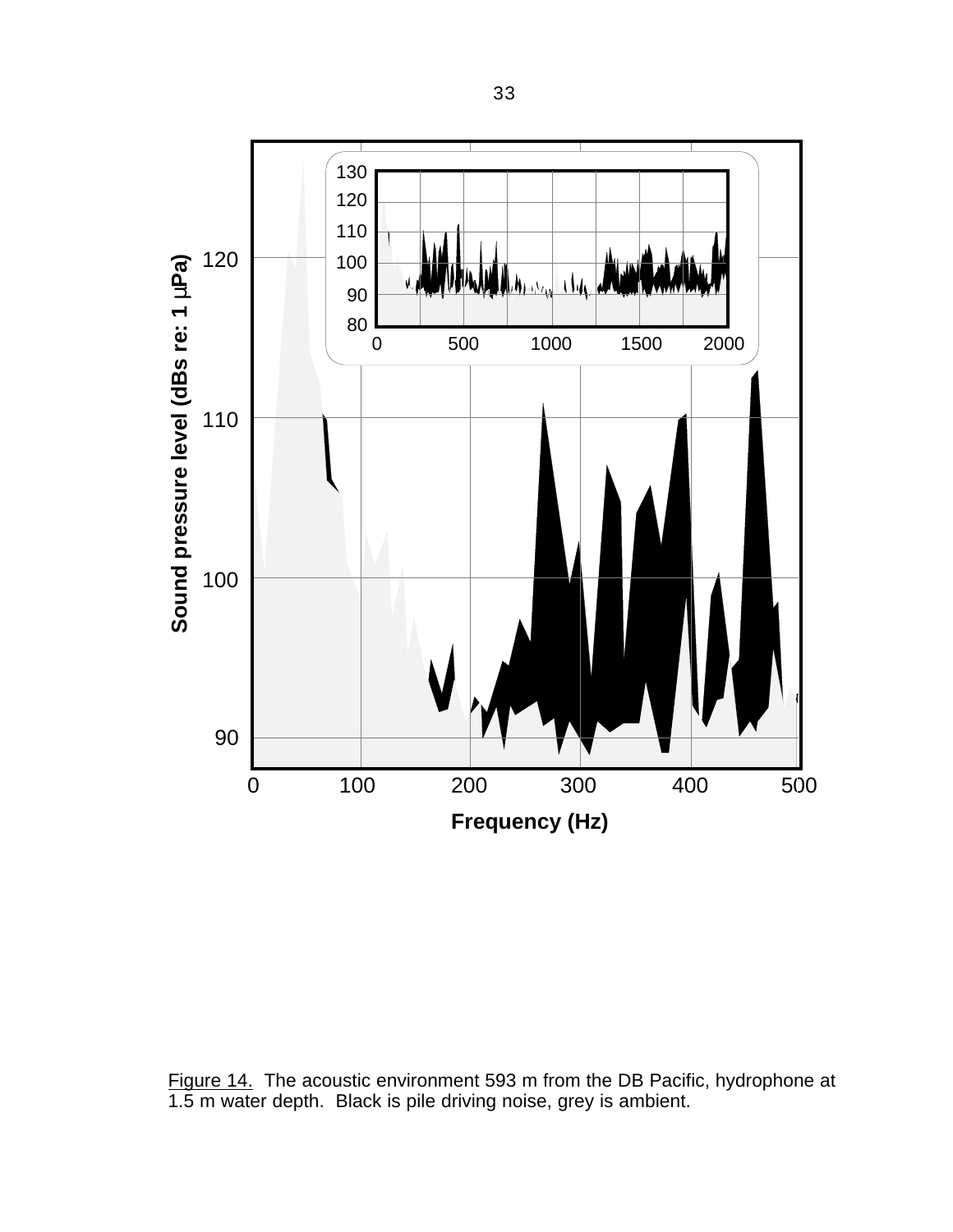

Figure 15. Abundance of juvenile pink and chum salmon over time along the shore at the Everett Homeport, 1990. A] Mean number of schools per round. B] Mean school size per round. C] Estimated number of fish per round.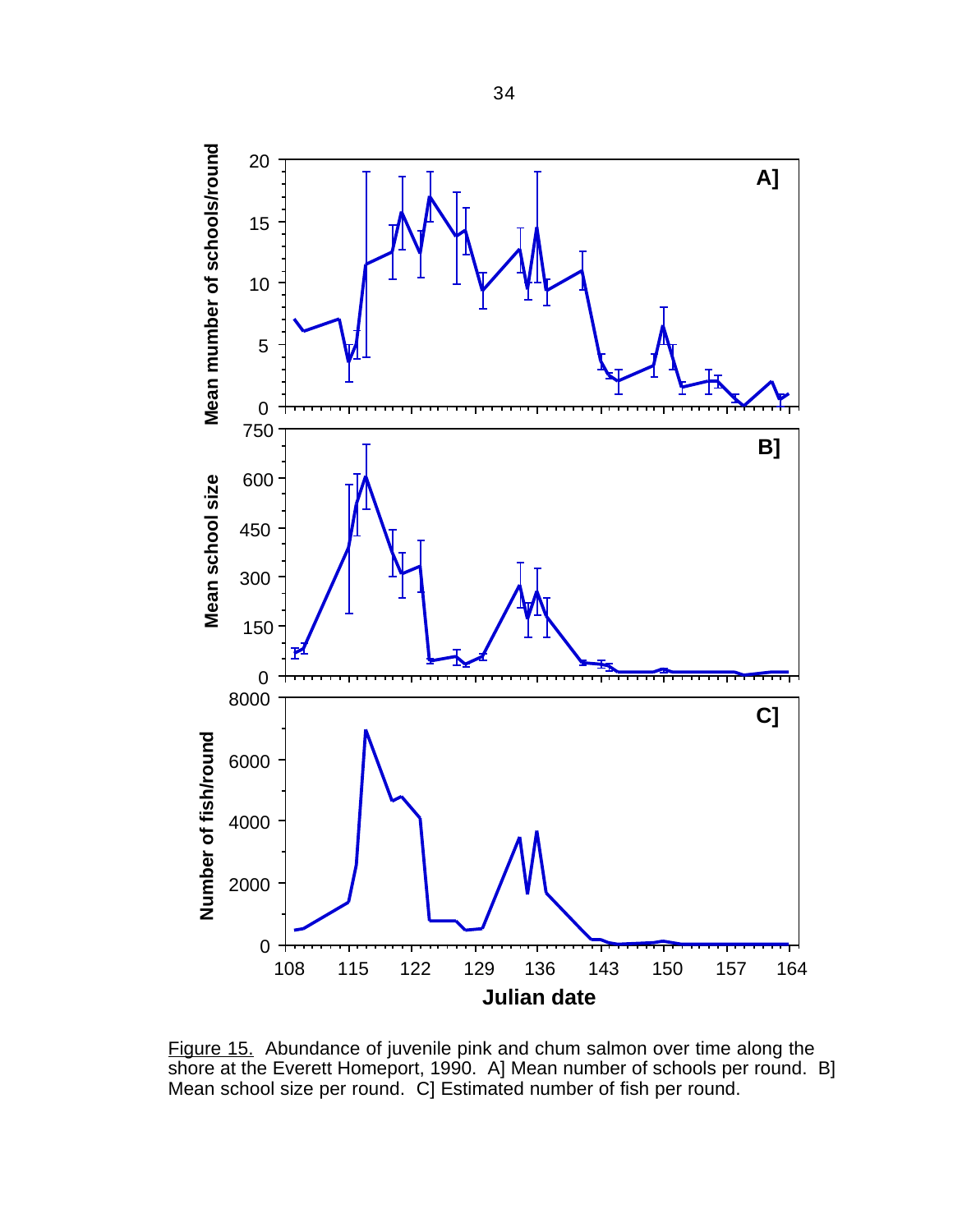

Figure 16. Mean number of schools sighted per hour on the DB Pacific and The 60 rigs over time.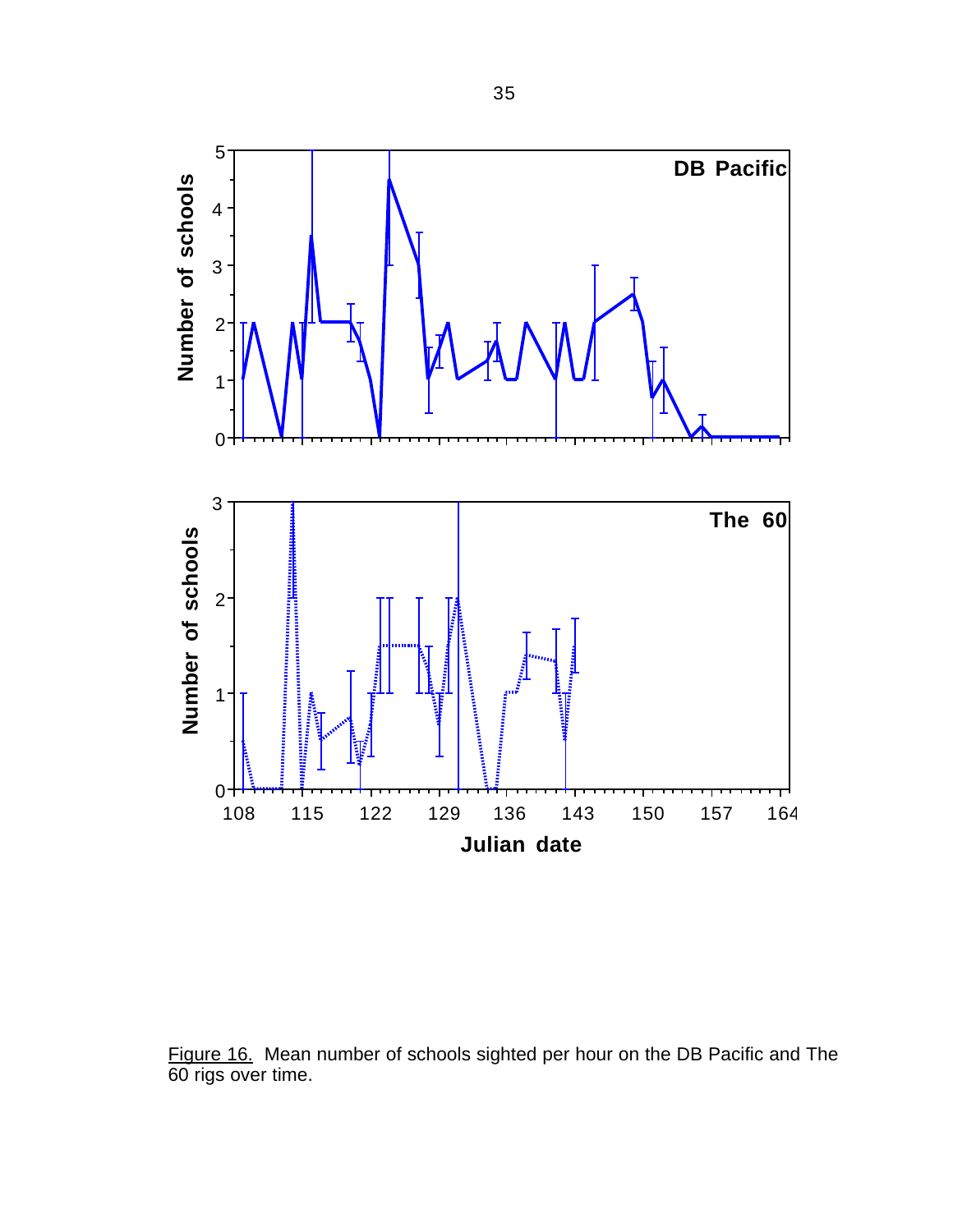

Figure 17. Mean number of schools/round at the Everett Homeport with and without pile driving (p=0.228). Julian dates 123/124, 127/128, and 134/135.



Figure 18. Mean number of schools sighted per hour on both pile driving rigs at the Everett Homeport, 1990. Julian dates 109-143. DB Pacific: p=0.0003, The 60: p=0.041.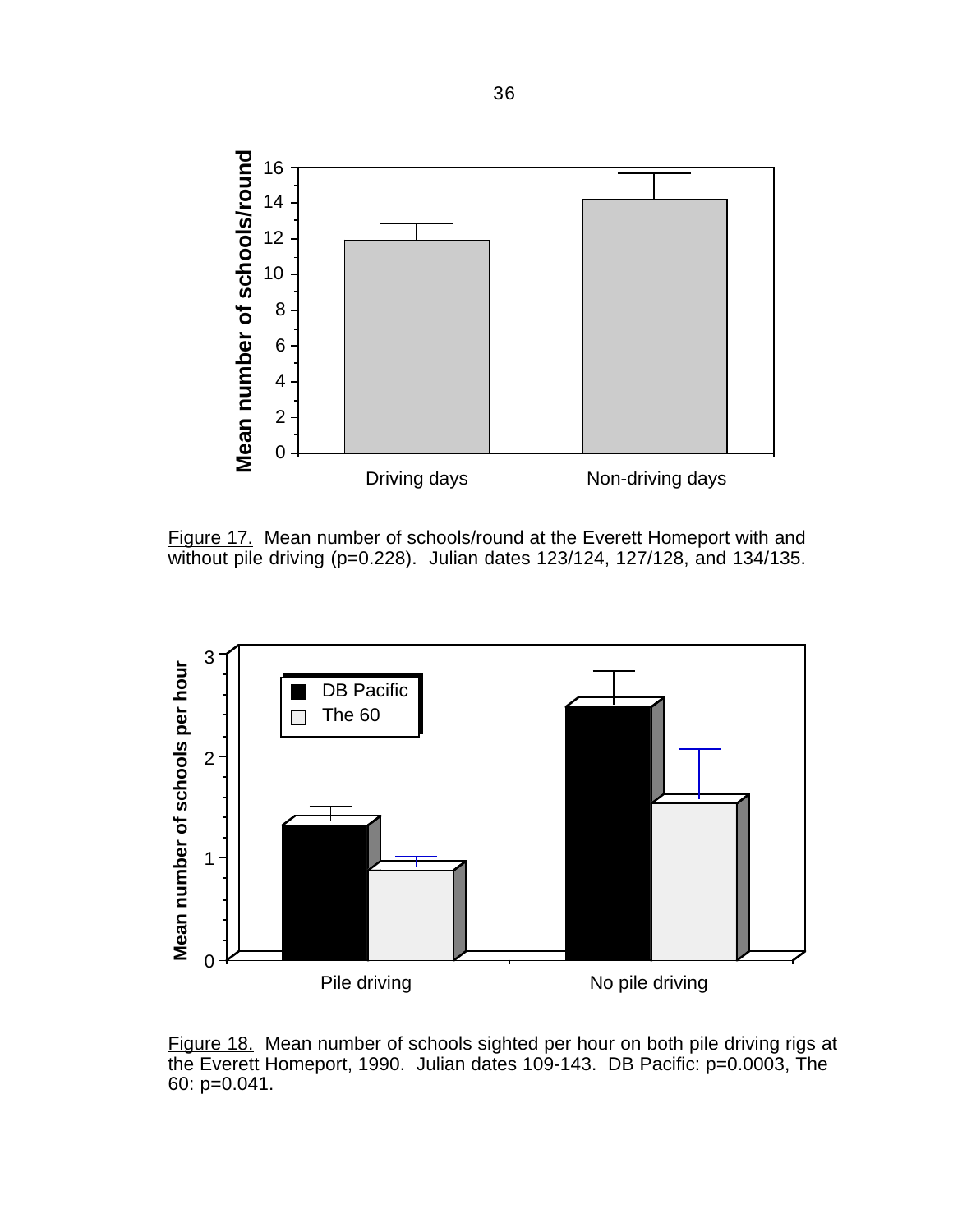

Figure 19. Distribution of fish schools on each side of the mole for Julian dates 116, 120-130, and 134-137 (p=0.015).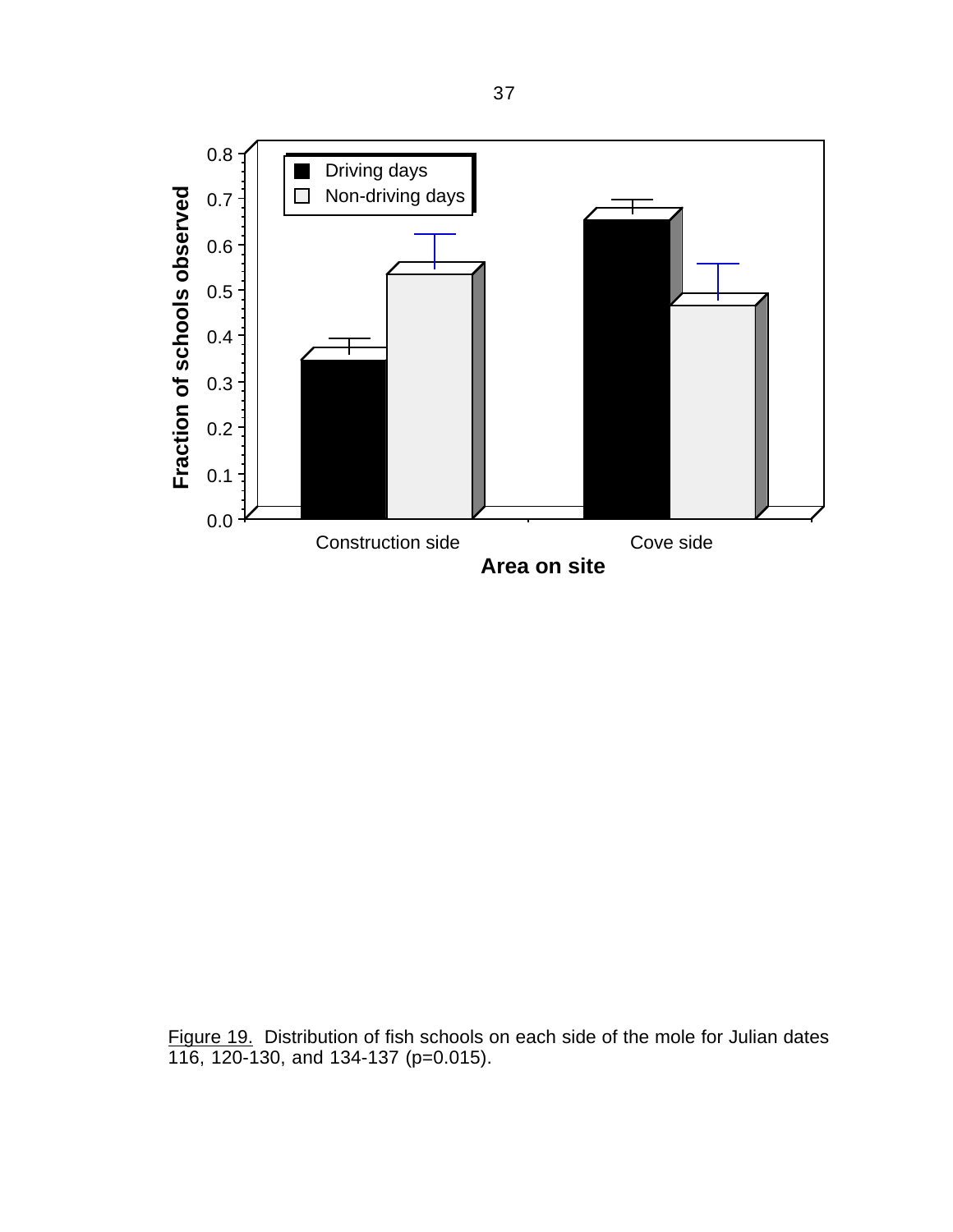

Figure 20. Distributions of fish schools about the DB Pacific and The 60 rigs. No rainy days, one observer only. DB Pacific: total Chi-square=6.717, p=0.081. The 60: total Chi-square=10.665, p=0.005.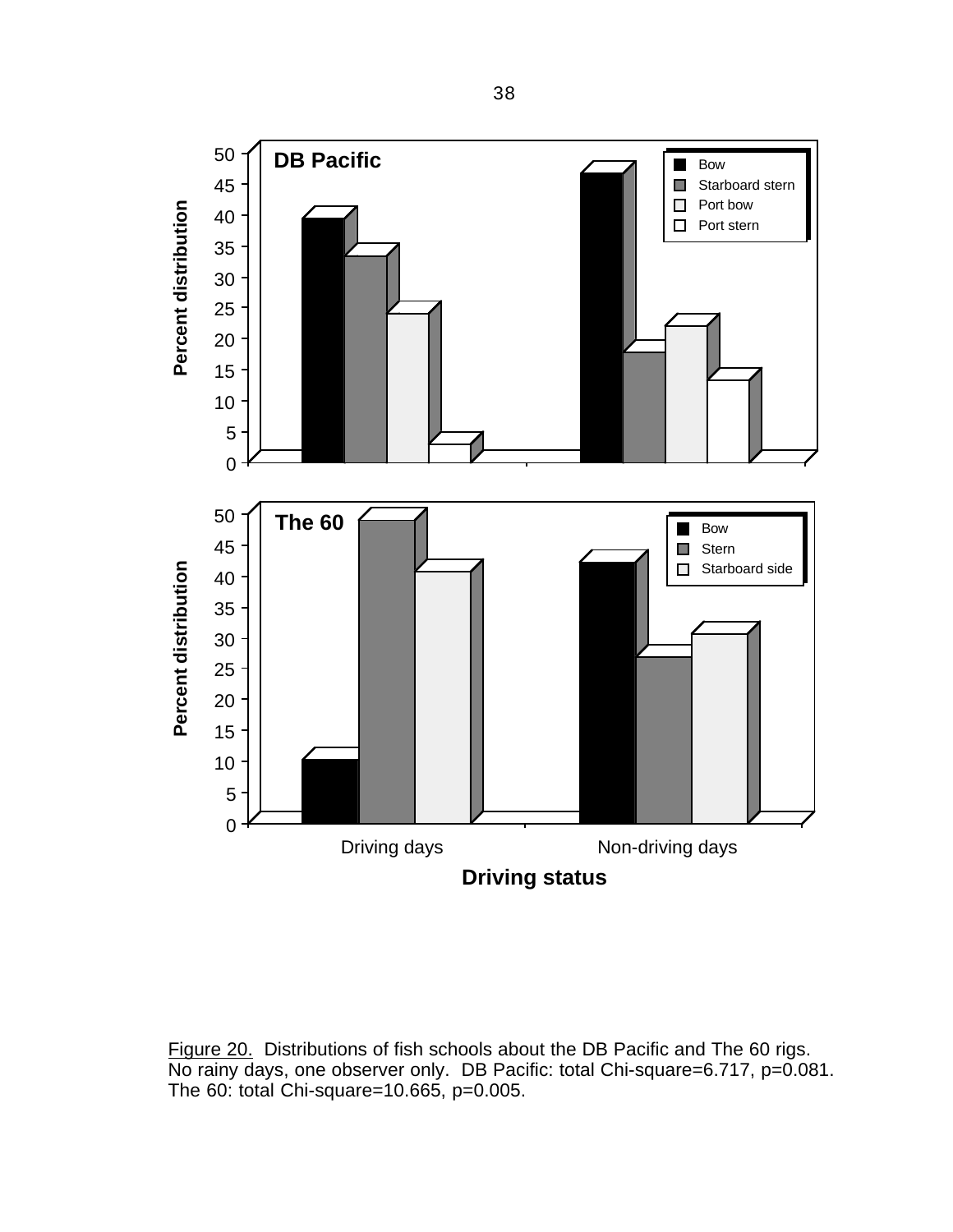

Figure 21. Distribution of fish school sizes with and without pile driving for each side of the mole. Julian dates 116, 117, 124, 127, 128, 131, and 134, no rainy days. Construction side: total Chi-square=12.838, p=0.002. Cove side: total Chi-square=0.162, p=0.922.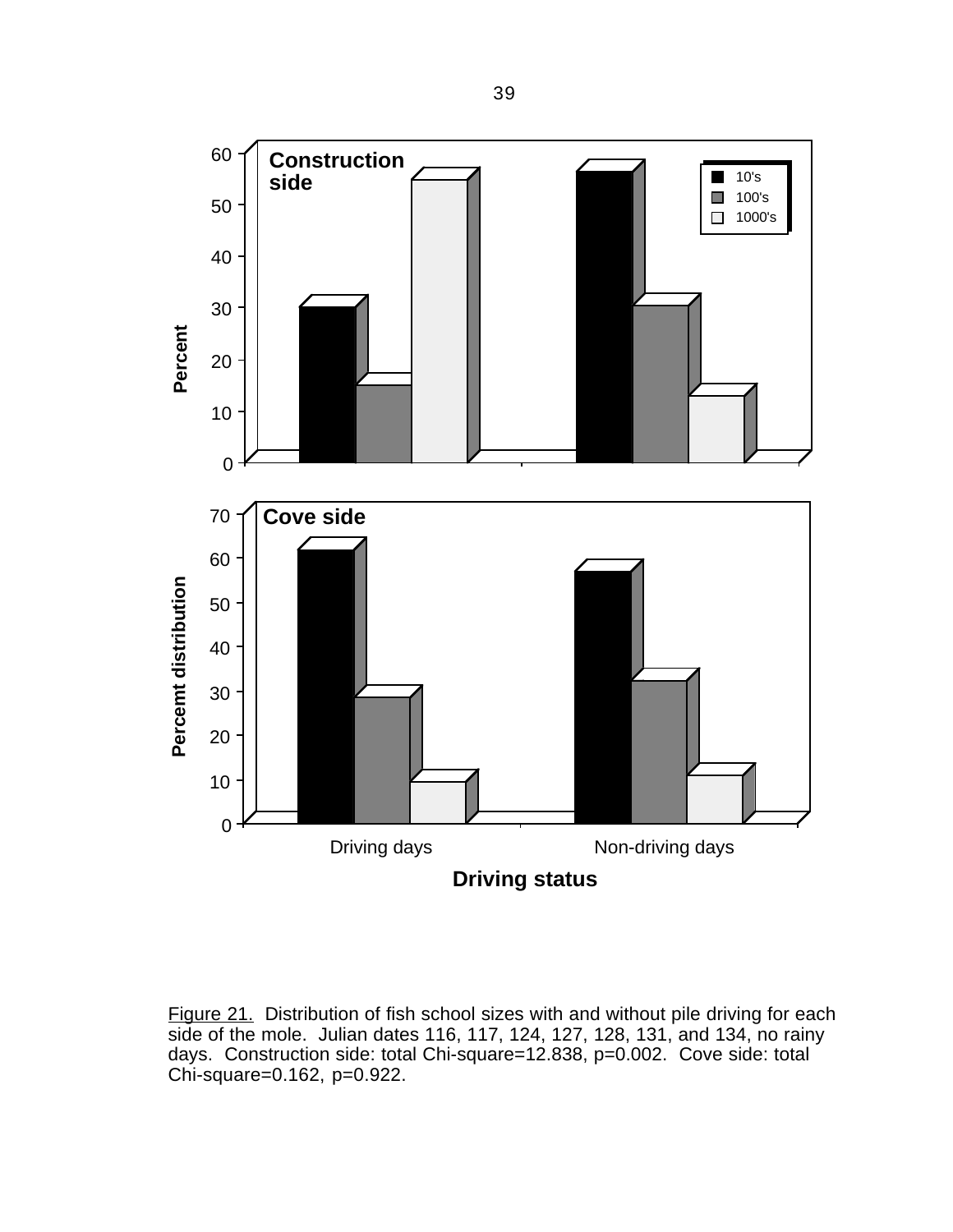

Figure 22. Distribution of fish school size around the DB Pacific and The 60 rigs with and without pile driving. Julian date 109/110, 116/117, 123/124, 127/128, 130/131, one observer, no rainy days. DB Pacific: total Chi-square=4.707, p=0.095. The 60: total Chi-square=2.154, p=0.142.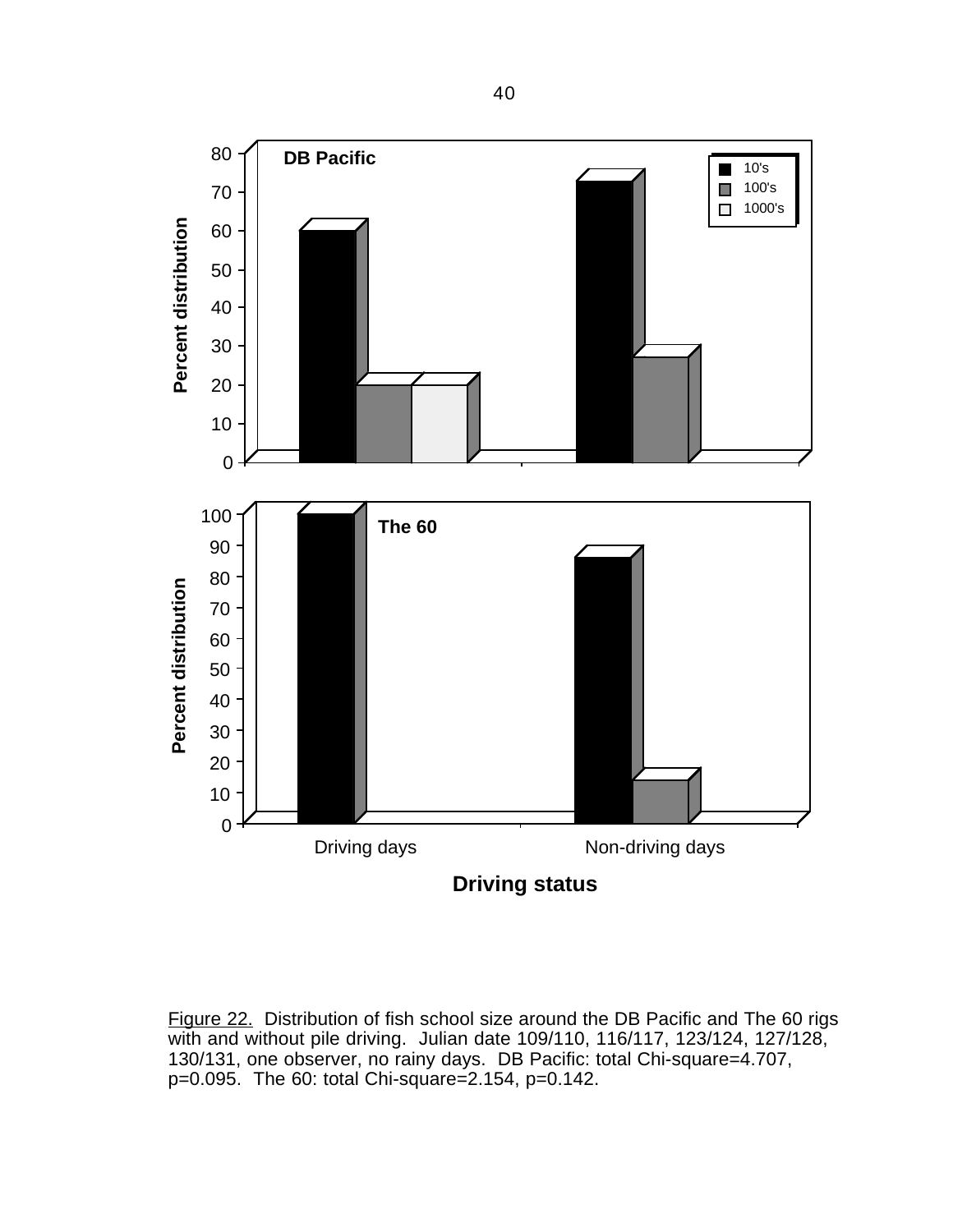

Figure 23. Distributions of fish behavior with and without pile driving on the construction side and cove side of the mole. Julian dates 89-143, no rainy days Construction side: total Chi-square=12.442, p=0.002. Cove side: total Chisquare=4.025, p=0.134.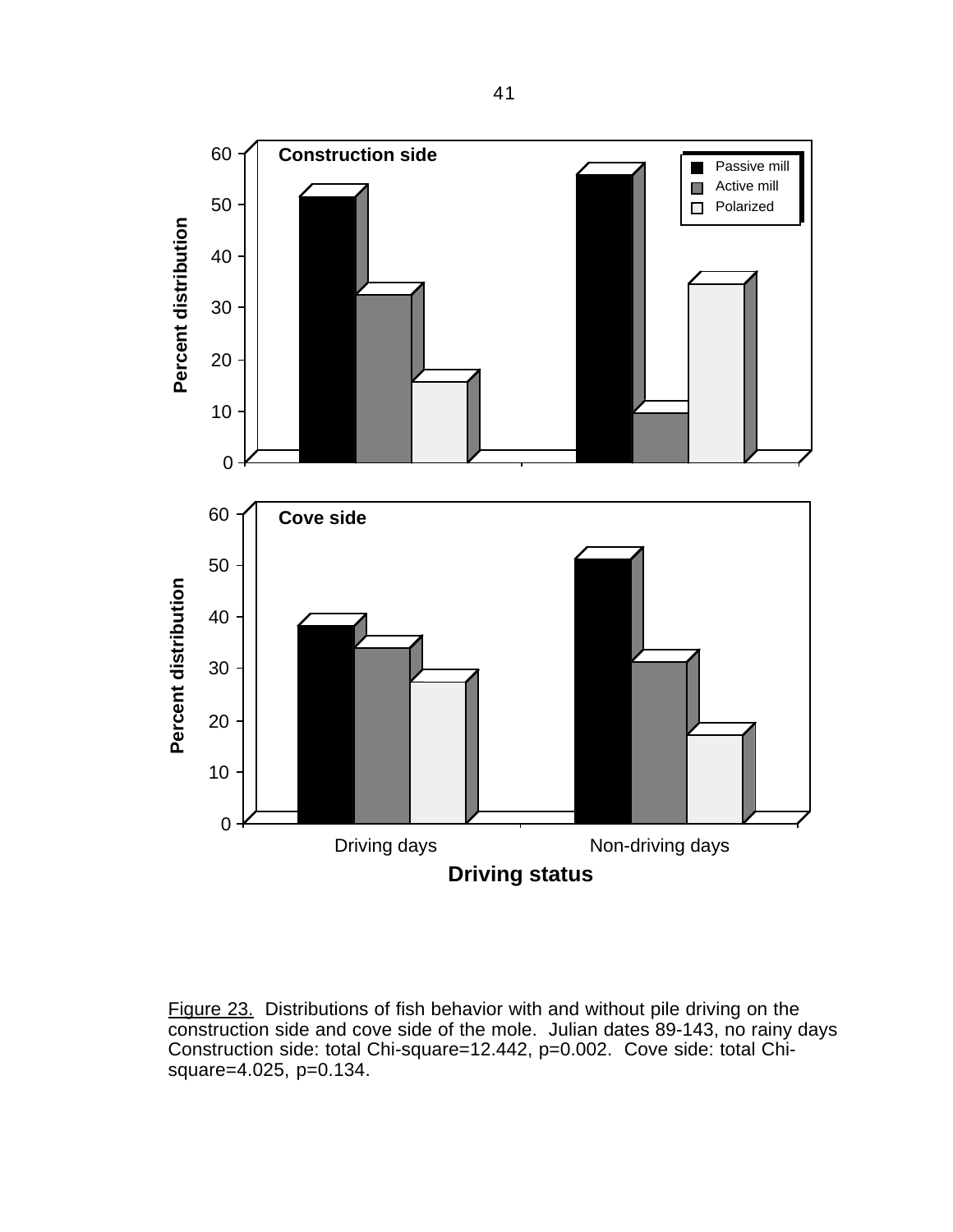

Figure 24. Distributions of fish behavior with and without pile driving on both pile driving rigs. No rainy days, one observer. Total Chi-square=9.009,  $p=0.011$ .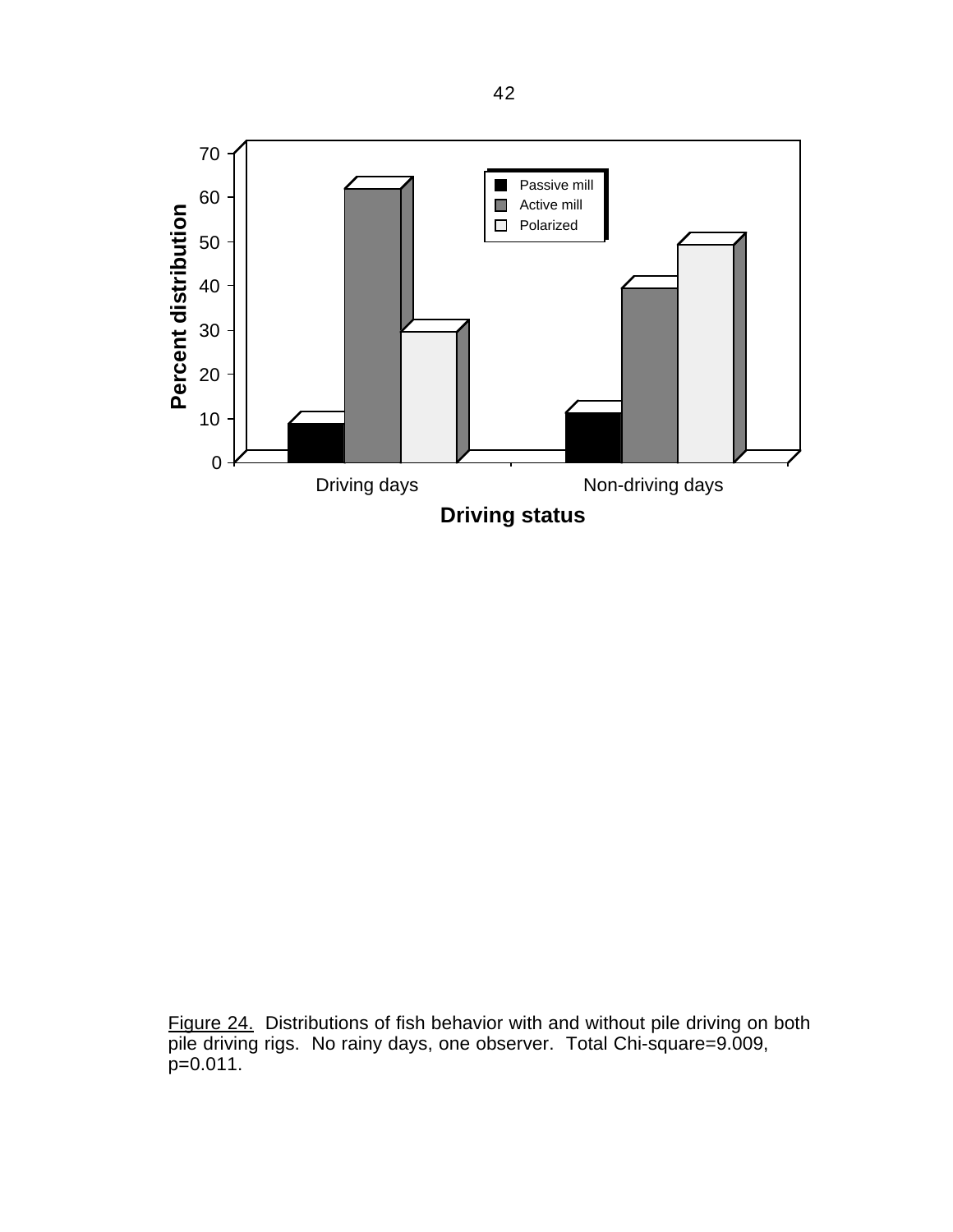

Figure 25. Distributions of fish school movement on each side of the mole with and without pile driving. Julian date 89-143, no rainy days. Construction side: total Chi-square=0.024, p=0.988. Cove side: total Chi-square=18.53, p=0.0001.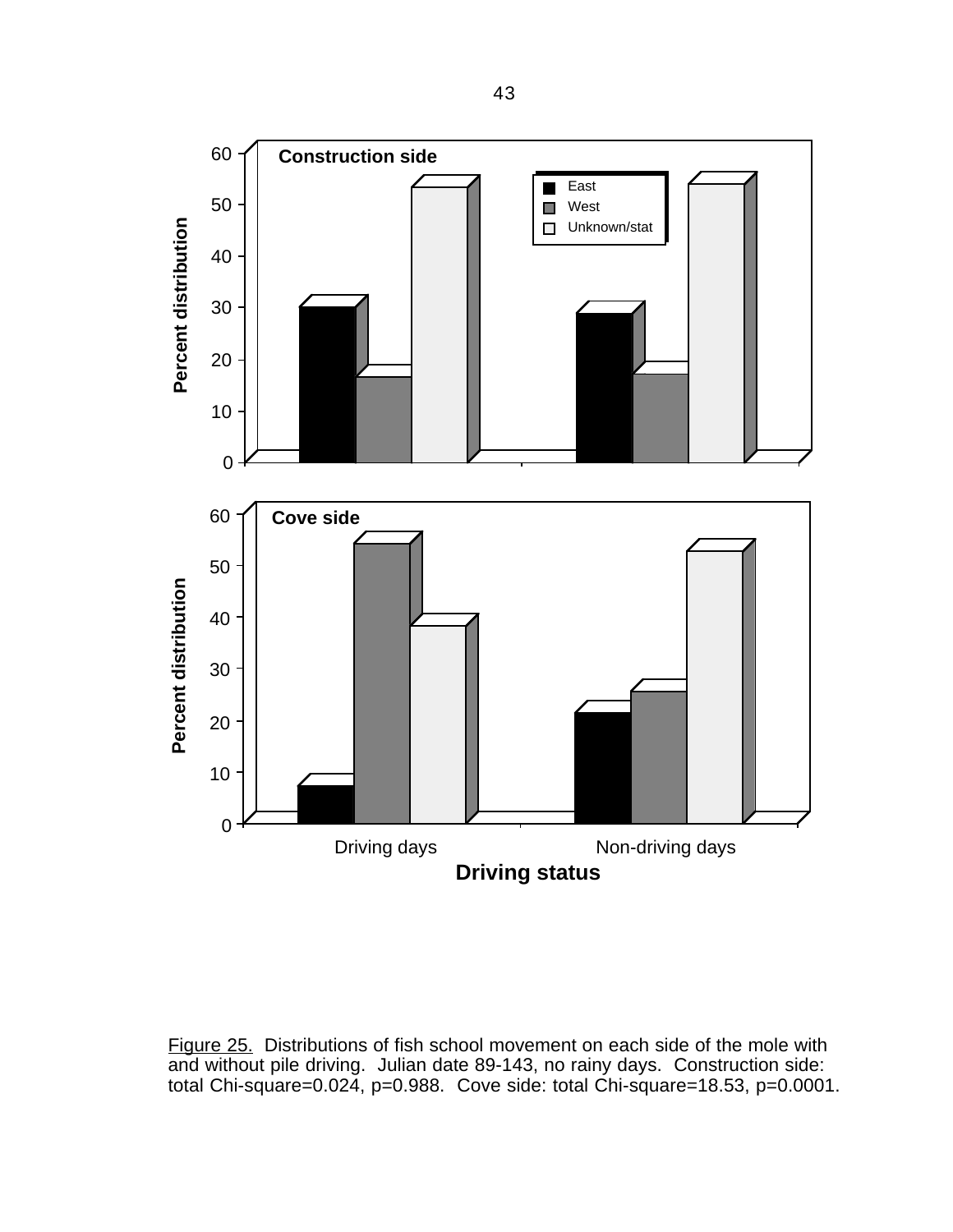

Figure 26. Distributions of fish school movement on the DB Pacific and The 60 rigs with and without pile driving. One observer, no rainy days. DB Pacific: total Chi-square=4.884, p=0.299. The 60: total Chi-square=2.931, p=0.569.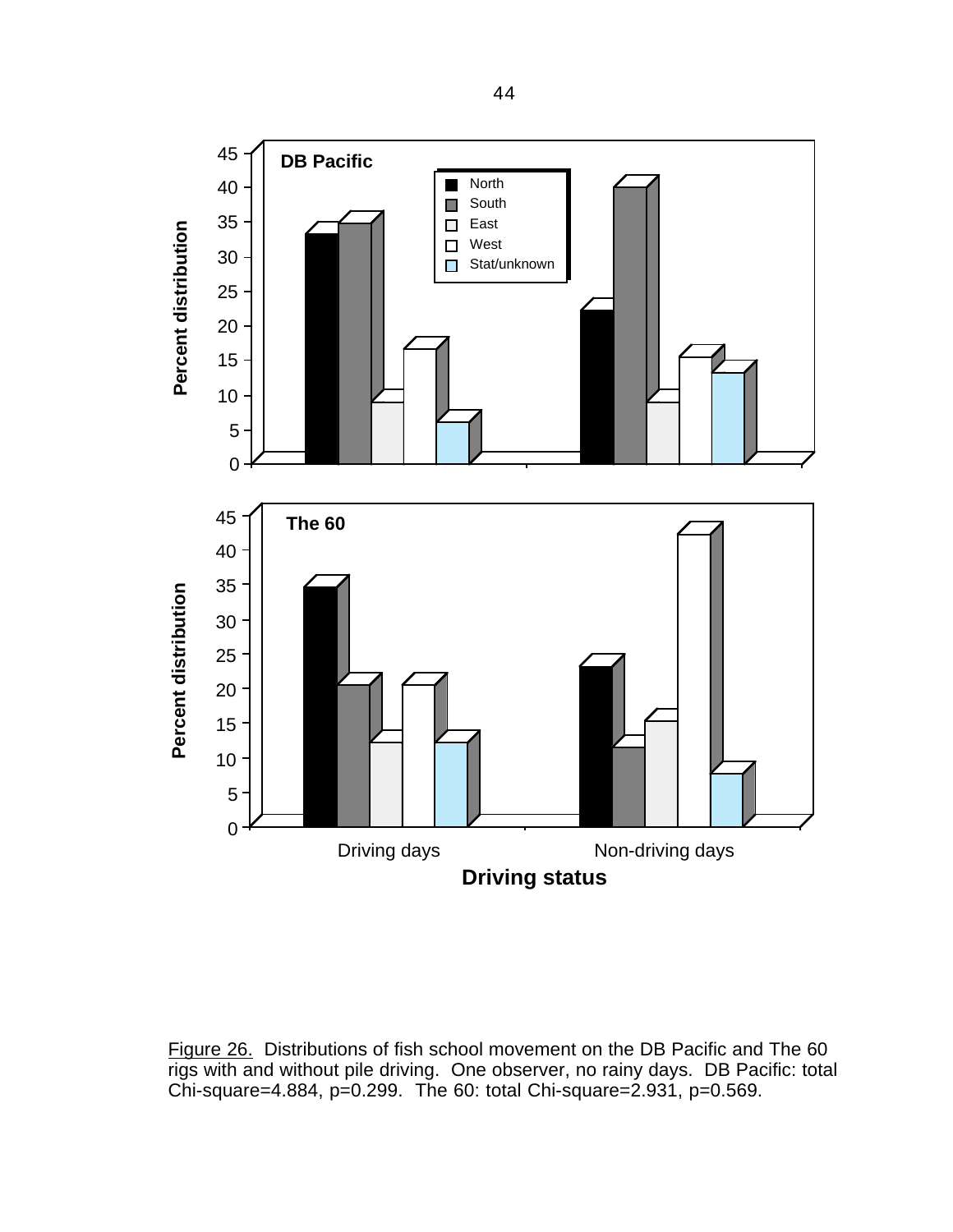# **DISCUSSION**

The first few weeks in the estuary is a critical time for juvenile Pacific salmon (Manzer and Shepard 1962; Simenstad et al. 1982; Levings et al. 1989), during which there is high mortality (Godfrey 1958; Ricker 1962; Foerster 1968; Parker 1968; Ricker 1976; Peterman 1982; Bax 1983). Fish are particularly subject to stress during this period. In this discussion, I will address the potential impacts of pile driving sounds on fish at the Everett Homeport, and the general ecological information garnered from this study. Then, I will address my results concerning changes in fish behavior and ecology in response to pile driving noise, and the limitations of this study.

### The acoustic environment and fish ecology

Chronic exposure to moderate sound levels can alter fish ecology. Fry of *Cyprinodon variegatus* and *Fundulus similis* exposed to a SPL 20 dB above control noise levels exhibited diminished growth (Banner and Hyatt 1973). Meier and Horseman (1977), were able to influence fat stores, growth rates, and reproductive indices in *Tilapia aurea*, by operating a buzzer wrapped in plastic in aquaria with the fish. Contrary to the results of Banner and Hyatt (1973), sound appeared to improve growth rates and fat stores. The reason for this apparent difference might be that Meier and Horesman used short (20 minutes/day) stimuli in a Pavlovian classical conditioning context, whereby fish learned to associate the sound with being fed. Sound levels at the Homeport site certainly were at least 20 dB above ambient, but these were transient as opposed to continuous sounds. The question of whether or not pile driving diminishes growth in juvenile pink and chum salmon cannot be answered in the scope of this study.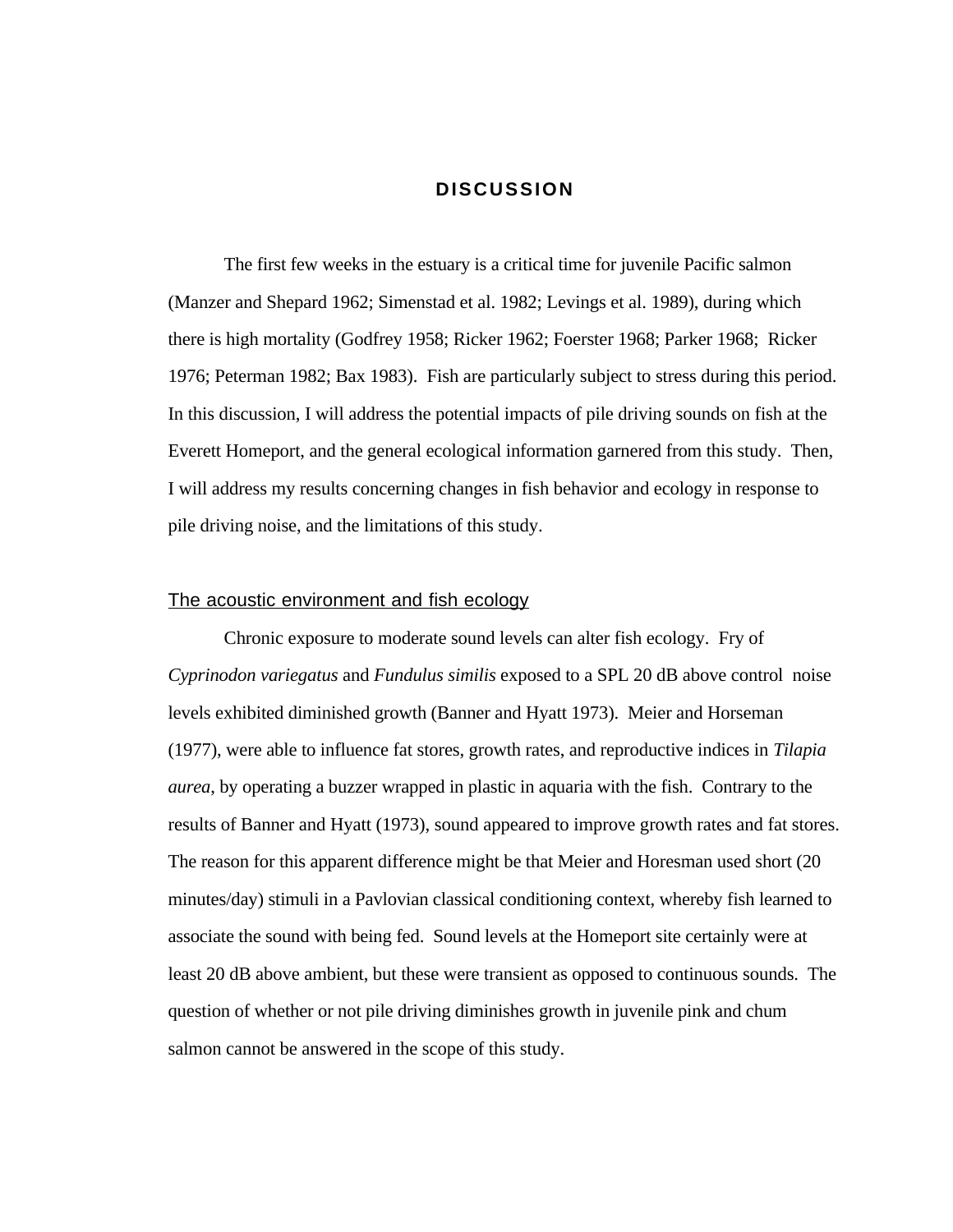Pile driving sounds may temporarily or permanently damage the hearing of juvenile salmon. Popper and Clarke (1976) found that goldfish (*Carassius auratus*) demonstrated up to a 30 dB decrease in hearing sensitivity when exposed to 149 dB re: 1  $\mu$ Pa for 4 hours, but that hearing returned to normal after 24 hours. Enger (1981) used a SPL of 180  $dB$  re: 1  $\mu$ Pa to destroy bundles of cilia on the saccular maculae of codfish as evidenced by scanning electron microscopy. This treatment was presumed to cause permanernt hearing loss. Cox et al. (1987) also were able to destroy cilia on the saccular and lagenar maculae of goldfish with high SPLs. While the SPL at pile driving sites does not appear to be at intensities capable of this damage, experiments regarding the minimum SPL that damages fish hearing have not been conducted for salmon. Therefore, it is conceivable that salmon in close proximity  $(<10 \text{ m})$  to a pile being driven will experience temporary or permanent hearing loss.

Juvenile pink and chum salmon almost certainly cannot perceive the sounds of pile driving on the cove side of the mole because the mole acts as an acoustic muffle. Based on the audiogram generated by Hawkins and Johnstone (1978), the sounds of pile driving on the construction side of the mole appear to be within the perceivable frequency range of salmonid species (Figs. 1 and 14). The question remains as to whether or not the intensity is sufficient for audition. There are a number of limitations on comparing the audiogram produced by Hawkins and Johnstone (1978) to that of juvenile Pacific salmon.

First, the audiogram was derived from Atlantic salmon ranging in length from 32 to 36 cm TL, and about 500-700 g. Pink and chum salmon at the Everett Homeport were typically 38 and 44 mm TL, and about 0.5 to 1.0 g. Since salmonids appear to rely entirely on their inner ear and lateral line for hearing, and are most sensitive to particle velocity rather than sound pressure (they do not appear to have a transducer such as a Weberian apparatus for converting sound pressure into particle displacement), it seems reasonable to assume that a fish with larger otoliths (and a greater moment of inertia) might have a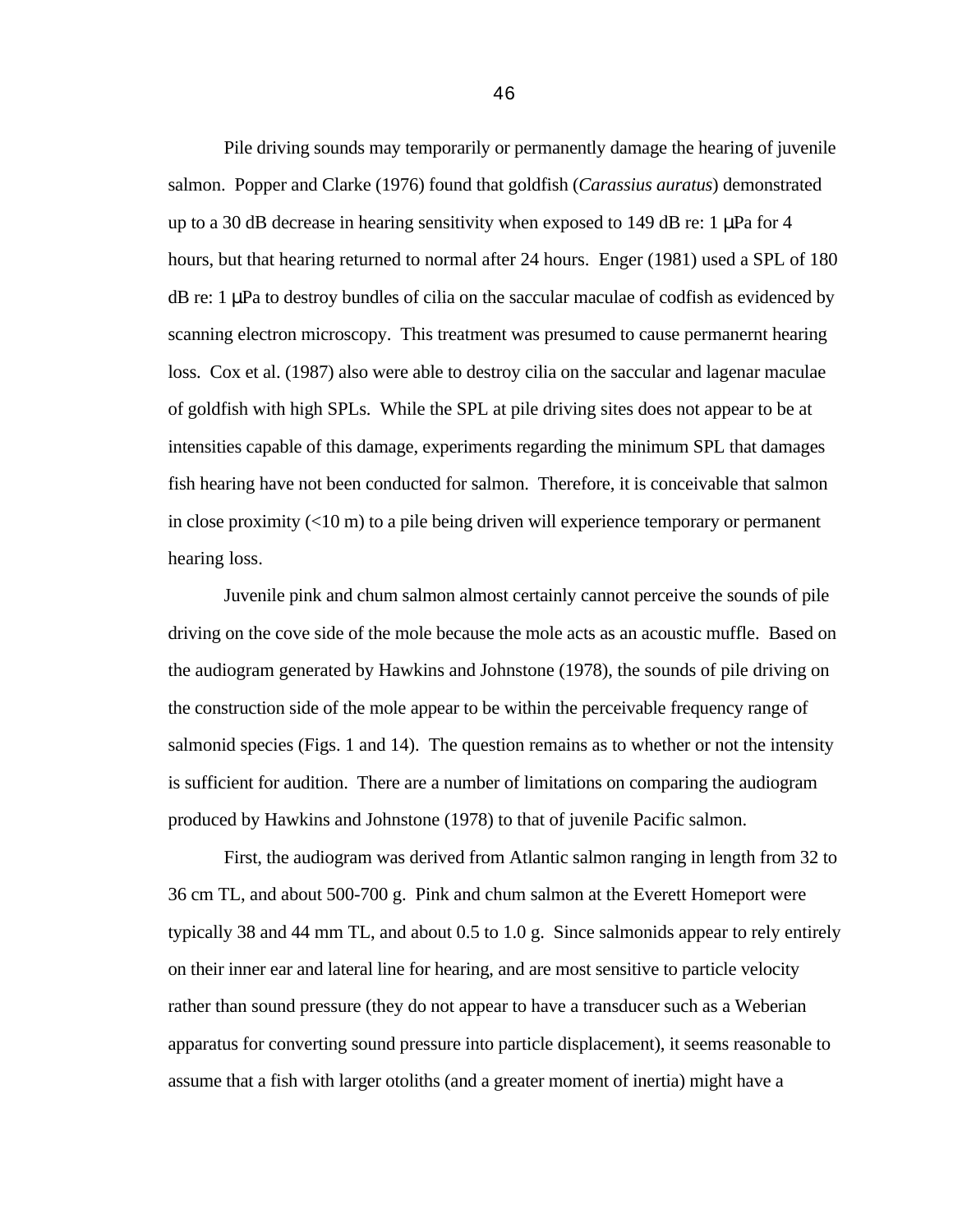different audiogram than a fish with smaller otoliths. However, there are no studies on salmonids to document this.

Since the sounds produced by pile driving are "transient" in nature, analysis of the SPL requires sampling over a set time interval or integration time. The duration of this integration time changes the power spectra of the signal being analyzed. The longer the interval, the lower the overall SPL will become for the same signal. Ideally, the integration time should correspond to the minimum integration time required for the target species to perceive sound of a given source. This critical interval will vary with source frequency and intensity, and with fish species. Since the critical interval for juvenile Pacific salmon is not known, it becomes difficult to say for certain whether or not they will be able to hear the sounds of pile driving. Fay and Coombs (1983) found that the interval at which sound pressure had to be increased in order for the fish to continue perception of a given frequency (400 Hz pure tone) occurred somewhere between 320 and 710 ms for goldfish. The analysis window integration time for my study was 160 ms. If the critical interval of juvenile pink and chum salmon is greater than this, the levels presented will appear high. If the interval is less than this, the levels presented will appear low.

In order to assess whether or not pile driving sounds are audible to juvenile pink and chum salmon, I have synthesized the following criteria from the literature. First, the SPL must be at least that of the minimum audible field of salmon in Figure 1 for the frequencies of interest. Analysis of the sound field 593 m from the DB Pacific at the Homeport showed significant acoustic energy between 200 and 400 Hz. Second, ambient noise should be at least 24 dB less than the minimum audible field of the fish; otherwise masking will occur, and the fish will not hear the sound stimulus (Hawkins and Johnstone 1978). Ambient levels at the Homeport site were 80 to 90 dB re: 1 µPa, and this is 10-30 dB below the minimum audible field of Atlantic salmon. Third, Olsen (1969 and 1976) found that the stimulus SPL had to be 20-30 dB higher than ambient noise levels in order to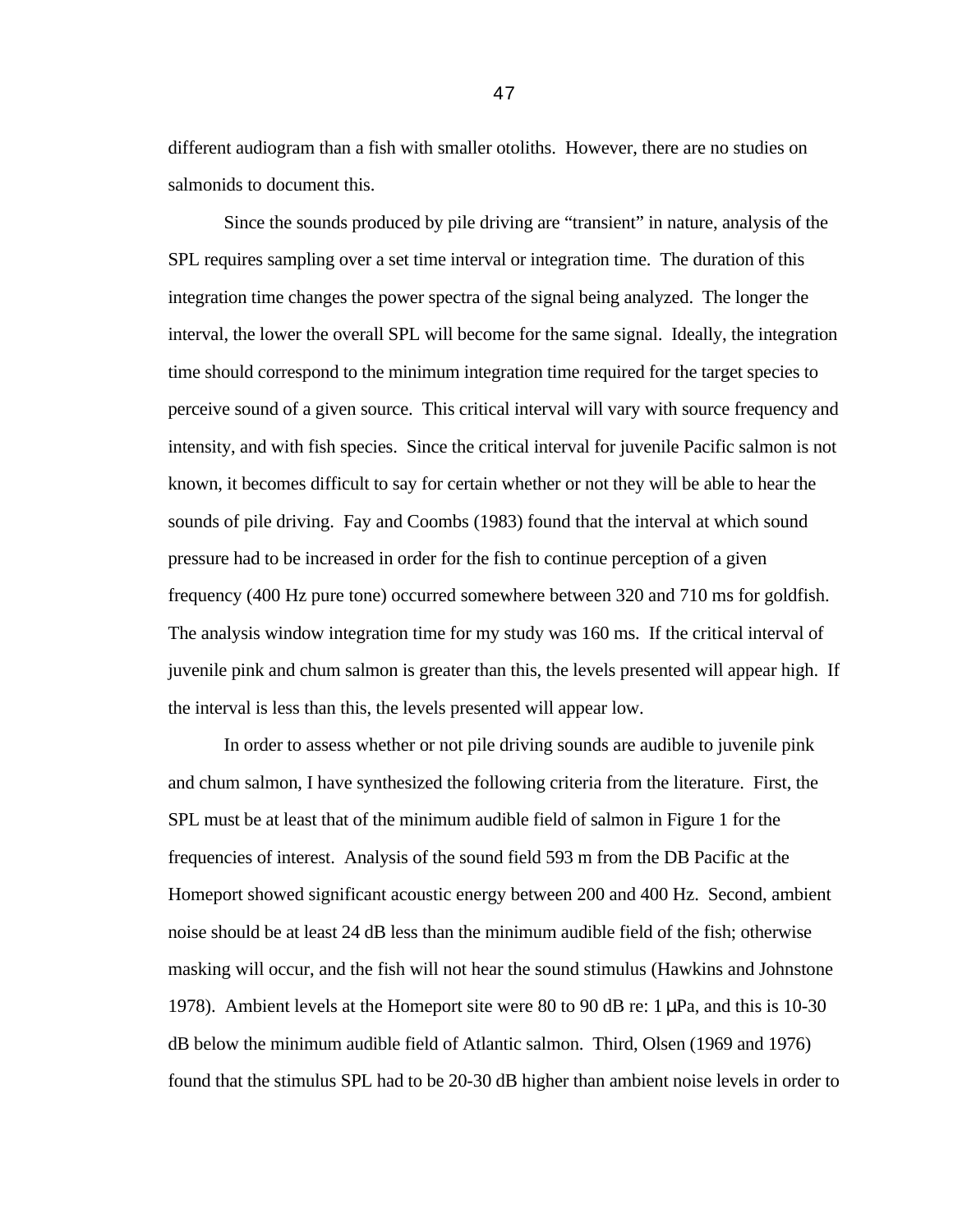induce a behavioral response in Atlantic herring. Sound levels between 200 and 400 Hz at the Homeport were at least 20 dB above ambient, 593 m from the source. Finally, broadband, pulsed sound rather than continuous, pure tone sounds are more effective at altering fish behavior (see Hering 1968 in Olsen 1971; Olsen 1971; Blaxter et al. 1981b; Schwarz and Greer 1984). The sounds produced by pile driving are pulsed and broad-band.

Another impact that pile driving sounds might have on juvenile pink and chum salmon is auditory masking. Masking occurs when adjacent frequencies to the stimulus frequency are present. Therefore, it is conceivable that pile driving noise masks the sounds of approaching predators making them more difficult to detect by juvenile salmonids. Another possibility is that juvenile salmon may habituate to the sounds of pile driving and "ignore" the sound of an approaching predator. Qualitatively, fish schools on the construction side of the site were less apt to startle when approached by observers compared to schools on the acoustically isolated cove side of the site, indicating habituation to the sound may have occurred.

In summary, it is conceivable that the sounds produced by a pile driving rig are audible to juvenile Pacific salmon from more than 300 m from the source. In trying to assess the impacts of any stimulus on an organism, one must consider the biological relevance of that stimulus. Juvenile pink and chum salmon may clearly hear the sounds of pile driving from great distances. However, the perceived relevance of that signal to the fish cannot be answered without further research concerning salmonid audition.

### General fish ecology

The following discussion does not provide particular insight into the effects of pile driving on the ecology of juvenile pink and chum salmon. However, it does present pertinent information regarding salmonid ecology at the mouth of the Snohomish River.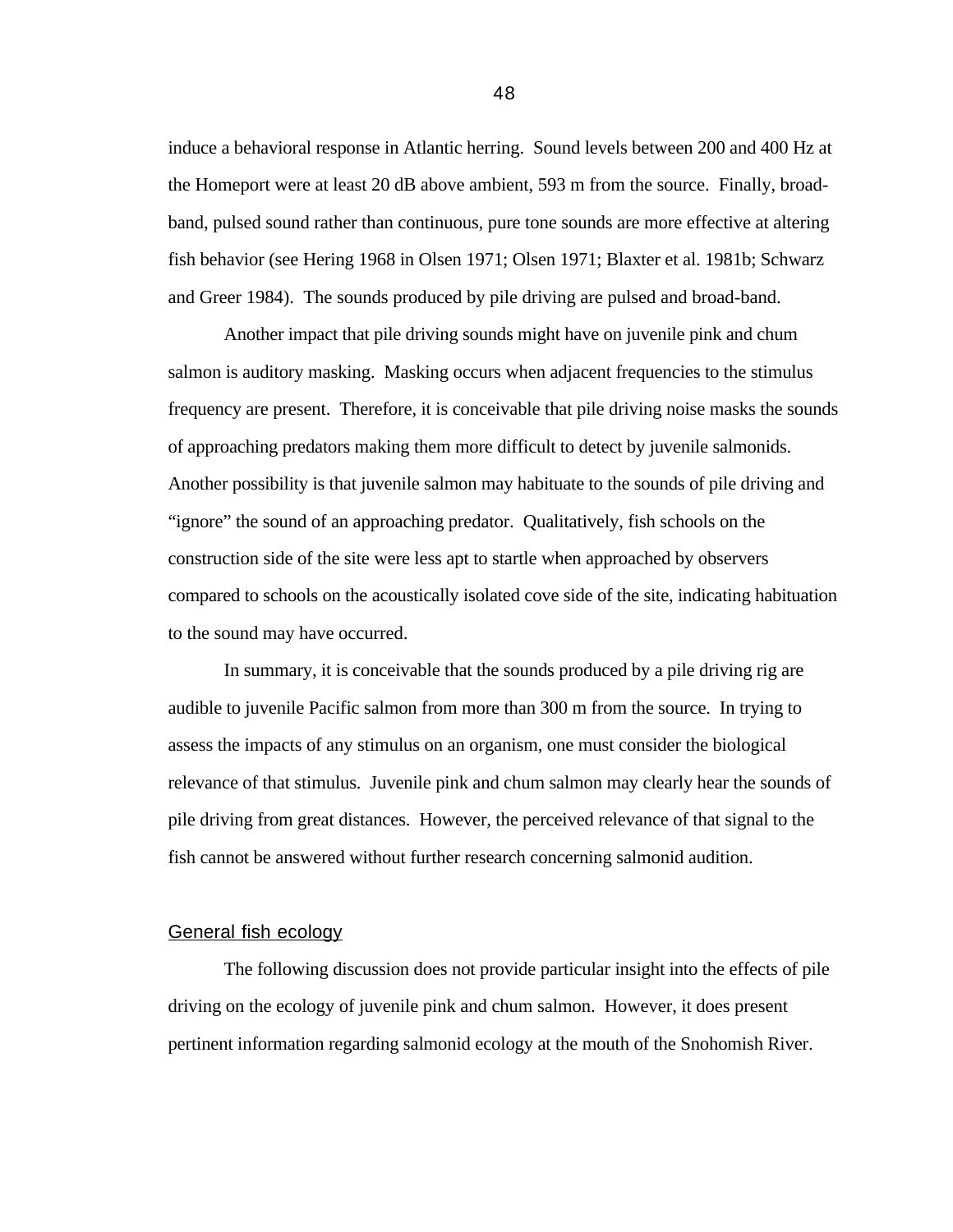The precise correlation of western grebes with the first peak of the outmigration suggests that these diving birds were feeding on outmigrating juvenile salmon. Whether or not this predation contributed significantly to pink and chum salmon mortality is not known. Wood (1987a and 1987b), found that predation on juvenile salmonids by the common merganser (*Mergus merganser*) had a significant impact on juvenile coho salmon in their natal streams, but did not have a significant impact on fish in tidal waters.

The observation that TL of pink and chum salmon did not increase over time is consistent with previous research in the Port of Everett and other nearshore estuarine areas. Beauchamp (1986) and Beauchamp et al. (1987) found that pink and chum salmon TL did not increase significantly in freshwater sampling areas near the mouth of the Snohomish until late May. McEntee et al. (1985), did not observe an increase in fork length (FL) for juvenile pink and chum salmon sampled with a beach seine at the Homeport site, but did see an increase for purse seine sampled fish. Sturdevant et al. (1991) also found that juvenile pink salmon did not exhibit an increase in FL through April and early May in Prince William Sound, Alaska. Therefore, it seems logical to assume that the fish observed at the Homeport were probably transient, moving rapidly through the area. The possibility that the fish were holding-up and not growing is conceivable. However, this becomes unlikely when the rate of feeding is considered.

The co-occurrence of pink and chum salmon in fish schools has been documented in the literature (Irie et al. 1981), and the Everett Homeport was no exception. Virtually all dip-net and beach seine sets produced pink and chum salmon together.

The dietary composition of fish sampled at the Homeport site is different from accepted norms. However, these were fish sampled from steeply sloping rip-rap shores, hardly an optimal environment for epibenthic organisms to flourish. Irie (1987), found that juvenile chum salmon (47 mm mean FL) primarily fed on small calanoida or harpacticoida in small harbors around eastern Hokkaido, Japan, an environment similar to that of the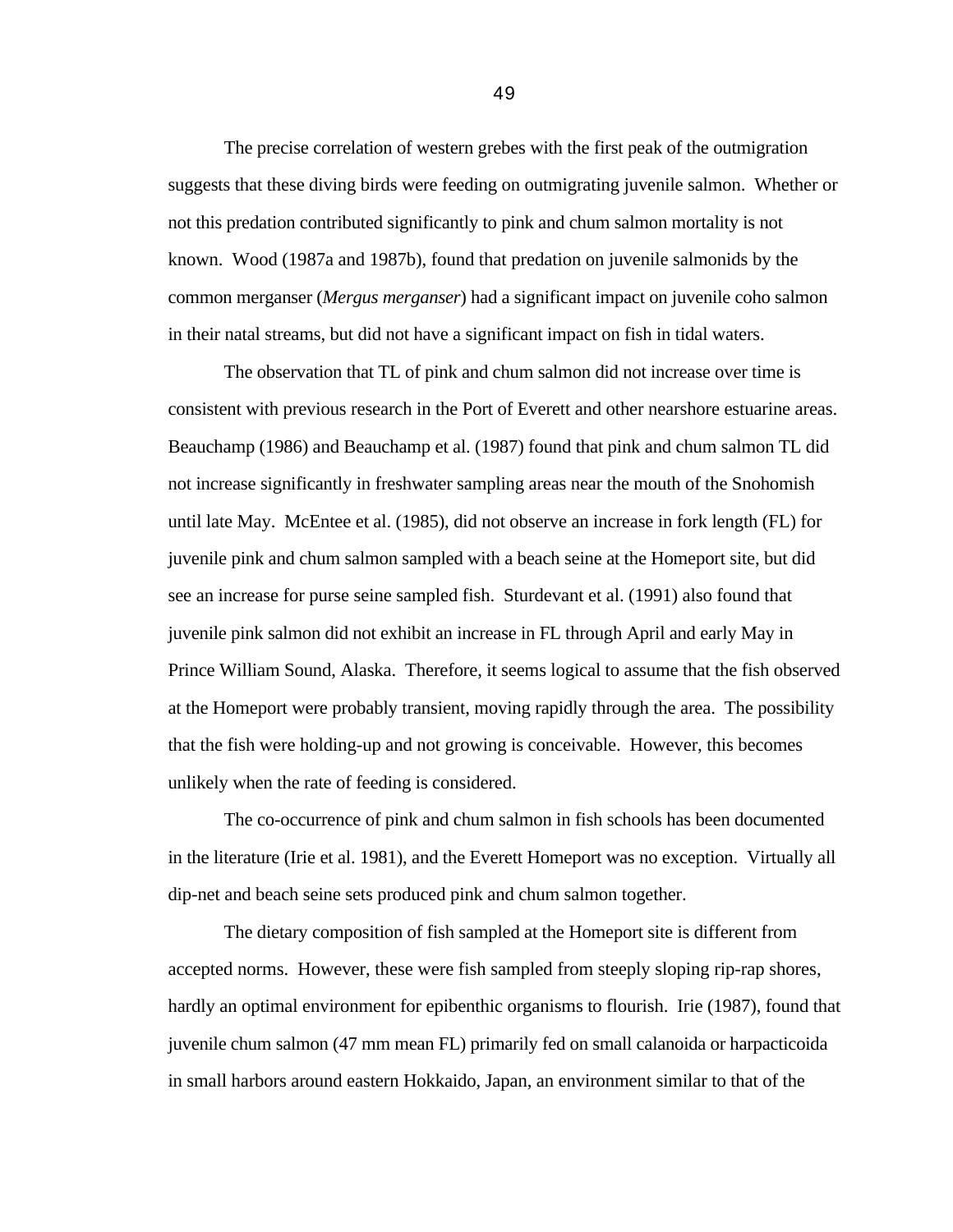Homeport site. Stomach content studies conducted in the Everett Harbor area prior to Homeport construction activities (Schadt and Weitkamp 1985), indicate that juvenile pink and chum salmon primarily fed on epibenthic organisms such as gammarid amphipods and harpacticoid copepods, but there were significant quantities of pelagic species, such as calanoid and cyclopoid copepods in the diet. Fish sampled by purse seine sets in the same area primarily had insects, euphausids, and calanoid and cyclopoid copepods, a more pelagic diet (Schadt and Weitkamp 1985). Therefore, it is not surprizing to find that the fish in my study fed almost entirely on pelagic prey items like calanoida.

## Does pile driving affect fish distribution and behavior?

Outmigrating salmonids experience a variety of sensory stimuli when they encounter a pile driving site. However, certain stimuli may have greater significance than others. The primary concern behind the regulations restricting pile driving is that the sounds generated by pile driving underwater will disturb the fish. Visual disturbances are certainly another potential disturbance to consider. The differences observed in fish behavior and presence/absence may have been a result of the skiff and worker activity surrounding the rigs on pile driving days. However, this explanation does not apply to shoreline data since miscellaneous construction activity along shore was constant throughout this study, regardless of pile driving status. Therefore, I assumed that sound and visual disturbances were the primary stimuli present at pile driving projects, and salmonids are certainly capable of detecting these stimuli.

Assuming juvenile pink and chum salmon found the sounds of pile driving aversive, fish schools in this study would be expected to ball-up, dive, polarize or swim away in response to the sounds of pile driving. Of these responses, polarized behavior was observed at the Homeport. However, differences in the behavior of fish in this study were evident over time. For example, fish schools would rarely polarize when a given pile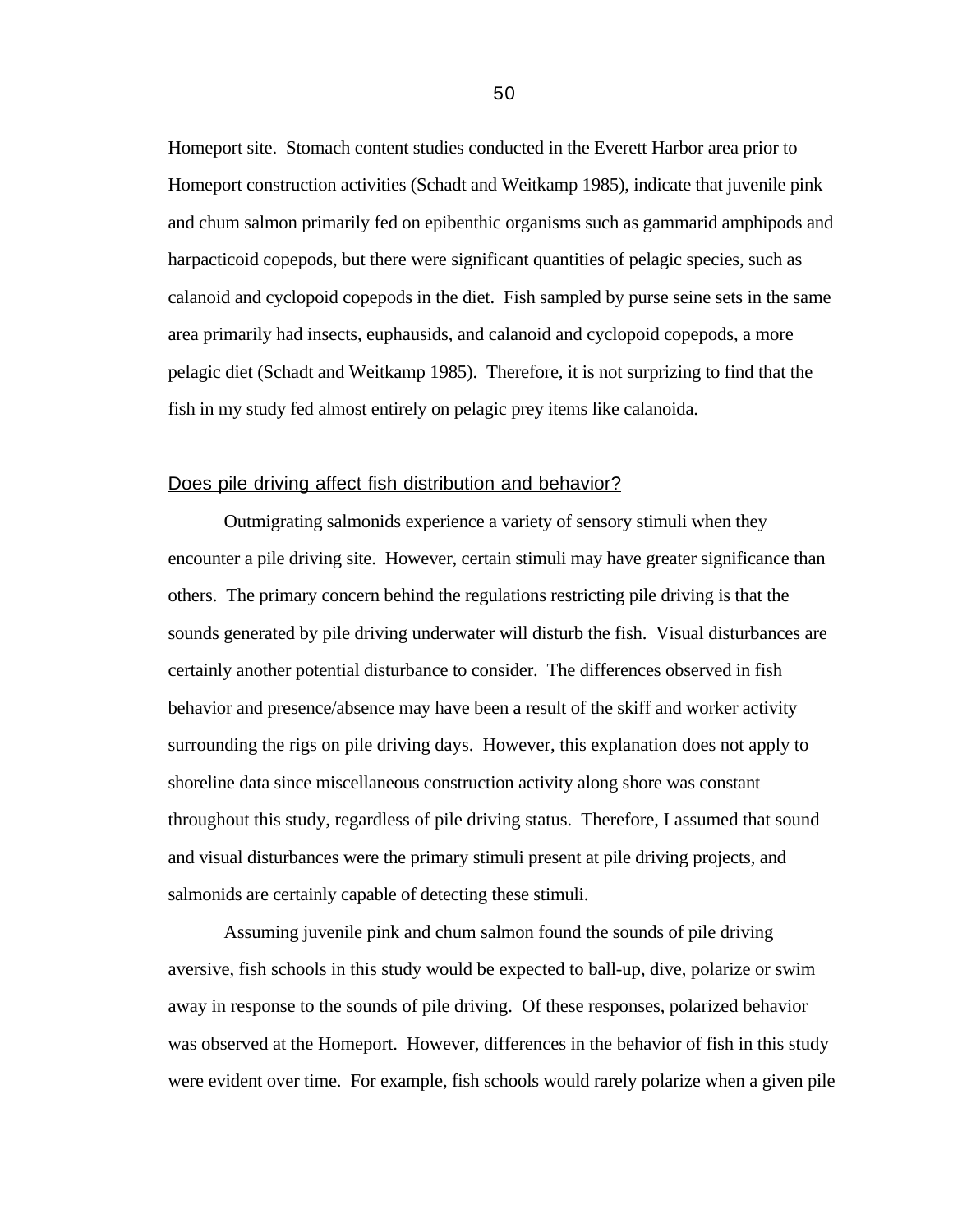driver started driving. Some schools were simply polarized, but the incidence of polarized behavior was higher on non-pile driving days compared to pile driving days on both rigs and the shoreline observations. The data changed as a function of pile driving during the day, but not if there was pile driving at the moment a school was observed.

The prevalence of fish schools at or near the surface where salinities were the lowest is consistent with other studies (Tyler 1963; Iwata 1980; Iwata et al. 1982; Iwata and Komatsu 1984; Irie 1985). Fish schools rarely would dive deeper than 1 m in the water column in response to disturbances such as a rock being thrown at them or a gull shadow passing over. Hoar (1951), noted diving and scattering behavior in pink and chum salmon fry in response to a hand wave. However, these fish were in freshwater. It is generally assumed that juvenile pink and chum salmon reside near the surface in the freshwater lense (10-14‰ salinity) at the mouth of a river because of osmotic stress (Iwata et al. 1982). As a result, they are apparently reluctant to dive into the water column in response to any aversive stimulus and "chose" to escape laterally instead.

A major concern of WDF was that fish would be driven offshore into the neritic zone in response to pile driving. Had this been the case, I would have expected fish schools to be less abundant on pile driving days, if not absent entirely. This did not occur along shore. However, fewer schools were observed around pile driving rigs on pile driving days compared to non-pile driving days. This difference could have been due to either pile driving or the associated activities (such as work skiffs) of pile driving. Fish schools that were observed along shore did not change their distance from shore, suggesting they were not being driven to deeper water. Since I relied on human observation for quantifying fish abundance, there is a possibility that fish schools were driven offshore, undetected by observers. I would estimnate that schools >10 m from shore would not be visible to observers. Active hydroacoustics and purse seining would help answer that question.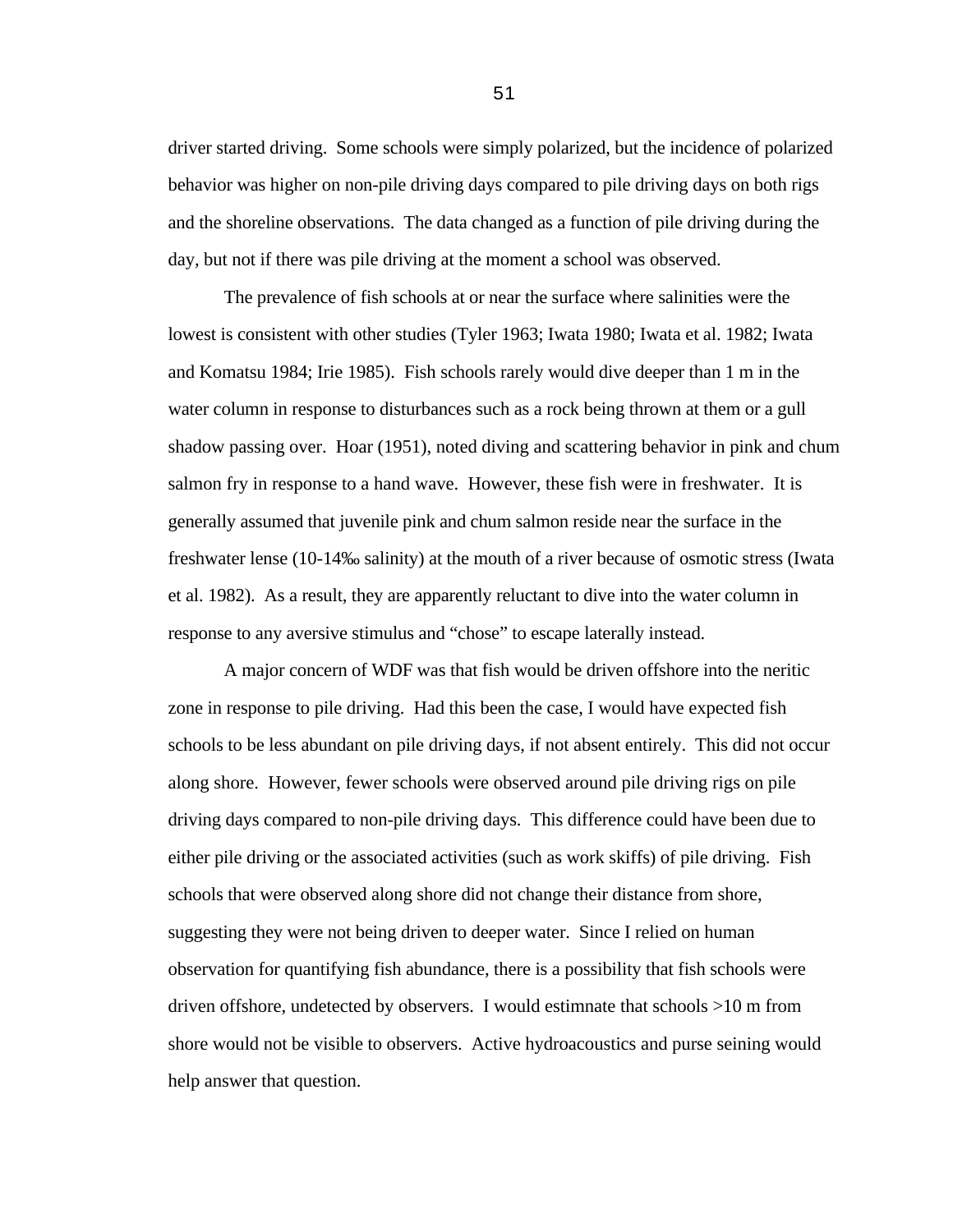Other studies have used humans for observation of fish schools, but met with limited success for various reasons. Schreiner et al. (1977), visually surveyed over 13 Km of shoreline by boat. Since schools are easily startled by boat movement, observation was difficult. In addition, observations were only possible on clear, sunny days, and the shear magnitude of shoreline to be observed was too much. Allen (1974), was also constrained by the same limitations. For my study, a short length of shore (488 m) was surveyed not from a boat, rather, observers walked slowly along shore in order to avoid startling the fish schools. Observation averaged 5-6 h each day, 5 days a week. In addition, fish schools were easily observed on overcast days.

Tidal stage did not appear to play a significant role in the abundance or behavior of fish in this study. Migration from the Snohomish River was believed to be strongly correlated with tidal stage, but not with time of day according to Tyler (1963). However, Tyler was referring to fish in the river channel. The mole area at the Homeport did not have swift currents that could sweep fish away.

The ultimate question of pile driving effects on fish distribution and behavior is difficult to answer in the context of this study. Given that fish alter their distributions about the site and change their behavior in response to pile driving, what is the effect on their overall fitness? In this case, that question cannot be answered with any degree of certainty. We must assess the risk imposed to these fish, which can be a subjective process. If the fish were prematurely driven to the neritic zone soon after emergence, their fitness would probably be decreased. If the sounds of pile driving at the site stress the fish, they may have reduced growth rates or perhaps increased mortality. These "if's" cannot be clarified in the context of this study. One thing is certain though, the habitats of juvenile salmon have already been radically modified in many areas, and additional stress could have synergistic effects.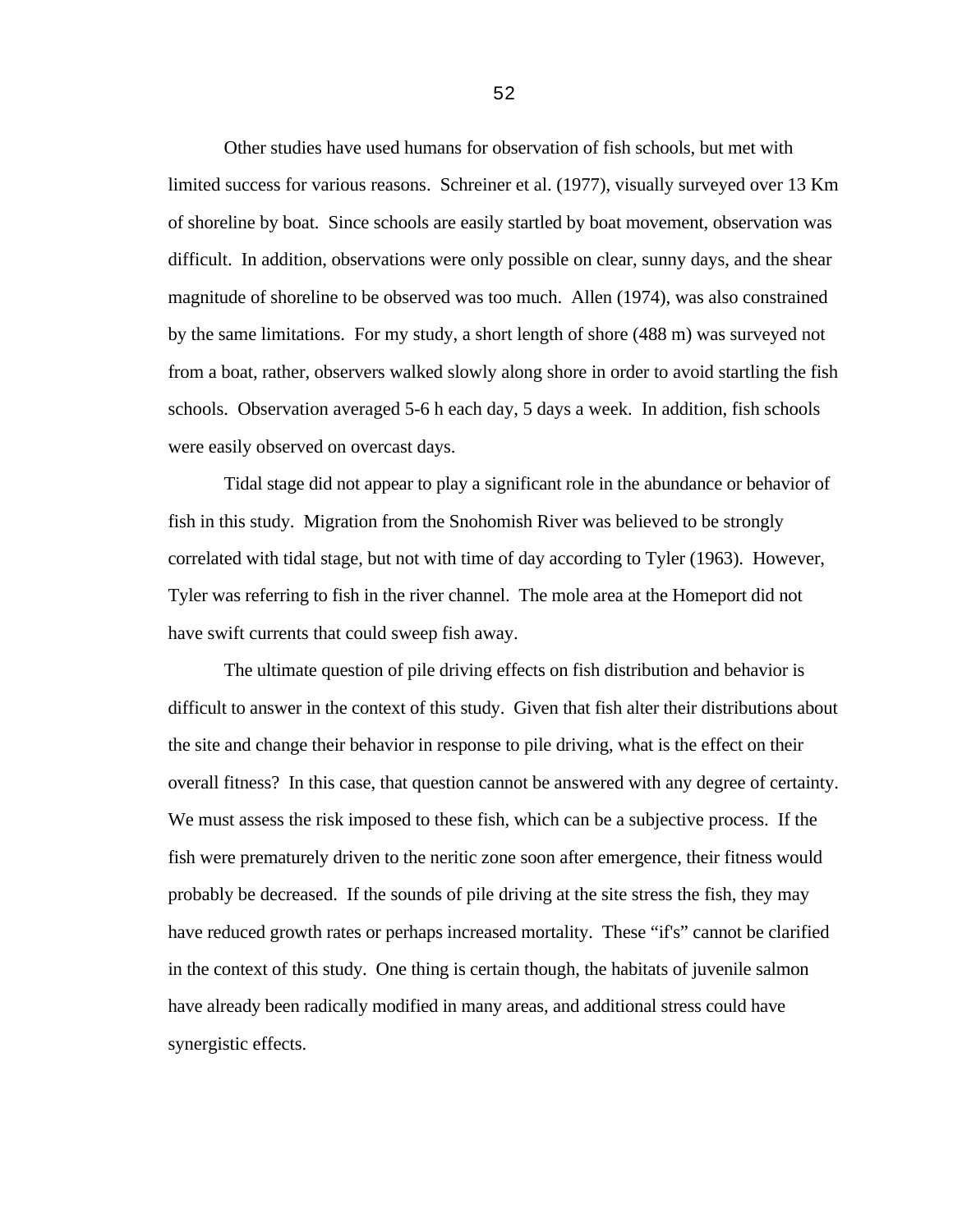### **Study limitations**

This study was designed to test the feasibility of various methods to assess the impact of pile driving on juvenile salmonid distribution and behavior. There are no other studies to date that have examined this issue. While in some instances it is difficult to separate all of the factors contributing to fish behavior and ecology at the Homeport, I have tried to restrict the variability introduced by tidal stage, different observers, weather, and fish behavior.

Another limitation of this study is the skewness of pile driving to non-pile driving days. Had there been an equal sample size, many of the variables such as tidal stage, time of day, cloud cover, and observer subjectivity would have been normalized. For example, most non-pile driving days had >50% cloud cover, hence, it was difficult to separate the effects of cloud cover and pile driving on fish behavior and/or observer perception of fish behavior. Nevertheless, there were many instances where fish behavior was affected by pile driving and/or its associated activities, when tidal stage, observer, weather, and time of day were accounted for.

The Everett Homeport is one site, studied for one season. The results of this study cannot necessarily be extrapolated to other sites where pile driving is occurring. For example, the juvenile pink and chum salmon considered for this study were newly emerged and apparently moving rapidly along shore. Juvenile pink and chum salmon at other sites that are not in close proximity to a river might move slowly through the area and be subject to perturbance from pile driving because of increased exposure time.

The majority of data collected for this study was based on human observation, which, has its limitations and biases. On windy or rainy days it was particularly difficult to observe fish schools. Each of the four observers had slightly different opinions concerning the size and behavior of any given school. Fish schools most certainly could have been deeper in the water column, or further from shore on pile driving days and this would not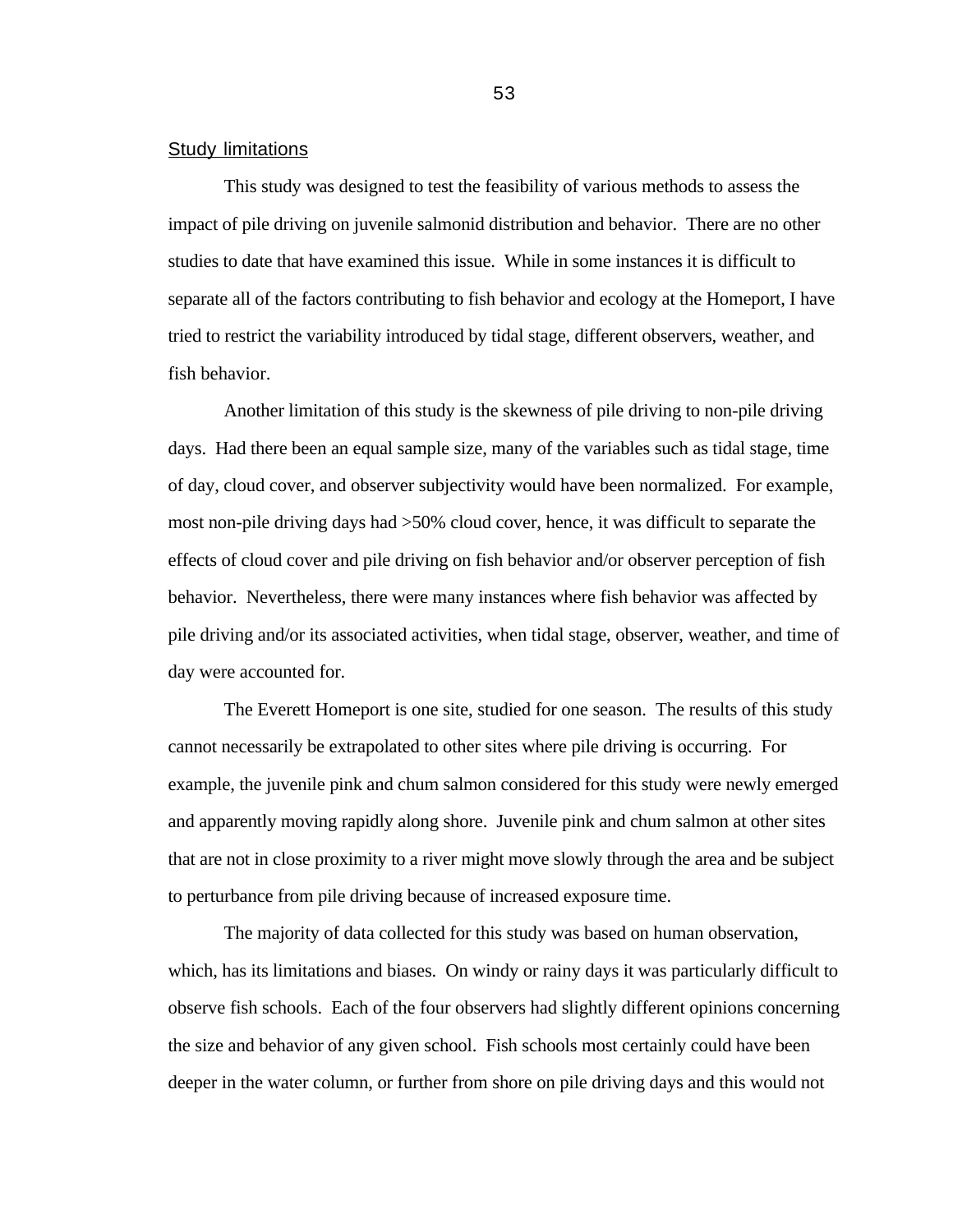have been apparent to observers. The possibility that schools were deeper and hence not visible is not likely since Iwata et al. (1982) never saw chum salmon fry below the freshwater lense based on 5 years of underwater observations. In addition, other species of fish were observed deeper in the water column by observers in my study. Fish schools may also have avoided the site entirely on pile driving days and headed to deeper water of Port Gardner or the gently sloping beaches of Jetty Island.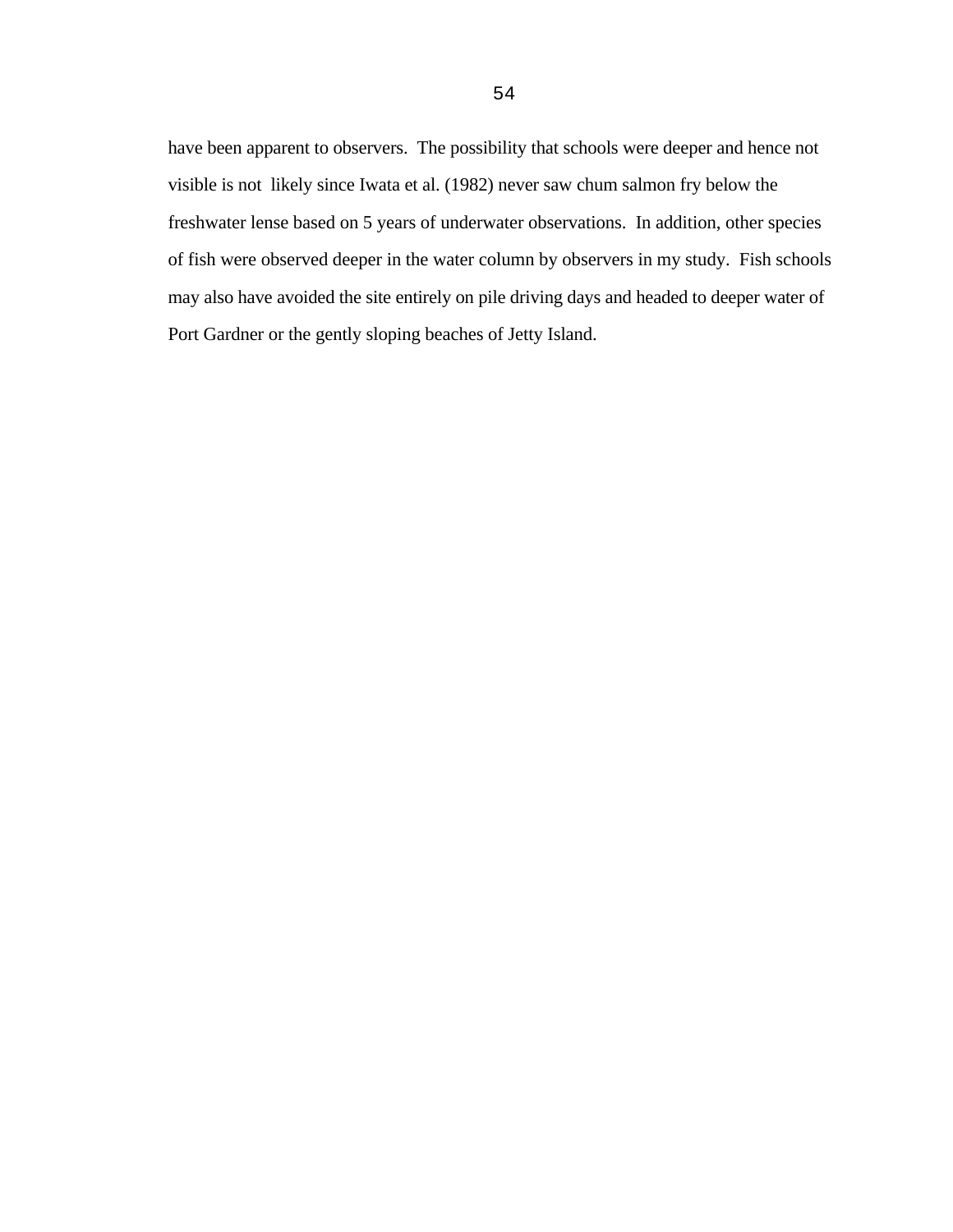### **SUMMARY AND RECOMMENDATIONS**

The impact of pile driving noise on the distributions and behavior of juvenile pink and chum salmon at the Everett Homeport site was not apparently as extreme as hypothesized in the worst case scenario by WDF. The prevalence of fish schools did not change significantly with and without pile driving, and schools were often observed about the pile driving rigs themselves. The effects of pile driving appear subtle according to my investigation. There may be changes in general behavior and school size, and fish appear to be driven towards the acoustically isolated cove side of the site during pile driving. Fish were feeding well the day they were sampled about the rigs and along shore. Ultimately, it is difficult to ascertain the impact of pile driving noise on juvenile salmonid fitness. In order to answer this question, and consequently make any changes in the regulations imposed by WDF, further research would be necessary.

The hypothesis for subsequent research on the effects of pile driving on the ecology of juvenile pink and chum salmon would be as follows. First, juvenile salmon perceive the sounds of pile driving from at least 1000 m. Second, the sounds of pile driving stress fish within a given range and this stress increases mortality and/or decreases growth. Third, fish are driven away from any given construction site either away from or along shore.

In order to answer the first part of the hypothesis, the range at which salmon perceive pile driving sounds could be characterized. This could be accomplished under laboratory conditions using classically conditioned fish.

For the second part of the hypothesis, juvenile salmonids could be exposed to pile driving sounds representative of any given sight for 8-10 h a day. Plasma cortisol levels would be monitored since increased plasma cortisol levels is considered to be a primary response of vertebrates, including Pacific salmon, to stress (see reviews by Schreck 1981,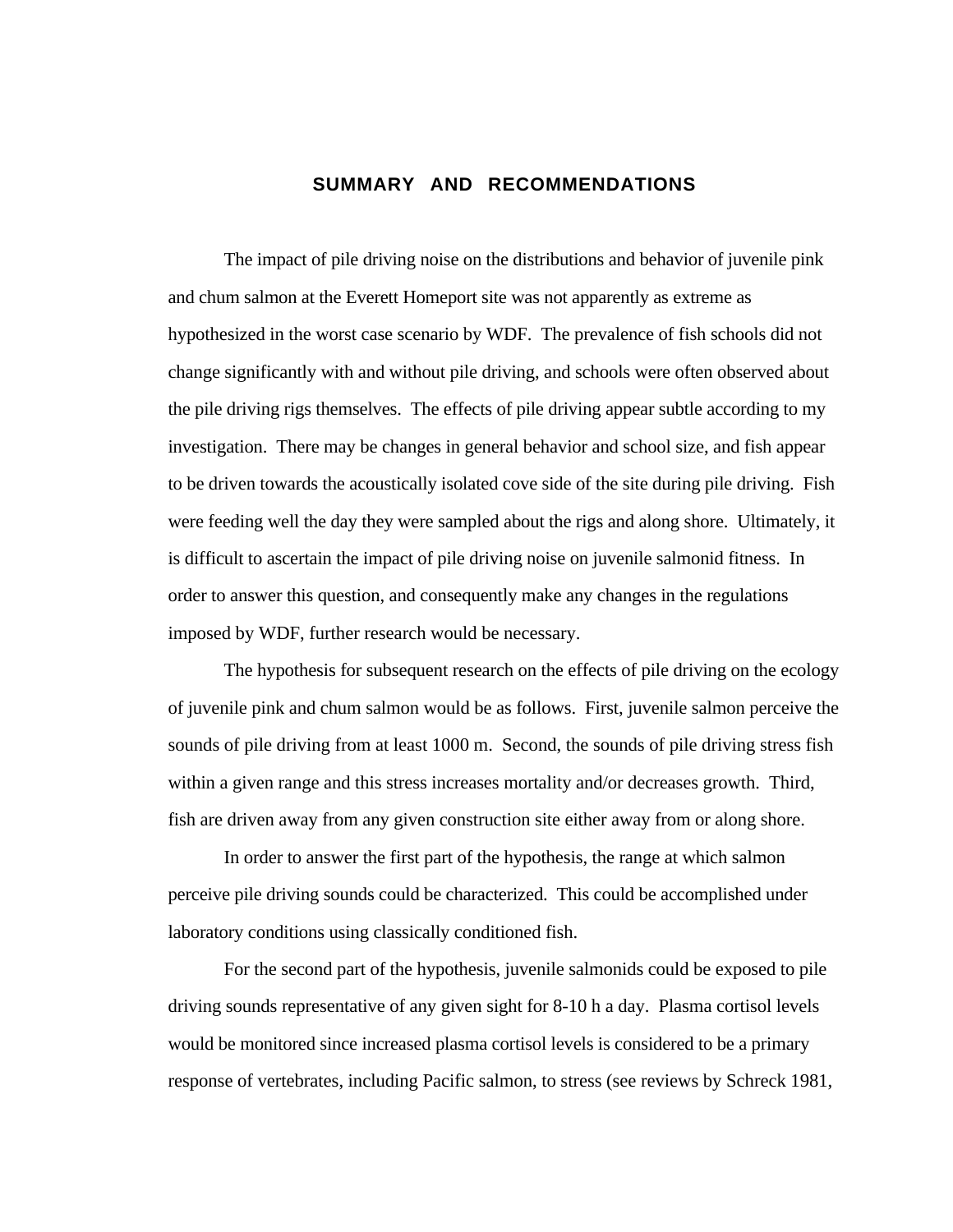1982; Thomas et al. 1986). Body weight, TL, and otolith increments would also be measured since low levels of sound have been shown to inhibit growth in larval fish (Banner and Hyatt 1973), and otolith increments are an extremely accurate measure of juvenile salmonid growth (Volk et al. 1984).

The use of active hydroacoustics to track fish at construction sites in conjunction with human observers and beach and purse seines would yield extensive information of juvenile salmonid distributions about pile driving construction sites. A low cost, portable hydroacoustic device was developed in conjunction with this study, capable of identifying location, direction of movement, and size of fish schools. These units would be installed at various locations at any site. In addition, for species confirmation and size, underwater cameras would be signaled to take a photograph of schools detected by the equipment. Beach seining in conjunction with purse seining would yield similar information as hydroacoustics, but would not be subject to sampling error induced by high turbidity or waterborne debris, for example.

Finally, mark and recapture experiments using fluorescent dye would yield information concerning individual residence time and migration rates at any site. This would facilitate calculating exposure times for all species of interest to correlate with laboratory experiments on growth effects and stress.

The combination of all these experiments would result in a better understanding of the impact pile driving noise has on the fitness of juvenile salmonids exposed to the sounds of pile driving. My study alone cannot demonstrate convincingly whether or not pile driving has a detrimental effect on the fitness of juvenile pink and chum salmon.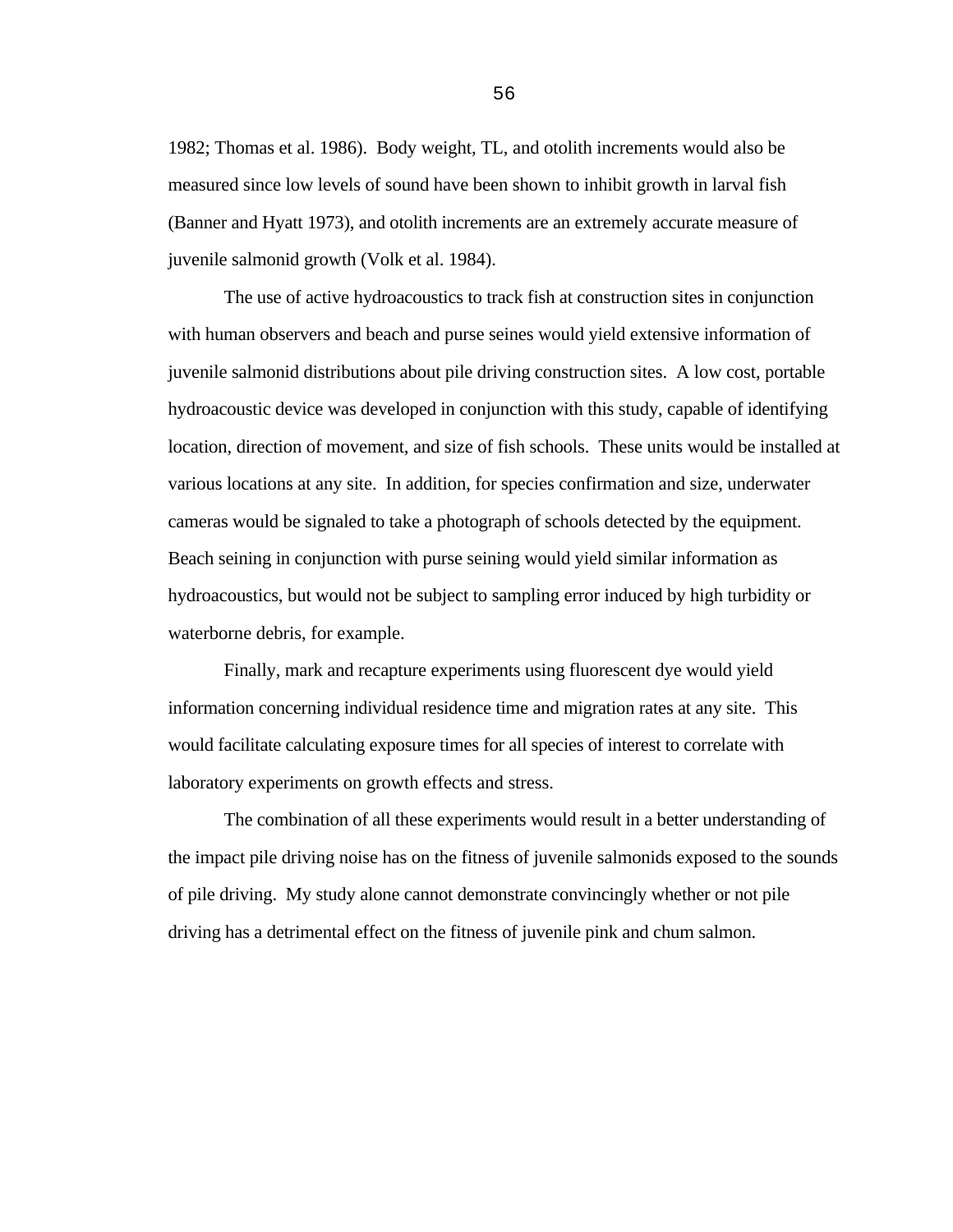### **REFERENCES**

- Abbott, R.R. 1970. Hearing of salmonids with reference to the use of sound in fish culture. M.S. Thesis, Univ. of Washington, Seattle, WA. 48 p.
- Abbott, R.R. 1973. Acoustic sensitivity of salmonids. Ph.D Thesis, Univ. of Washington, Seattle, WA. 113 p.
- Allen, B. 1974. Early marine life history of big Qualicum River chum salmon, p. 137- 148. *In* D.R. Harding, [ed] Proceedings of the 1974 Northeast Pacific Pink and Chum Salmon Workshop - session IV.
- Anderson, J.J. 1988a. Diverting migrating fish past turbines. NW. Environ. J. 4:109- 128.
- Anderson, J.J. 1988b. A computer model for fish trajectories at Rocky Reach Dam: Indications that fish avoid low frequency sound made by the submersible traveling screen, p. (2)31-50. *In* W.C. Micheletti, [ed.] Proceedings of the Electric Power Research Institute Conference on Fish Protection at Steam and Hydro Plants, San Francisco, Oct. 28-30, 1987. EPRI CS/EA/AP-5663-SR, March.
- Banner, A., and M. Hyatt. 1973. Effects of noise on eggs and larvae of two estuarine fishes. Trans. Am. Fish. Soc. 1:134-136.
- Bax, N.J. 1983. Early marine mortality of marked juvenile chum salmon (*Oncorhynchus keta*) released into Hood Canal, Puget Sound, Washington, in 1980. Can. J. Fish. Aquat. Sci. 40:426-435.
- Bax, N.J., and C.J. Whitmus. 1981. Early marine survival and migratory behavior of juvenile chum salmon released from the Enetai Hatchery, Washington in 1980. Final Report, Fish. Res. Inst., Univ. of Washington, Seattle, WA. FRI-UW-8109. 48 p.
- Bax, N.J., E.O. Salo, B.P. Snyder, C.A. Simenstad, and W.J. Kinney. 1978. Salmonid outmigration studies in Hood Canal. Univ. of Washington. FRI-UW-7819. 128 p.
- Beauchamp, D.A. 1986. Snohomish River juvenile salmon outmigration study 1986. The Tulalip Tribe and R.W. Beck and Associates, Seattle, WA. Navy contract No. N62474-86-C-0991. 95 p.
- Beauchamp, D.A., D.E. Pflug, and G. Lucchetti. 1987. Snohomish River juvenile salmon outmigration study 1987. The Tulalip Tribe and Northwest Enviro-Metric Services, Vashon, WA. Navy contract No. N62474-86-C-0991. 108 p.
- Blaxter, J.H.S., E.J. Denton, and J.A.B. Gray. 1981a. Acousticolateralis system in clupeid fishes, p. 39-59. *In* R.R. Fay, [ed.] Hearing and Sound Communication in Fishes. Proc. Life Sci.
- Blaxter, J.H.S, J.A.B. Gray, and E.J. Denton. 1981b. Sound and startle responses in herring shoals. J. Mar. Biol. Ass. U.K. 61:851-869.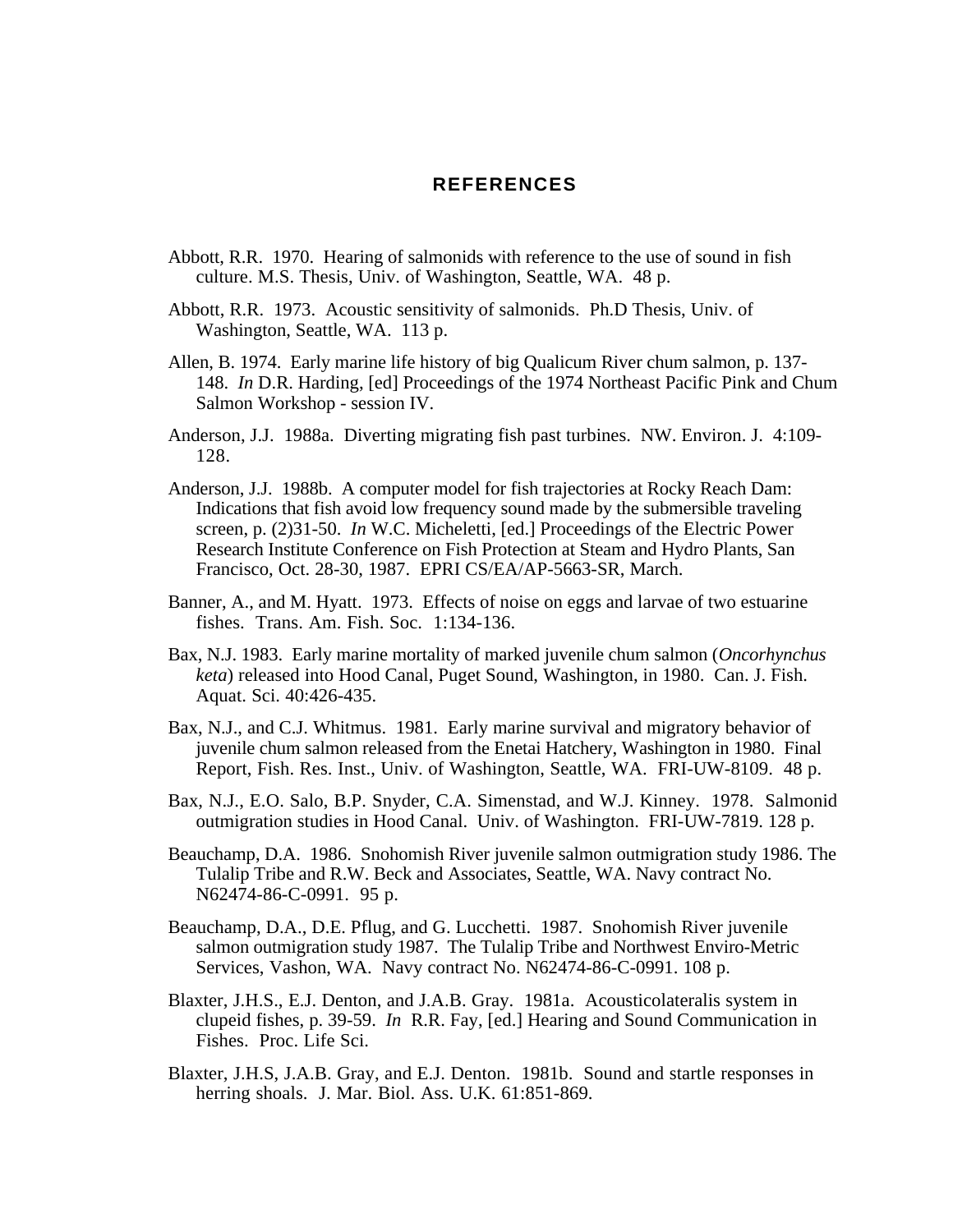- Blaxter, J.H.S., and R.S. Batty. 1985a. Herring behavior in the dark: responses to stationary and continuously vibrating obstacles. J. Mar. Biol. Ass. U.K. 65:1031- 1049.
- Blaxter, J.H.S., and R.S. Batty. 1985b. The development of startle responses in herring larvae. J. Mar. Biol. Assn. 65:737-50.
- Burner, C.J., and H.L. Moore. 1962. Attempts to guide small fish with underwater sound. U.S. Fish Wildl Ser., Spec. Sci. Rep. Fish. 403:1-30.
- Campenhausen, C. von, I. Riess, and R. Weissert. 1981. Detection of stationary objects by blind cave fish *Anoptichthys jordani* (Characidae). J. Comp. Physiol. 143:369- 374.
- Chapman, C.J., and A.D. Hawkins. 1973. A field study of hearing in the cod, *Gadus morhua*. J. Comp. Physiol. 85:147-67.
- Chapman, C.J., and O. Sand. 1974. Field studies of hearing in two species of flatfish, *Pleuronectes platessa* (L.) and *Limanda limanda* (L.). Comp. Biochem. Physiol. 47A:371-385.
- Chitwood, S.A. 1981. Water quality, salmonid fish, smelt, crab and subtidal studies at the Quillayute River project. Rep. to Seattle Dist., U.S. Army Corps Engin., Quileute Fish. Dept., Quileute Indian Tribe, LaPush, WA. 92 p.
- Congleton, J.L., S.K. Davis, and S.R. Foley. 1981. Distribution, abundance and outmigration timing of chum and chinook salmon fry in the Skagit salt marsh, p. 153- 163. *In* E.L. Brannon, and E.O. Salo, [ed.] Proceedings of the Salmon and Trout Migratory Behavior Symposium, June 1981. University of Washington Press, Seattle, WA. 309 p.
- Conley, R.L. 1977. Distribution, relative abundance, and feeding habits of marine and juvenile anadromous fishes of Everett Bay, Washington. M.S. Thesis, Univ. of Washington, Seattle, WA. 61 p.
- Coombs, S., and A.N. Popper. 1979. Hearing differences among Hawaiian squirrelfish (family Holocentridae) related to differences in the peripheral auditory system. J. Comp. Physiol. 132A:203-207.
- Cox, M., P.H. Rogers, A.N. Popper, and W.M. Saidel. 1987. Anatomical effects of intense tone stimulation in the goldfish ear: Dependence on sound-pressure level and frequency. J. Acoust. Soc. Am. 81(Supp. 1): S7
- Driscoll, A.L. 1978. Snohomish Estuary wetlands study: Base information and evaluation. Shapiro and Associates Inc. U.S. Army Corps of Engineers contract No. DACW67-77-C-0103. 335 p.
- Enger, P.S. 1981. Frequency discrimination in teleosts-central or peripheral?, p. 243- 255. *In* W.N. Tavolga, A.N. Popper, and R.R. Fay, [ed.] Hearing and Sound Communication in Fishes. Springer Verlag, New York, NY.
- Fay, R.R. 1988. Hearing in mammals, p. 327. *In* R.R. Fay, [ed.] Hearing in Vertebrates: a Psychophysics Databook. Hill-Fay Associates, Winnetka, IL. 621 p.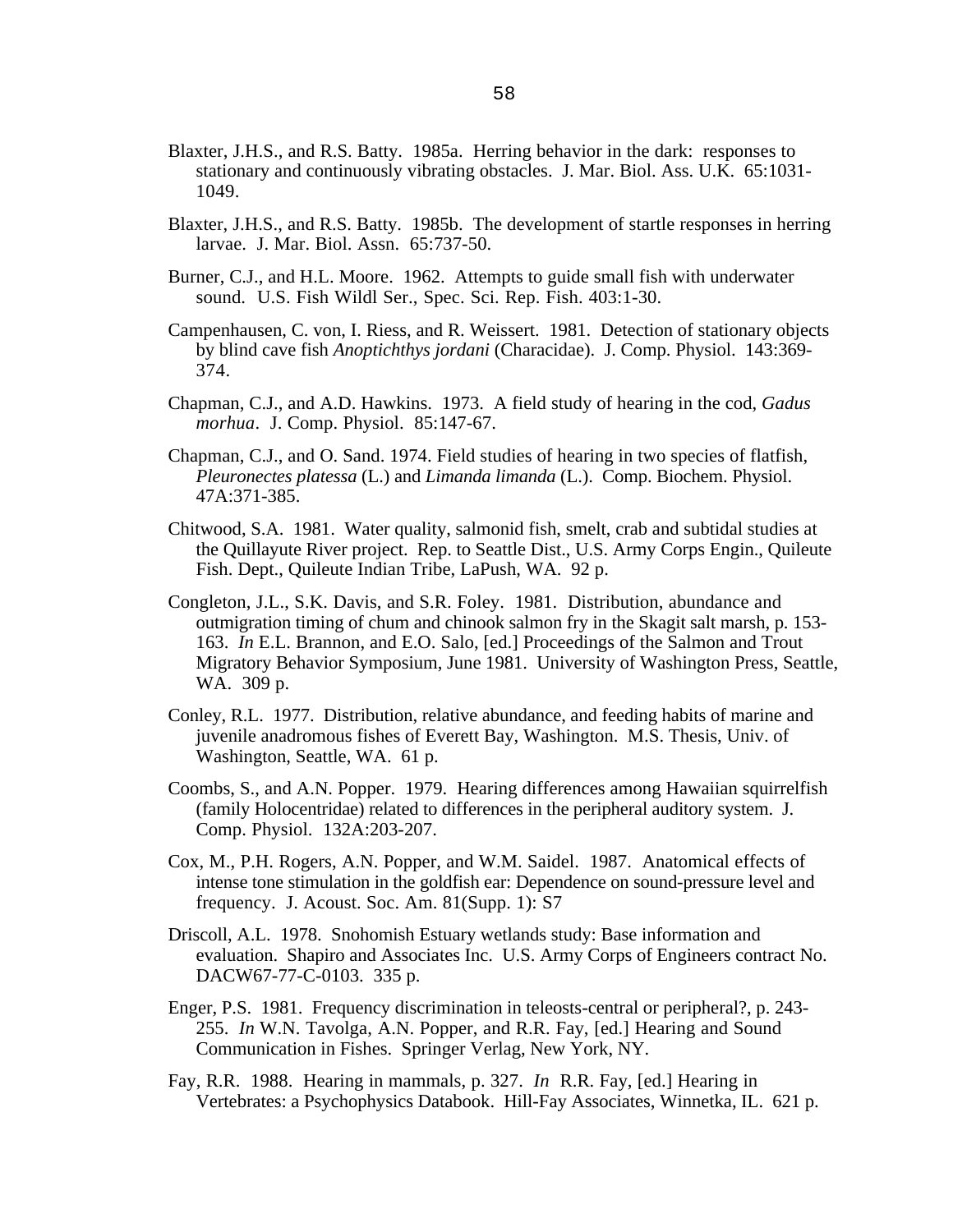- Fay, R.R. 1988. Peripheral adaptations for spatial hearing in fish, p. 711-731. *In* J. Atema, R.R. Fay, A.N. Popper, and W.N. Tavolga, [ed.] Sensory Biology of Aquatic Animals. Springer-Verlag, New York. 936 p.
- Fay, R.R., and S. Coombs. 1983. Neural mechanisms in sound detection and temporal summation. Hearing Research. 10:69-92.
- Feller, R.J., and V.W. Kaczynski. 1975. Size selective predation by juvenile chum salmon (*Oncorhynchus keta*) on epibenthic prey in Puget Sound. J. Fish. Res. Board Can. 32:1419-1429.
- Fletcher, R.I. 1985. Risk analysis of fish diversion experiments: pumped intake systems. Trans. Am. Fish. Soc. 111:652-694.
- Fresh, K.L., D. Rabin, C.A. Simenstad, E.O. Salo, K.Garrison, and L. Matheson. 1979. Fish ecology studies in the Nisqually Reach area of southern Puget Sound, Washington. Fish. Res. Inst., Univ. of Washington. FRI-UW-7904. 229 p.
- Foerster, R.E. 1968. The sockeye salmon, *Oncorhynchus nerka*. Bull. Fish. Res. Bd. Can. 162:422 p.
- Furnell, D.J., and J.R. Brett. 1986. Model of monthly marine growth and natural mortality for Babine Lake sockeye salmon (*Oncorhynchus nerka*). Can. J. Fish. Aquat. Sci. 43:999-1004.
- Gilhousen, P. 1962. Marine factors affecting the survival of Fraser River pink salmon, p. 105-111. *In* Symposium on Pink Salmon. H.R. MacMillan Lectures in Fisheries, Univ. British Columbia, Vancouver, B.C.
- Godfrey, H. 1958. Comparisons of the index of return for several stocks of British Columbia salmon to study variations in survival. J. Fish. Res. Bd. Can. 15:891-908.
- Godin, J.-G.J. 1981. Daily patterns of feeding behavior, daily rations, and diets of juvenile pink salmon (*Oncorhynchus gorbuscha*) in two marine bays of British Columbia. Can. J. Fish. Aquat. Sci. 38(1):10-15.
- Godin, J.-G.J. 1982. Migrations of salmonid fishes during early life history phases: daily and annual timing. p. 22-50. *In* E.L. Brannon, and E.O. Salo, [ed.] Proceedings of the Salmon and Trout Migratory Behavior Symposium, June 1981. University of Washington Press, Seattle, WA. 309 p.
- Groot, C. 1982. Modifications on a theme-a perspective on migratory behavior of Pacific salmon, p. 1-21. *In* E.L. Brannon, and E.O. Salo, [ed.] Proceedings of the Salmon and Trout Migratory Behavior Symposium, June 1981. University of Washington Press, Seattle, WA.
- Hargreaves, N.B., and R.J. LeBrasseur. 1985. Species selective predation on juvenile pink (*Oncorhynchus gorbuscha*) and chum salmon (*O. keta*) by coho salmon (*O. kisutch*). Can. J. Fish. Aquat. Sci. 42(4):659-668.
- Hasegawa, S., T. Hirano, T. Ogasawara, M. Iwata, T. Akiyama, and S. Arai. 1987. Osmoregulatory ability of chum salmon, *Oncorhynchus keta*, reared in freshwater for prolonged periods. Fish Physiol. Biochem. 4(2):101-110.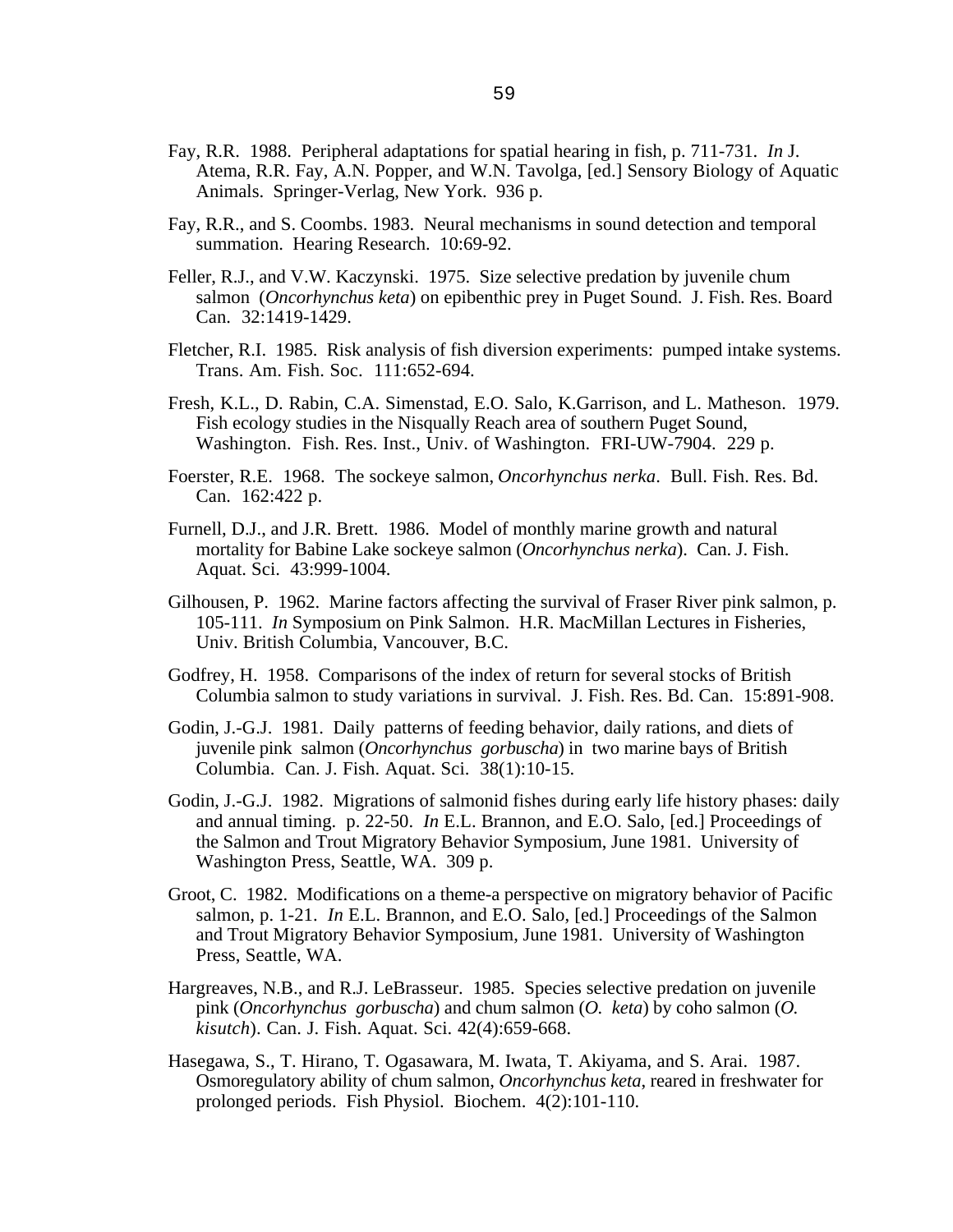- Hashimoto, T., and Y. Maniwa. 1966. Research on the luring of fish shoals by utilizing underwater acoustical equipment. Proc. Symp. Mar. Bio-Acoust. 2:93-104
- Hawkins, A.D. 1986. Underwater sound and fish behavior. p.114-151 *In* T.J. Pitcher, [ed.] The Behavior of Teleost Fishes. Johns Hopkins University Press, Maryland.
- Hawkins, A.D., and D.N. MacLennan. 1976. An acoustic tank for acoustic studies on fish. p.149-169 *In* A. Schuijf, and A.D. Hawkins, [ed.] Sound Reception in Fish. Elsevier, Amsterdam.
- Hawkins, A.D., and A.D.F. Johnstone. 1978. The hearing of Atlantic Salmon, *Salmo salar*. J. Fish. Biol. 13:655-673.
- Haymes, G.T., and P.H. Patrick. 1986. Exclusion of adult alewife, *Alosa pseudoharengus*, using low-frequency sound for application at water intakes. Can. J. Fish. Aquat. Sci. 43:855-862.
- Healey, M.C. 1979. Detritus and juvenile salmon production in the Nanaimo estuary: I. Production and feeding rates of juvenile chum salmon (*Oncorhynchus keta*). J. Fish. Res. Board Can. 36:488-496.
- Healey, M.C. 1982a. Timing and relative intensity of size-selective mortality of juvenile chum salmon (*Oncorhynchus keta*) during early sea life. Can. J. Fish. Aquat. Sci. 39:952-957.
- Healey, M.C. 1982b. Juvenile Pacific salmon in estuaries: the life support system. p. 315-341. *In* V.S. Kennedy, [ed.] Estuarine Comparisons. Academic Press, Toronto, Ont. 709 p.
- Herring, G. 1968. Avoidance of acoustic stimuli by the herring. Int. Counc. Explor. Sea C.M. (H 18). 8 p.
- Hoar, W.S. 1951. The behavior of chum, pink and coho salmon in relation to their seaward migration. J. Fish. Res. Bd. Can. 8(4):241-263.
- Irie, T. 1985. Occurence and distribution of offshore migrating juvenile chum salmon along the Pacific Coast of Northern Japan. Bull. Jap. Soc. Sci. Fish. 51(5):749-754.
- Irie, T. 1987. Ecological studies on juvenile chum and pink salmon in their early marine life - V. Feeding habits and prey size of juvenile chum salmon in small harbours in eastern Hokkaido. Bull. Hokk. Reg. Fish. Lab. 51:1-10.
- Irie, T., T. Kobayashi, and M. Osako. 1981. Ecological studies on juveniles of chum and pink salmon during early ocean residence - I. Distribution and behavior of the juveniles in Abashiri Bay and adjacent waters. Bull. Hokkaido Reg. Fish. Res. Lab. 46:15-36.
- Irie, T., and K. Nakamura. 1985. Ecological studies on juvenile chum and pink salmon in their early marine life-IV. The residence and growth of juvenile chum salmon in small harbours of eastern Hokkaido. Bull. Hokkaido. Reg. Fish. Res Lab. 50:13-25.
- Irie, T., T. Kobayashi, and M. Osako. 1981. Ecological studies on juveniles of chum and pink salmon during early ocean residence - I. Distribution & behavior of the juveniles in Abashiri Bay and adjacent waters. Bull. Hokkaido Reg. Fish. Res. Lab. 46:15-36.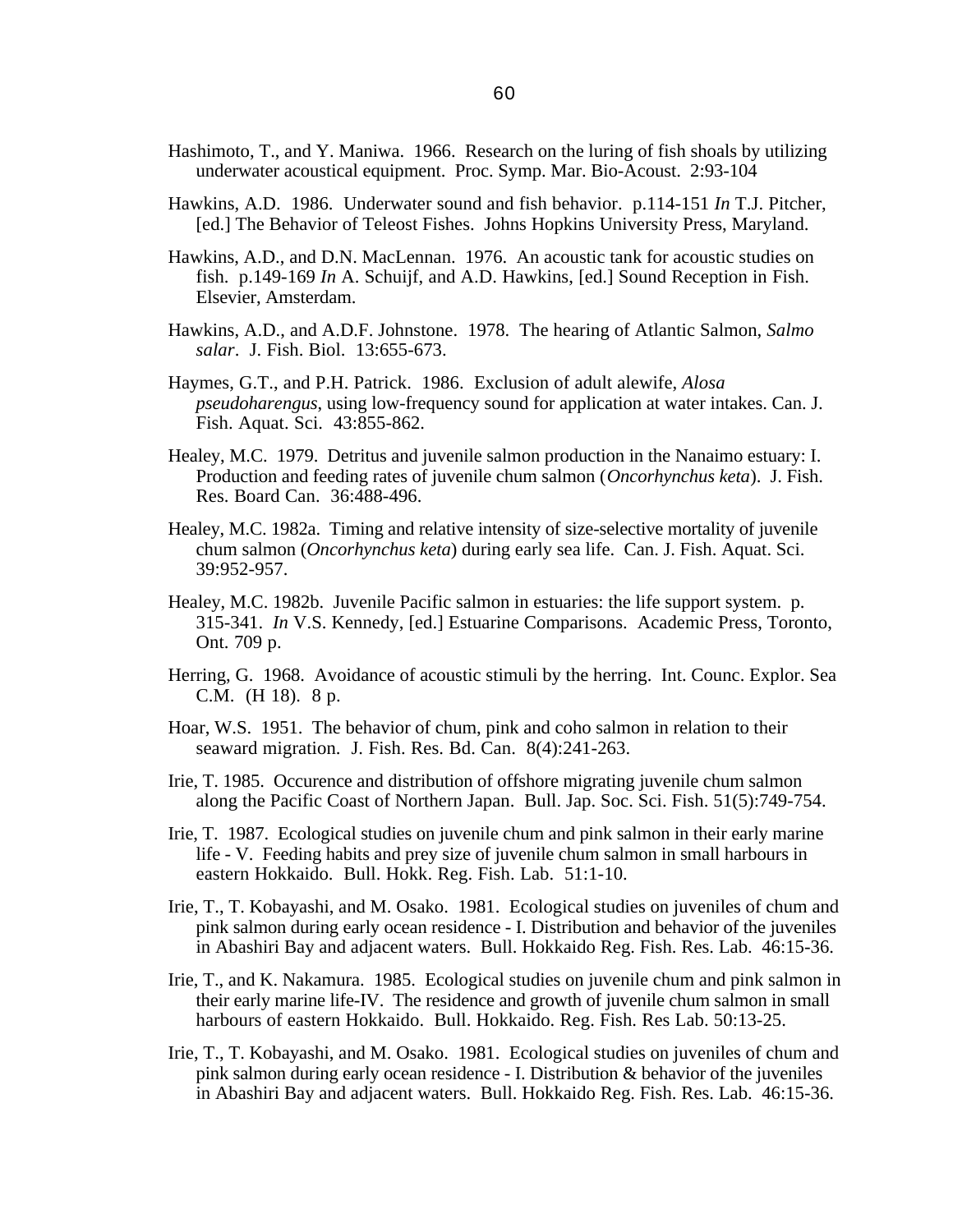- Iwata, M. 1980. Downstream migration and seawater adaptability of chum salmon (*Oncorhynchus keta*) fry. Proc. North Pacific Aquaculture Symp. 1980. p 51-59.
- Iwata, M. and S. Komatsu. 1984. Importance of estuarine residence for adaptation of chum salmon (*Oncorhynchus keta*) fry to seawater. Can. J. Fish. Aquat. Sci. 41:744- 749.
- Iwata, M., T. Hirano, and S. Hasegawa. 1982. Behavior and plasma sodium regulation of chum salmon fry during transition into seawater. Aquaculture. 28:133-142.
- Kaczynski, V.W., R.J. Feller, J. Clayton, and R.J. Gerke. 1973. Trophic analysis of juvenile pink and chum salmon (*Oncorhynchus gorbuscha* and *O. keta*) in Puget Sound. J. Fish. Res. Board Can. 30:1003-1008.
- Kalmijn, Ad. J. 1988. Hydrodynamic and acoustic field detection, p. 83-130. *In* J. Atema, R.R. Fay, A.N. Popper, and W.N. Tavolga, [ed.] Sensory Biology of Aquatic Animals. Springer-Verlag, New York.
- Kirkwood, J.B. 1962. Inshore-marine and freshwater life history of pink salmon, *Oncorhynchus gorbuscha* (Walbaum), and the chum salmon, *O. keta* (Walbaum), in Prince William Sound, Alaska. Ph.D. Thesis, Univ. Louisville, KY. 300 p.
- Kobayashi, T., and S. Abe. 1977. Studies on the Pacific salmon in the Yurappu River and Volcano Bay. 2. On the migration and the growth of pink salmon fry, *Oncorhynchus gorbuscha* (Walbaum), during seaward migration. Sci. Rep. Hokkaido salmon Hatchery. 20:1-10.
- Konagaya, T. 1980. Jumping response of ayu to sound. Bull. Japan. Soc. Sci. Fish. 46(1):31-34.
- Koshiishi, Y. 1980. Rate of gastric evacuation in juvenile chum salmon, *Oncorhynchus keta*. Bull. Jap. Sea Reg. Fish. Res. Lab. 31:161-164.
- Koshiishi, Y. 1986. Effect of salinity on food intake, growth and feed efficiency of chum salmon, *Oncorhynchus keta* (Walbaum), and ayu, *Plecoglossus altivelis*. Temminck et Schlegel. Bull. Jap. Sea Reg. Fish. Res. Lab. 36:1-14.
- Ladich, F. 1988. Sound production by the gudgeon, *Gobio gobio* L., a common European freshwater fish (Cyprinidae, Teleostei). J. Fish Bio. 32(5):707-715.
- LeBrasseur, R.J. 1969. Growth of juvenile chum salmon (*Oncorhynchus keta* ) under different feeding regimes. J. Fish. Res. Board Can. 26:1631-1645.
- LeBrasseur, R.J., and R.R. Parker. 1964. Growth rate of central British Columbia pink salmon. J. Fish. Res. Board Can. 21:1101-1128.
- Levings, C.D., C.D. McAllister, J.S. Macdonald, T.J. Brown, M.S. Kotyk, and B.A. Kask. 1989. Chinook salmon (*Oncorhyncus tshawytscha*) and estuarine habitat: a transfer experiment can help evaluate estuary dependency, p. 116-122. *In* C.D. Levings, L.B. Holtby, and M.A. Henderson, [ed.] Proceedings of the National Workshop on Effects of Habitat Alteration on Salmonid Stocks. Can. Spec. Publ. Fish. Aquat. Sci. 105.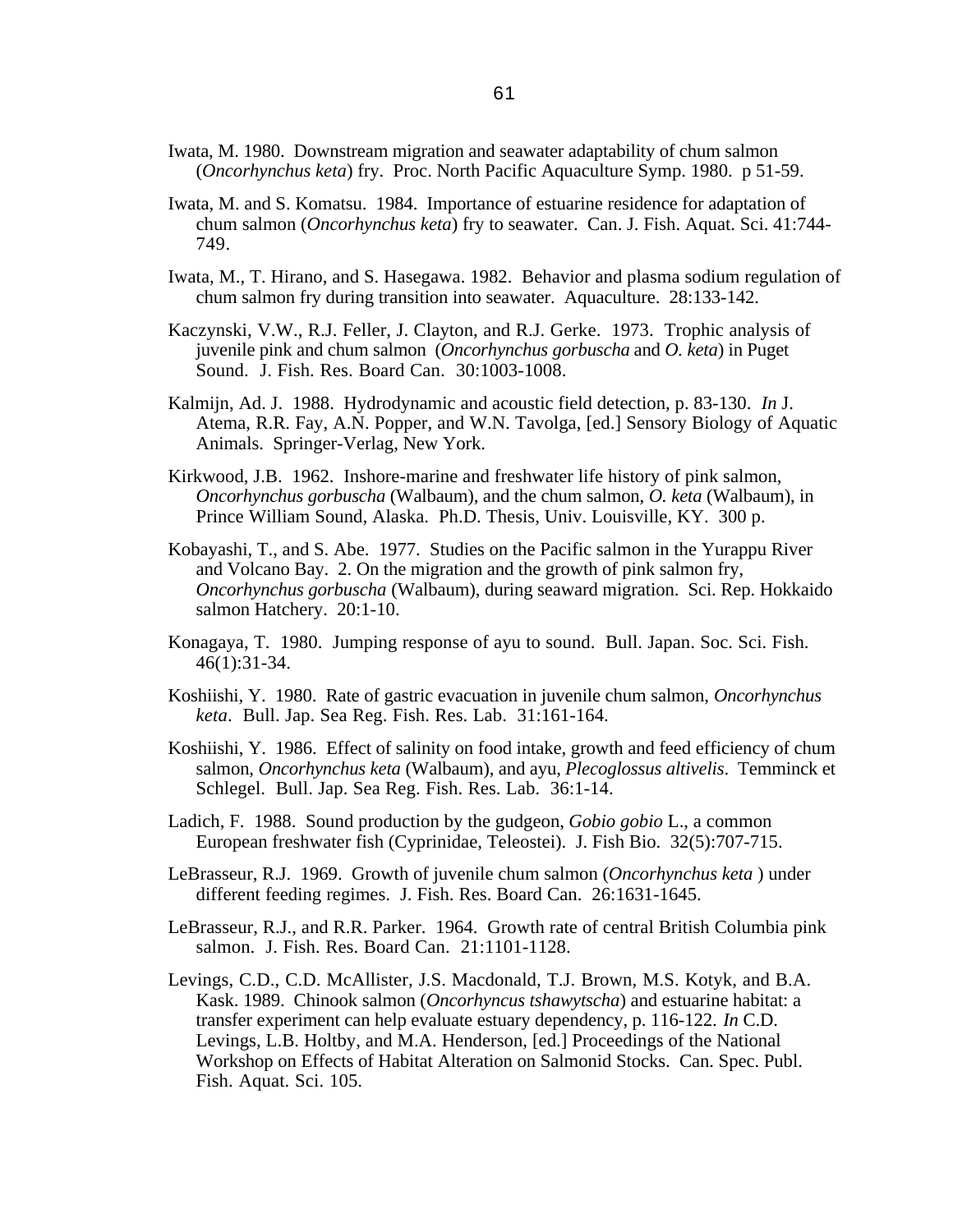- Levy, D.A. and T.G. Northcote. 1982. Juvenile salmon residency in a marsh area of the Fraser River Estuary. Can. J. Fish. Aquat. Sci. 39: 270-276.
- Manzer, J.I. 1956. Distribution and movement of young Pacific salmon during early ocean residence. Fish. Res. Board Can. Prog. Rep. 106:24-28.
- Manzer, J.I., and M.P. Shepard. 1962. Marine survival, distribution and migration of pink salmon (*Oncorhynchus gorbuscha*) off the British Columbia coast, p.113-122. *In* N.J. Wilimovsky, [ed] Symposium on Pink Salmon, H.R. Macmillan Lectures in Fisheries. Institute of Fisheries, UBC.
- Mason, J.C. 1974. Behavioral ecology of chum salmon (*Oncorhynchus keta*) in a small estuary. J. Fish. Res. Board Can. 31:83-92.
- McEntee, D.M., T.H. Schadt, and D.E. Weitkamp. 1985. Juvenile salmonid study Everett Harbor, 1984. Department of the Navy and Parametrix, Inc. Bellevue, WA. Document No. 85-0225-0008 F- 55-1586-01(4). 32 p.
- McKinley, R.S., and P.H. Patrick. 1986. Use of behavioural stimuli to divert sockeye salmon smolts at the Seton Hydro-electric Station, British Columbia, p (4-53)-(4-63). *In* W.C. Micheletti, [ed.] Proceedings of the Electric Power Research Institute Conference on Fish Protection at Steam and Hydro Plants, San Francisco, Oct. 28-30, 1987. EPRI CS/EA/AP-5663-SR, March.
- Meier, A.H., and N.D. Horseman. 1977. Stimulation and depression of growth, fat storage, and gonad weight by daily stimulus in the teleost fish, *Tilapia aurea*. 8th Annual Meeting, World Maricult. Soc. p 135-143.
- Meyer, J.H., T.A. Pearce, and S.B. Patlan. 1981. Distribution and food habits of juvenile salmonids in the Duwamish Estuary. U.S. Fish and Wildlife Service, FAO. Olympia, WA.
- Moore, H. L., and H. W. Newman. 1956. Effects of sound waves on young salmon. U.S. Fish Wildlife Serv. Spec. Sci. Report: 172. 19pp.
- Moorehouse, V.H.K. 1932. Do fish react to noise? Biol. Bd. Can. Prog. Rep. 13 Pac. Biol. Stat. pp.14-15.
- Mortensen, D., J. Landingham, A. Wertheimer, and S. Taylor. 1991. Relationship of early marine growth and survival of juvenile pink salmon to marine water temperature and secondary production in Auke Bay, Alaska. *In* Proceedings of the NE Pacific Pink and Chum Salmon Symp. In Press.
- Moulton, J.M. 1956. The movements of menhaden and butterfish in a sound field. Anat. Rec. 125:592.
- Myrberg, A.A. 1972. Using Sound to Influence the Behavior of Free-Ranging Marine Animals, pp 435-468. *In* J.E. Winn, and B.L. Olla, [ed.] Behavior of Marine Animals, vol. 2. Plenum, New York.
- Myrberg, A.A., and R.J. Riggio. 1985. Acoustically mediated individual recognition by a coral reef fish (*Pomacentrus partitus*). Anim. Behav. 33:411-416.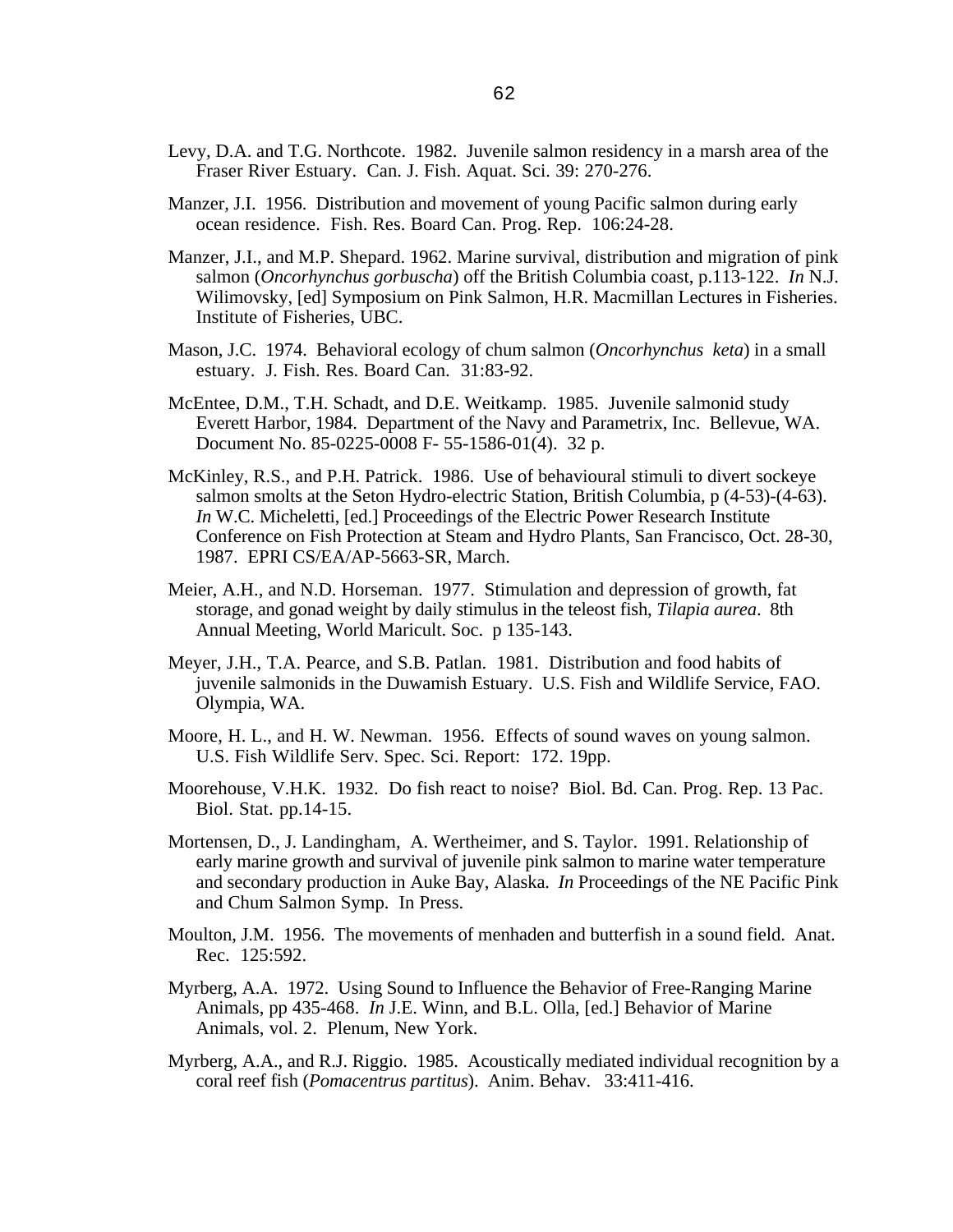- Neave, F. 1966. Pink salmon in British Columbia. *In* Salmon of the Noth Pacific Ocean - Part III, a Review of the Life History of North Pacific Salmon. Int. N. Pac. Fish. Comm. Bull. 18:73.
- Nelson, D.R. 1965. Hearing and the acoustic orientation in the lemon shark, *Negaprion brevirostris* (Poey), and other large sharks. Diss. Abstracts. Zoology. 333-B.
- Nelson, D.R., R.H. Johnson, and L.G. Waldrop. 1969. Responses in Bahamian sharks and groupers to low-frequency, pulsed sounds. Bull. S. Calif. Acad. Sci. 68(3):131- 137.
- Nomura, M. 1980. Influence of fish behavior on use and design of setnets, p. 446-471. *In* J.E. Bardach, J.J. Magnuson, R.C. May, and J.M. Reinhart, [ed.] Fish Behavior and its Use in the Capture and Culture of Fishes. ICLARM, Phillipines.
- Olsen, K. 1969. Directional responses in herring to sound and noise stimuli. Counc. Meet. Int. Counc. Explor. Sea (B20). 8 p.
- Olsen, K. 1971. Influence of vessel noise on behavior of herring. FAO Rep FFI/70/63. 7 p.
- Olsen, K. 1976. A comparison of acoustic threshold in cod with recordings of ship-noise, p 431-451. *In* Effects of Power Peaking on the Survival of Juvenile Fish at the Lower Columbia. US Army Corps Eng. North Pac. Div.
- Ona, E., and R. Toresen. 1988. Reactions of herring to trawling noise. Internat. Coun. Explor. Sea. Fish Cap. Comm. C.M. 1988/B:36 Session P. 8 p.
- Parker, R.R. 1968. Marine mortality schedules of pink salmon of the Bella Coola River, Central British Columbia. J. Fish. Res. Bd. Can. 25(4): 757-794.
- Parker, R.R. 1971. Size selective predation among juvenile salmonid fishes in a British Columbia inlet. J. Fish. Res. Bd. Can. 28: 1503-1510.
- Parsons, T.R., and R.J. LeBrasseur. 1970. The availability of food to different trophic levels in the marine food chain, p.325-343. *In* J.H. Steele, [ed.] Marine Food Chains. Edinburgh: Oliver and Boyd.
- Peterman, R.M. 1982. Nonlinear relation between smolts and adults in Babine Lake sockeye salmon (*Oncorhynchus nerka*) and implications for other salmon populations. Can. J. Fish. Aquat. Sci. 39:904-913.
- Phillips, A.C. 1977. Key field characteristics of use in identifying young marine Pacific salmon. Fish. Mar. Serc. Tech. Rpt. 746. 13 p.
- Phillips, A.C., and W.E. Barraclough. 1978. Early marine growth of juvenile Pacific salmon in the Strait of Georgia and Saanich Inlet, British Columbia. Can. Fish. Mar. Serv. Tech. Rep. 830.
- Platt, C., and A.N. Popper. 1981. Fine structure and function of the ear, p. 3-71. *In* W.N. Tavolga, A.N. Popper, and R.R. Fay, [ed.] Hearing and Sound Communication in Fishes. Springer-Verlag, New York.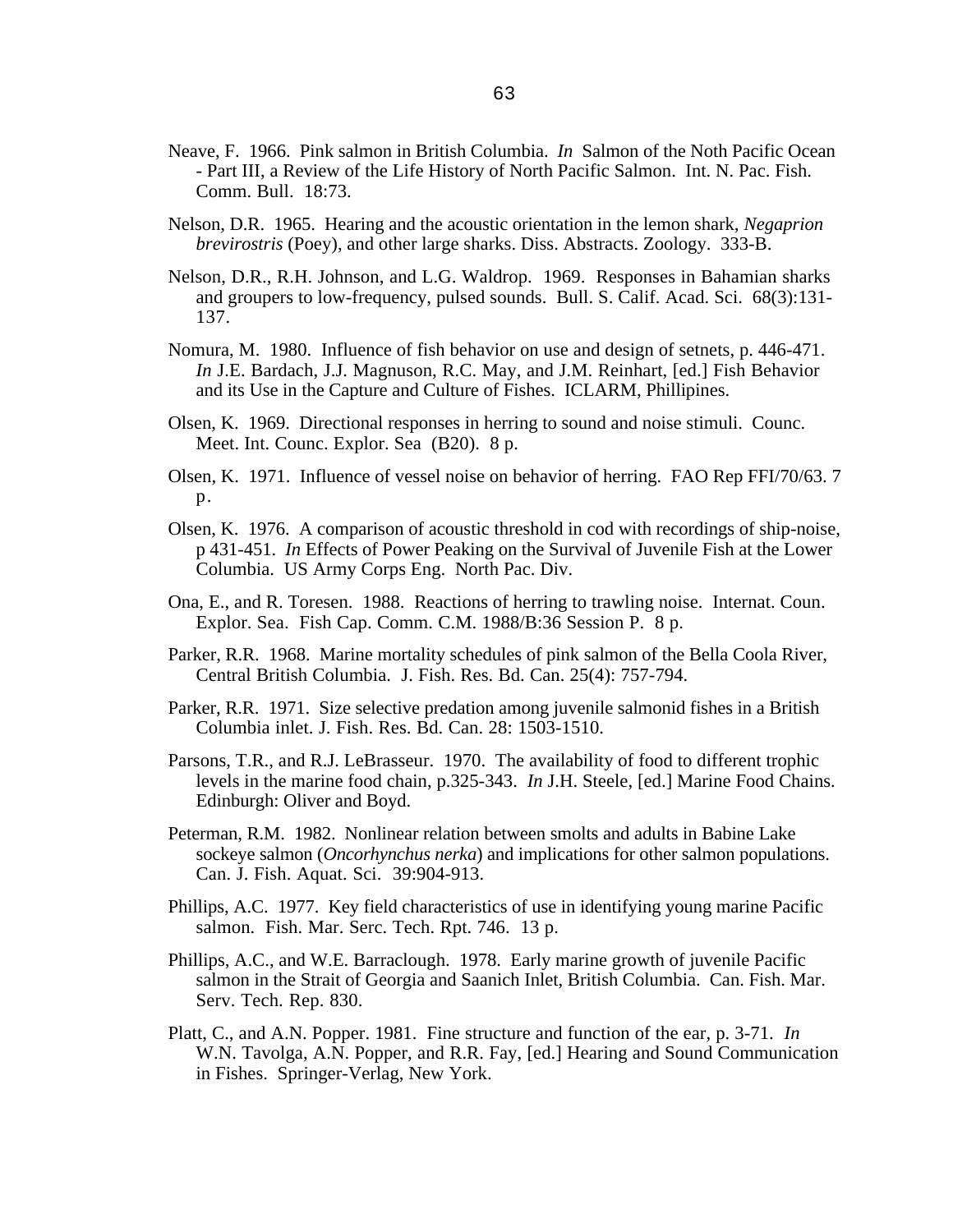- Popper, A.N., and N.L. Clarke. 1976. The auditory system of the goldfish (*Carassius auratus*): effects of intense acoustic stimulation. Comp. Biochem. Physiol. 53:11-18.
- Richard, J.D. 1968. Fish attraction with pulsed low frequency sound. J. Fish. Res. Bd. Can. 25(7):1441-1452.
- Ricker, W.E. 1962. Regulation of the abundance of pink salmon populations, p.155-211. *In* N.J. Wilimovsky, [ed.] Symposium on Pink Salmon, H.R. Macmillan Lectures in Fisheries. Institute of Fisheries, UBC.
- Ricker, W.E. 1976. Review of the rate of growth and mortality of Pacific salmon in salt water, and noncatch mortality caused by fishing. J. Fish. Res. Bd. Can. 33:1483- 1524.
- Rogers, P.H., and M. Cox. 1988. Underwater sound as a biological stimulus, p. 131- 149. *In* J. Atema, R.R. Fay, A.N. Popper, and W.N. Tavolga, [ed.] Sensory Biology of Aquatic Animals. Springer-Verlag, New York.
- Saidel, W.M., and A.N. Popper. 1987. Sound reception in two anabantid fishes. Comp. Biochem Physiol. 88A(1):37-44.
- Salo, E.O., N.J. Bax, T.E. Prinslow, C.J. Whitmus, B.P. Snyder, and C.A. Simenstad. 1980. The effects of construction of naval facilities on the outmigration of juvenile salmonids from Hood Canal, Washington. Final Rep., Fish. Res. Inst., Univ. of Washington, Seattle, WA. FRI-UW-8006. 159 p.
- Schadt, T.H., and D.E. Weitkamp. 1985. Juvenile salmonid stomach content study. Department of the Navy and Parametrix, Inc. Bellevue, WA. Document No. 85-0220- 0007D 55-1586-02(4). 32 p.
- Schreck, C.B. 1981. Parr-smolt transformation and behavior, p 164-172. *In* E.L. Brannon, and E.O. Salo, [ed.] Salmon and Trout Migratory Behavior Symposium. Univ. Washington School of Fisheries. Seattle, WA.
- Schreck, C.B. 1982. Stress and the rearing of salmonids. Aquaculture. 28:241-249.
- Schreffler, D.K., C.A. Simenstad, and R.M. Thom. 1990. Temporary residence by juvenile salmon in a restored estuarine wetland. Can. J. Fish. Aquat. Sci. 47:2079- 2084.
- Schreiner, J.U., E.O. Salo, B.P. Snyder, and C.A. Simenstad. 1977. Salmonid outmigration studies in Hood Canal-Final report, phase II. Fish. Res. Inst., Univ. of Washington, Seattle, WA. FRI-UW-7715.
- Schwarz, A.L., and G.L. Greer. 1984. Responses of Pacific herring, *Clupea harengus pallasi*, to some underwater sounds. Can. J. Fish. Aquat. Sci. 41:1183-1192.
- Simenstad, C.A., and W.J. Kinney. 1978. Trophic relationships of outmigrating chum salmon in Hood Canal, Washington, 1977. Fish. Res. Inst., Univ. of Washington, FRI-UW-7810. 75 p.
- Simenstad, C.A., and D.M. Eggers [ed.]. 1981. Juvenile salmonid baitfish distribution, abundance, and prey resources in selected areas of Grays Harbor, Washington. Final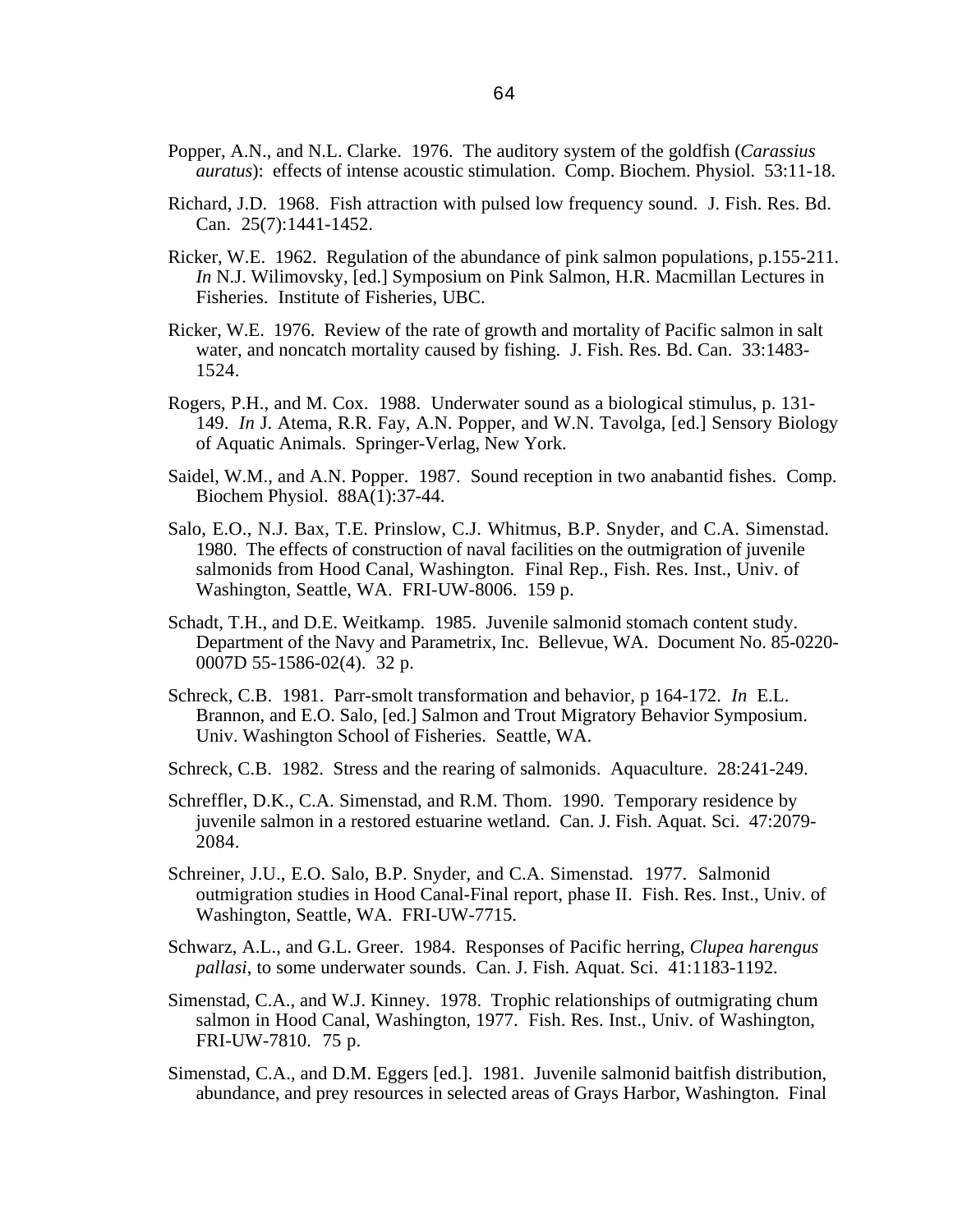Rep. to Seattle dist., U.S. Army Corps Engin., Fish. Res. Inst., Univ. of Washington, Seattle, WA. FRI-UW-8116. 205 p.

- Simenstad, C.A., K.L. Fresh, and E.O. Salo. 1982. The role of Puget Sound and Washington coastal estuaries in the life history of Pacific salmon: an unappreciated function, p. 343-364. *In* V.S. Kennedy, [ed.] Estuarine Comparisons. Academic Press, Toronto, Ont. 709 p.
- Stober, Q.T. 1969. Underwater noise spectra, fish sounds and response to low frequencies of cutthroat trout (*Salmo clarki*) with reference to orientation and homing in Yellowstone Lake. Trans. Am. Fish. Soc. 4:652-663
- Sturdevant, M., A. Celewycz, M. Pritchett, and A. Wertheimer. 1991. Distribution, size and feeding habits of juvenile pink salmon in nearshore habitats of northwestern Prince William Sound. *In* Proceedings of the NE Pacific Pink and Chum Salmon Symp. In Press.
- Tavolga, W.N. 1980. Hearing and sound production in fishes in relation to fisheries management, p. 102-123. *In* J.E. Bardach, J.J. Magnuson, R.C. May, and J.M. Reinhart, [ed.] Fish Behavior and It's Use in the Capture and Culture of Fishes. ICLARM, Philippines.
- Tavolga, W.N., and J. Wodinsky. 1963. Auditory capacities in fish. Pure tone thresholds in nine species of marine teleosts. Bull. Am. Museum Nat. Hist. 126:177- 239.
- Thomas, R.E., J.A. Gharrett, M.G. Carls, S.D. Rice, A. Moles, and S. Korn. 1986. Effects of fluctuating temperature on mortality, stress, and energy reserves of juvenile coho salmon. Trans. Am. Fish. Soc. 115:52-59.
- Tyler, R.W. 1963. Distribution and migration of young salmon in Everett Harbor, 1962. Final Report, Contract-Everett Bay Studies, Univ. of Washington Fisheries Research Institute, UW-FRI Report.
- VanDerwalker, J.G. 1967. Response of salmonids to low frequency sound, p. 45-58. *In* W.N. Tavolga, [ed.] Marine Bio-acoustics, Vol. II. Pergamon Press, Oxford.
- Volk, E.C., R.C. Wissmar, C.A. Simenstad, and D.M. Eggers. 1984. Relationship between otolith microstructure and the growth of juvenile chum salmon (*Oncorhynchus keta*) under different prey rations. Can. J. Fish. Aquat. Sci. 41:126-133.
- Wardle, C.S. 1983. Fish reactions to Towed fishing gears, p.167-195. *In* A. Macdonald, and I.G. Priede, [ed.] Experimental Biology at Sea. Academic Press, New York.
- Weissert, R., and C. von Campenhausen. 1981. Discrimination between stationary objects by the blind cave fish *Anopichthys jordani* (Characidae). J. Comp. Physiol. 143:375-381.
- Weitkamp, D.E., and T.H. Schadt. 1982. 1980 Juvenile salmonid study, Port of Seattle, Washington. Report to Port of Seattle, Seattle, WA. Prepared by Parametrix Inc., Bellevue, WA.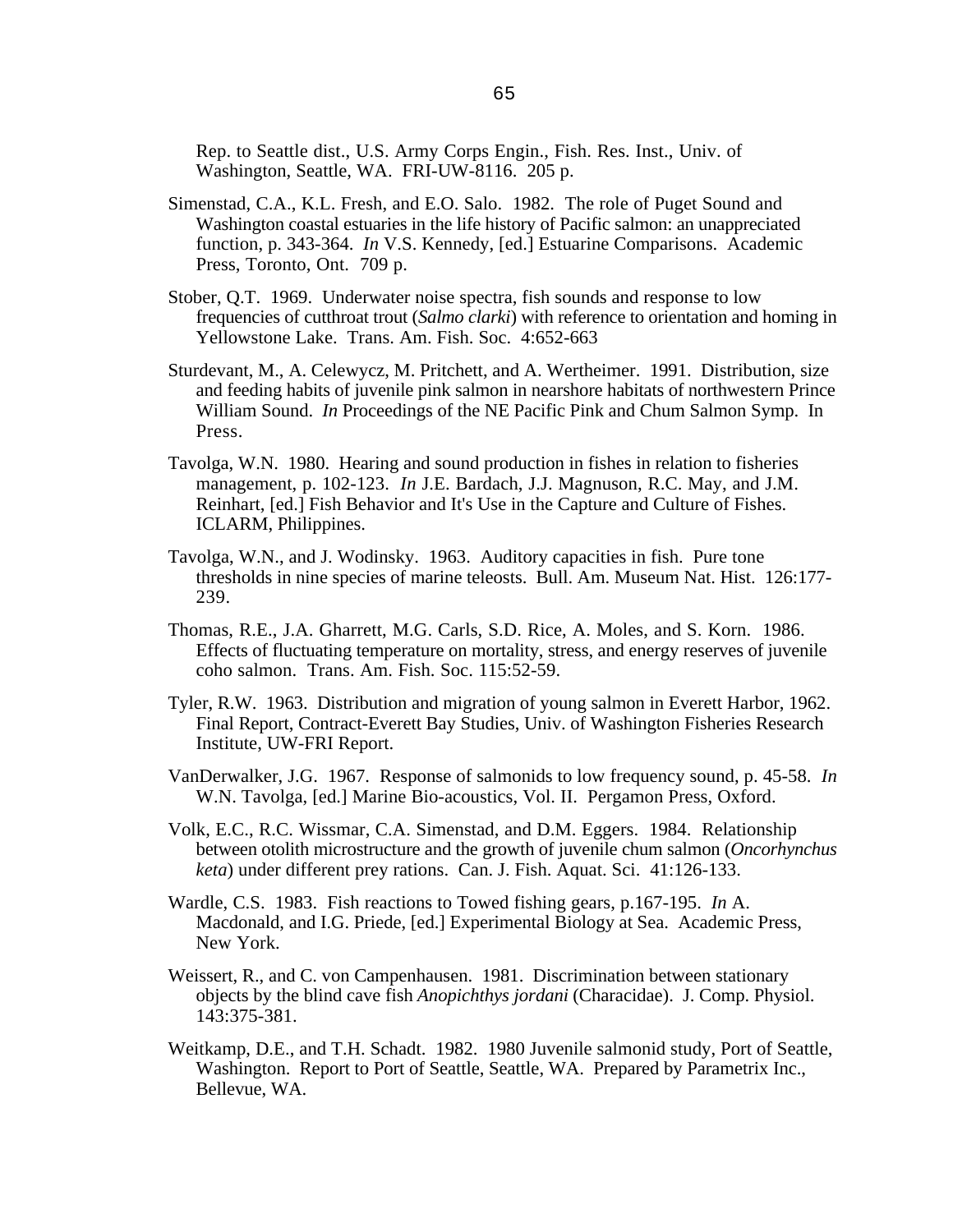- Wisby, W.J., J.D. Richard, D.R. Nelson, and S.H. Gruber. 1964. Sound perception in elasmobranchs, p. 255-268. *In* W.N. Tavolga, [ed.] Marine Bio-acoustics. Pergamon Press, New York.
- Wood, C.C. 1987a. Predation of juvenile Pacific salmon by the common merganser (*Mergus merganser*) on eastern Vancouver Island I: Predation during the seaward migration. Can. J. Fish. Aquat. Sci. 44:941-949.
- Wood, C.C. 1987b. Predation of juvenile Pacific salmon by the common merganser (*Mergus merganser*) on eastern Vancouver Island II: Predation of stream-resident juvenile salmon by merganser broods. Can. J. Fish. Aquat. Sci. 44: 950-959.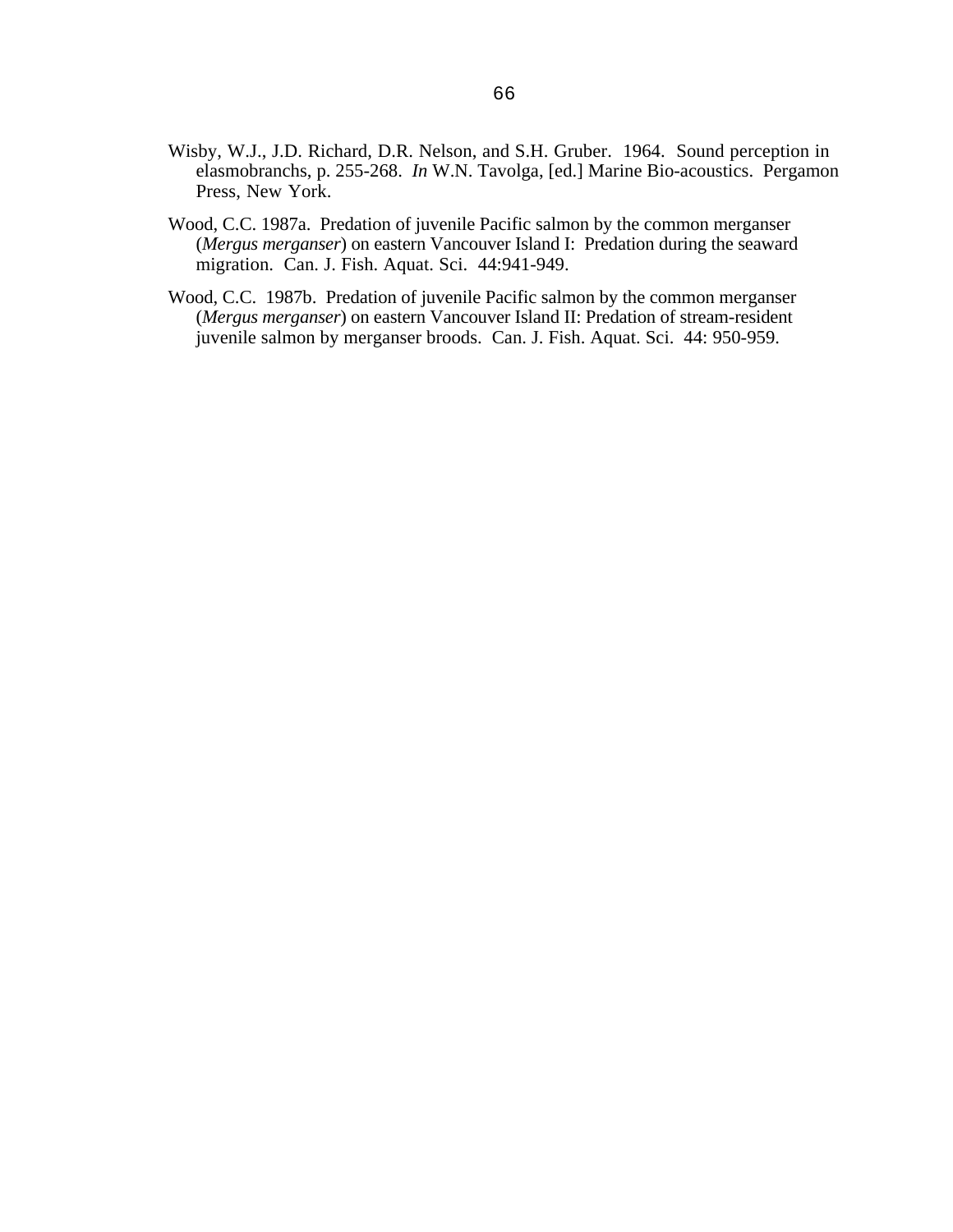## **APPENDIX A:** Glossary.

- dB: Decibel. The unit of sound measurement defined as 20 times the log of the product of the sound pressure being measured times the inverse of the reference pressure.
- SPL: Sound pressure level.
- TL: Total length of a fish, defined by the distance from the tip of the snout to the trailing edge of the caudal fin.
- FL: Fork length of a fish, defined by the distance from the tip of the snout to the fork of the caudal fin.
- WDF: Washington Department of Fisheries
- Acoustico-lateralis system: The lateral line system and inner ear of fishes.
- Cochlea: A small, spiral shaped, bony tube found within each of the paired inner ears of terestrial vertebrates where the sensory hair cells are located.
- Emergence: The time in a Pacific salmon's life history when juveniles emerge from the gravel after yolk sac absorption.
- Epibenthic invertebrates: Invertebrates that inhabit the surface of submerged substrates in an estuary.
- Habituation: A type of learning in organsims whereby repeated exposure to a given stimulus yields decreased behavioral response over time.
- Nauplii: Lifestage in many groups of larval *Crustacea*, characterized by 3 pairs of appendages and a single median eye.
- Nearshore zone: Oceanographic term describing the area between the shore and the surf zone.
- Neritic zone: Oceanographic term describing the zone extending from low tide level to a depth of about 183 m.
- Particle displacement: The component of sound that is the to-and-fro movement (on the order of nanometers) of water molecules, and is a vector quantity.
- Pelagic invertebrates: Invertebrates that are free-swimming and inhabit open waters of the estuary.
- Sound pressure: The component of sound that is the oscillatory change in pressure above and below hydrostatic pressure, and is a scalar quantity acting in all directions.
- Startle response: A reflex response of organisms to a stimulus in which the organism darts suddenly and for short duration in order to escape the stimuli.
- Sublittoral zone: Oceanographic term describing the zone extending from low tide level to a depth of about 21 m.